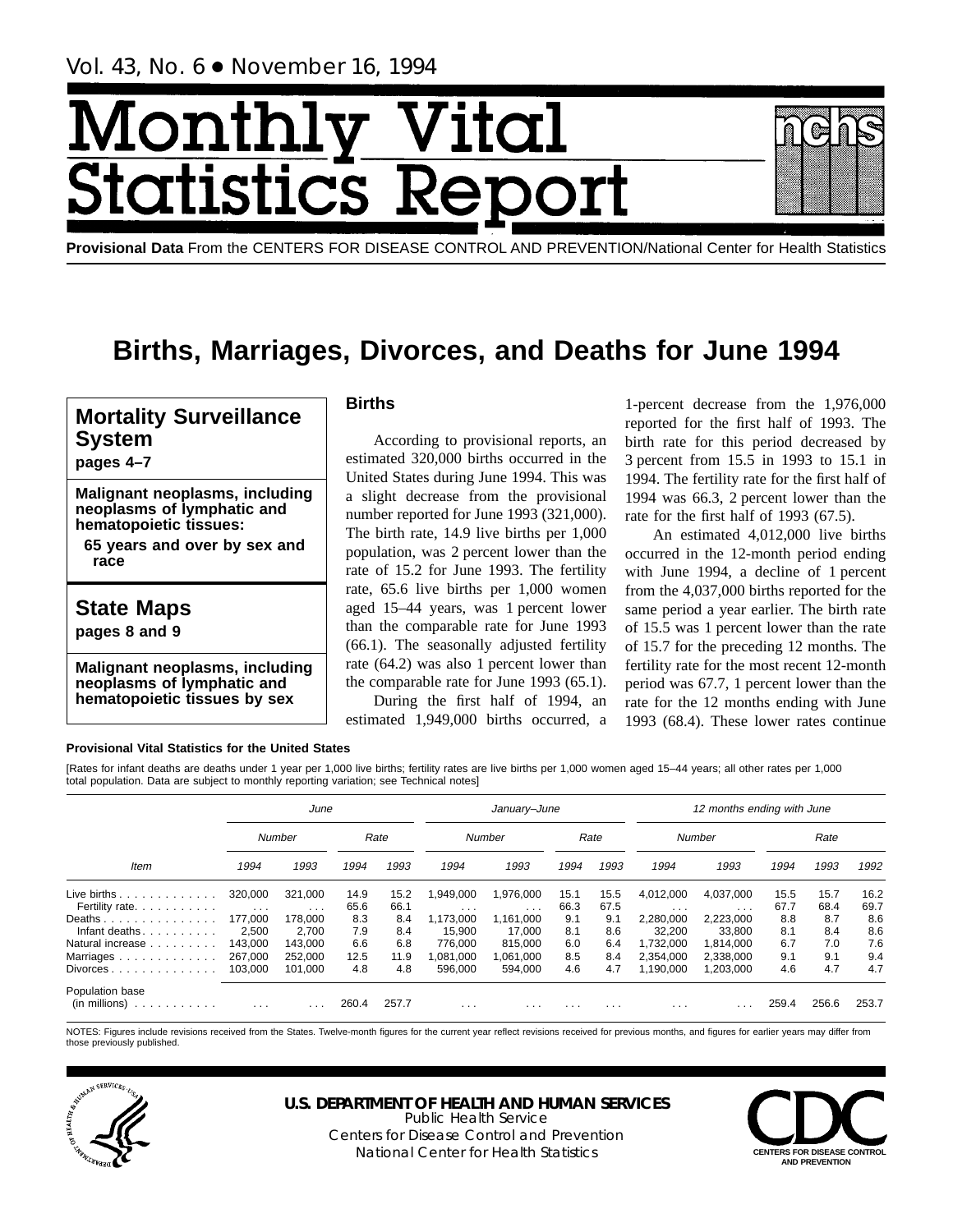the generally downward trend observed since early 1991.

# **Natural increase**

As a result of natural increase, the excess of births over deaths, an estimated 143,000 people or 6.6 persons per 1,000 population were added to the population during June 1994.

For the 12-month period ending with June 1994, 1,732,000 persons were added to the population. This represented a rate of natural increase of 6.7, 4 percent lower than the rate of 7.0 for the preceding 12-month period. The decline in the rate of natural increase was due to a decrease in the birth rate and a rise in the death rate.

#### **Marriages**

The number of marriages performed in June 1994 totaled 267,000, 6 percent more than in June a year earlier (252,000). The marriage rate for June was 12.5 in 1994, a 5-percent increase over the rate for June 1993 (11.9). June typically has the highest marriage rate of any month.

There were 20,000 more marriages performed in the first half of 1994 (1,081,000) than in the comparable period in 1993 (1,061,000). The marriage rate for the 6-month period was 1 percent higher in 1994 (8.5) than in 1993 (8.4).

For the 12-month period ending with June 1994, there were 2,354,000 marriages performed, 1 percent more than for the same period a year earlier (2,338,000). The marriage rate was 9.1 for both 12-month periods.

# **Divorces**

An estimated 103,000 couples divorced in June 1994, 2 percent more than in June of the previous year (101,000). Despite the slight increase in the number, the divorce rate for June was 4.8 in 1993 and 1994.

The cumulative number of divorces for January–June was slightly higher in 1994 (596,000) than in 1993 (594,000). The divorce rate for the 6-month period declined 2 percent, from 4.7 in 1993 to 4.6 in 1994.



**Provisional birth rates per 1,000 population by month: United States, 1992–94**



**Provisional seasonally adjusted fertility rates per 1,000 women aged 15–44 years: United States, 1990–94**



**Provisional marriage rates per 1,000 population by month: United States, 1992–94**

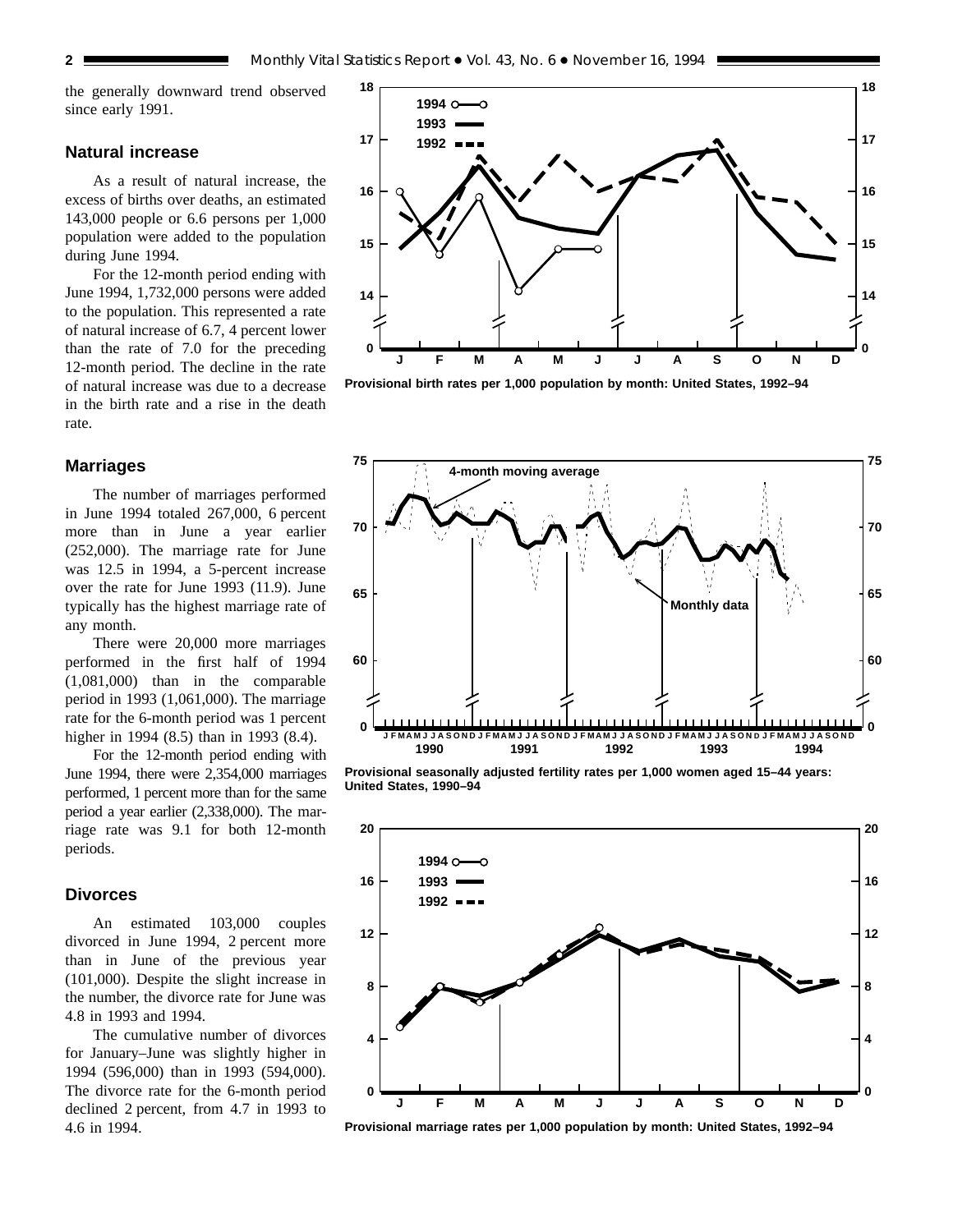**15.0**

**0**

**15.5**

**16.0**

For the 12-month period ending with June 1994, the number of divorces (1,190,000) was 1 percent lower than for the period ending with June 1993 (1,203,000). The divorce rate for the current 12-month period was 4.6, 2 percent lower than for the same period a year earlier (4.7).

# **Deaths**

For June 1994 there were an estimated 177,000 deaths in the United States. The death rate was 8.3 deaths per 1,000 population, 1 percent lower than the rate of 8.4 for June a year earlier. Among the 177,000 deaths for June 1994 were 2,500 deaths at ages under 1 year.

According to provisional statistics, there were 1,173,000 deaths during the first half of 1994, 1 percent higher than the number estimated for the first half of 1993 (1,161,000). The death rate, 9.1 per 1,000 population, was the same as the rate for January–June 1993. Among the 1,173,000 deaths for the first half of 1994 were 15,900 deaths at ages under 1 year, yielding an infant mortality rate of 8.1 per 1,000 live births. This rate was 6 percent lower than the rate of 8.6 for the first half of 1993.

The death rate for the 12 months ending with June 1994 was 8.8 deaths per 1,000 population, 1 percent higher than the rate of 8.7 for the comparable 12-month period a year earlier. The infant mortality rate for the most recent 12-month period was 8.1 per 1,000 live births, 4 percent lower than the rate of 8.4 for the 12 months ending with June 1993.

*Current Mortality Sample, 12 months ending with May 1994*—The provisional death rate for the 12 months ending with May 1994 was 880.1 per 100,000 population, 2 percent higher than the rate of 864.9 for the 12-month period ending May 1993. The increase in the death rate between the consecutive 12-month periods reflects higher mortality for several causes of death, many of which are believed to be associated with influenza epidemics in 1993 (1). The provisional age-adjusted death rate for the 12-month period ending with May 1994 was 511.8 per 100,000 U.S. standard million population, 1 percent higher than the rate of 507.9 for the 12-month period ending

**15.0**

**0**

**15.5**

**16.0**







**J FMAMJ J ASOND J FMAMJ J ASOND J FMAMJ J ASOND J FMAMJ J ASOND J FMAMJ J ASOND**

**1990 1991 1992 1993 1994**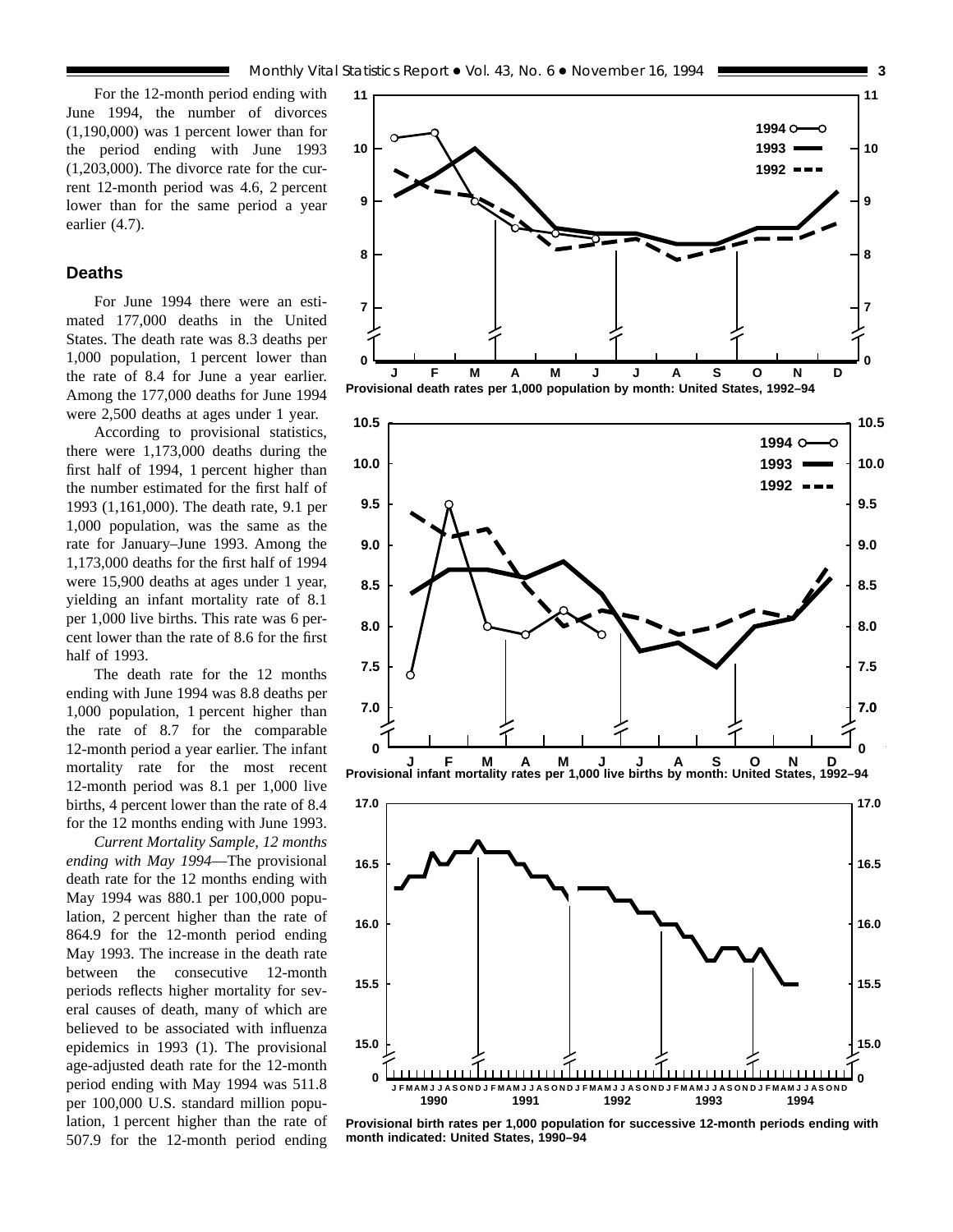with May 1993. Age-adjusted death rates control for changes and variations in the age composition of the population; therefore, they are better indicators than crude rates for showing changes in mortality risk over time and for showing differences between racesex groups within the population. Among the race-sex groups, the estimated age-adjusted death rate increased for black males. By age the death rate for the total population increased for the following age groups: 75–84 years and 85 years and over.

Among the major causes of death, the estimated death rate increased between the two successive 12-month periods for Accidents and adverse effects, Chronic obstructive pulmonary diseases and allied conditions, Pneumonia and influenza, Diabetes mellitus, and Human immunodeficiency virus infection.

The death rate for injury by firearms for the 12 months ending with May 1994 was 15.0 per 100,000 population compared with a rate of 14.4 for the comparable 12-month period a year earlier. The change in the death rate for injury by firearms was not statistically significant.

The infant mortality rate for the 12 months ending with May 1994 was 809.6 per 100,000 live births, 4 percent lower than the rate of 840.4 for the same 12-month period a year earlier. For infants under 28 days, the 12-month rate ending May 1994 was 518.6 compared with a rate of 527.5 for the 12-month period a year earlier. The infant mortality rate for infants 28 days to 11 months was 290.6 compared with a rate of 312.8 for the 12-month period a year earlier. The changes in the mortality rates for infants under 28 days and for those 28 days to 11 months were not statistically significant.

# **Mortality Surveillance System**

Discussed this month are recent trends in death rates for Malignant neoplasms, including neoplasms of lymphatic and hematopoietic tissues (cancer) for the black and white populations by sex for ages 65 years and over. In this issue final mortality data are analyzed for data year 1991 and provisional data from January 1985 to December 1993.



**Provisional marriage rates per 1,000 population for successive 12-month periods ending with month indicated: United States, 1990–94**



**Provisional divorce rates per 1,000 population for successive 12-month periods ending with month indicated: United States, 1990–94**



**Provisional death rates per 1,000 population for successive 12-month periods ending with month indicated: United States, 1990–94**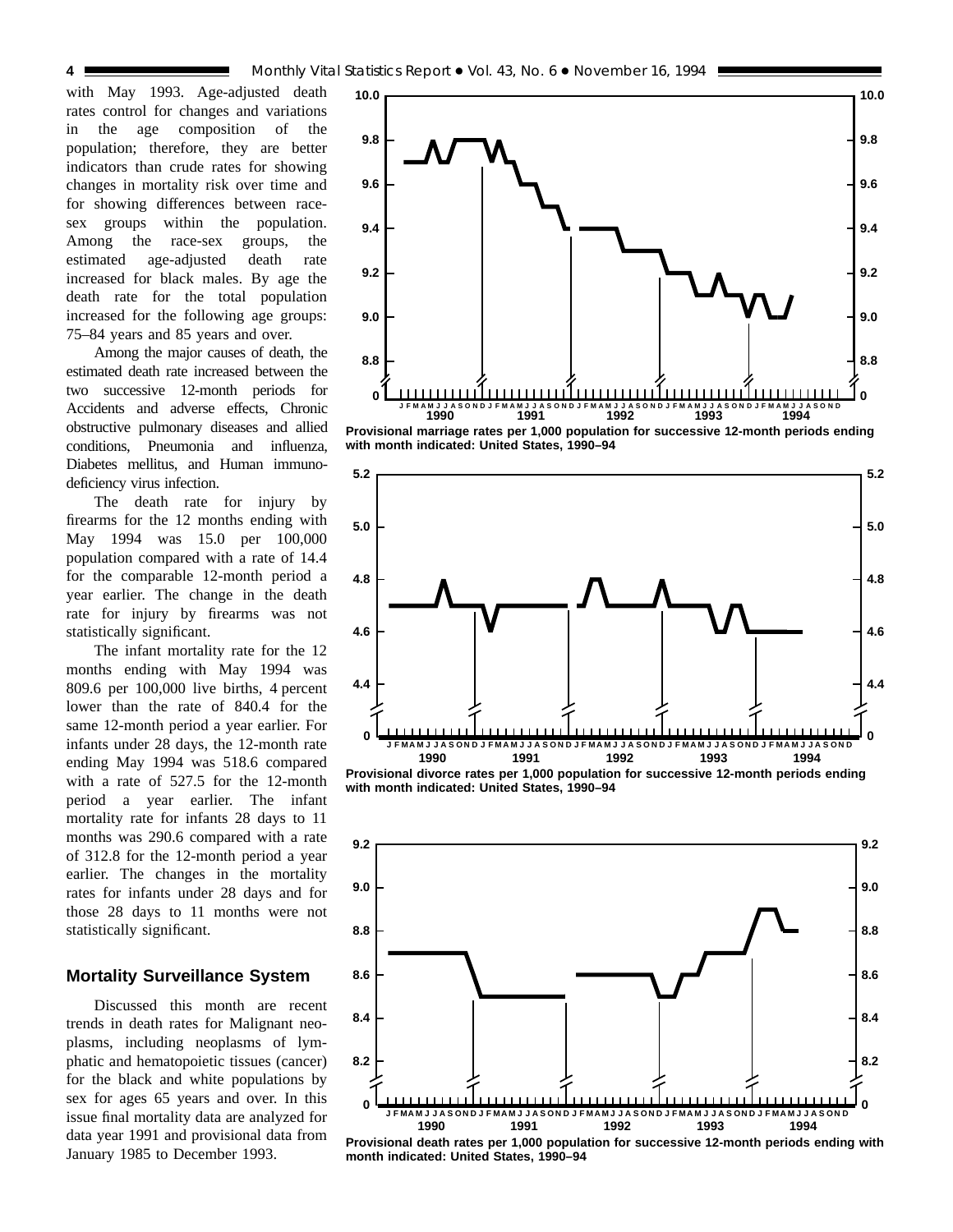In 1991, the latest year for which final mortality data are available, cancer was the second leading cause of death, after Diseases of heart, among persons aged 65 years and over for each of the four major race-sex groups, black and white females, and black and white males. Among black women aged 65 years and over, cancer accounted for 15,198 deaths or 20 percent of all deaths for these women. Among white women, it accounted for 149,935 deaths or 20 percent of all deaths for this agerace-sex group. Among black men aged 65 years and over, cancer accounted for 19,298 deaths or 29 percent of all deaths for these men. Among white men, it accounted for 166,312 deaths or 25 percent of all deaths for this agerace-sex group.

Based on 1991 final data, the death rate for cancer for black men aged 65 years and over was 1.4 times the rate for white men and 2.0 times the rate for black women in this age group; for black women aged 65 years and over, the rate was 1.1 times the rate for white women in this age group. The rate for white men was 1.6 times the rate for white women. Trends based on provisional data for cancer for these demographic groups are presented in the Mortality Surveillance System charts and accompanying text that follow.



**Provisional infant mortality rates per 1,000 live births for successive 12-month periods ending with month indicated: United States, 1990–94**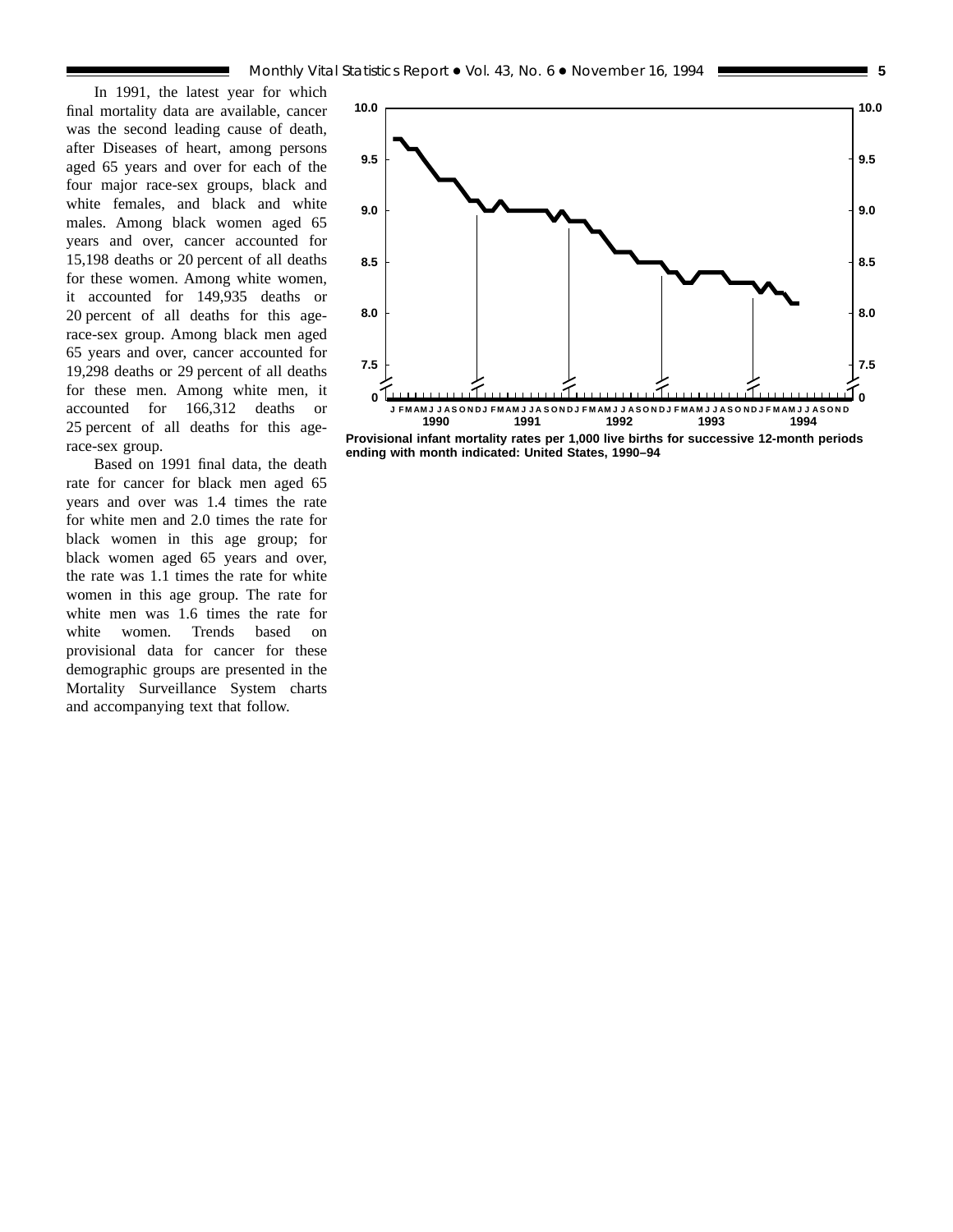# **Mortality Surveillance System charts**

[Observed and fitted provisional monthly death rates and 95-percent prediction intervals. Model fitted using death rates for January 1985–December 1992; projected for January 1993–December 1993. See Technical notes]

Trends in mortality from Malignant neoplasms, including neoplasms of lymphatic and hematopoietic tissues (cancer) are presented in the charts below. Reversing the rise of mortality from cancer is addressed in *Healthy People 2000* (objectives 2.2 and 16.1) (2).



**Provisional death rates per 100,000 black females 65 years of age and over for Malignant neoplasms, including neoplasms of lymphatic and hematopoietic tissues by month: United States, 1986–93**



**Provisional death rates per 100,000 white females 65 years of age and over for Malignant neoplasms, including neoplasms of lymphatic and hematopoietic tissues by month: United States, 1986–93**

- For the modeled period, provisional death rates have increased since 1988.
- For the projection period, observed provisional monthly death rates fell within 95-percent prediction intervals.

- For the modeled period, provisional death rates increased.
- For the projection period, observed provisional monthly death rates fell within 95-percent prediction intervals.
- Mortality shows a seasonal pattern with death rates higher in winter.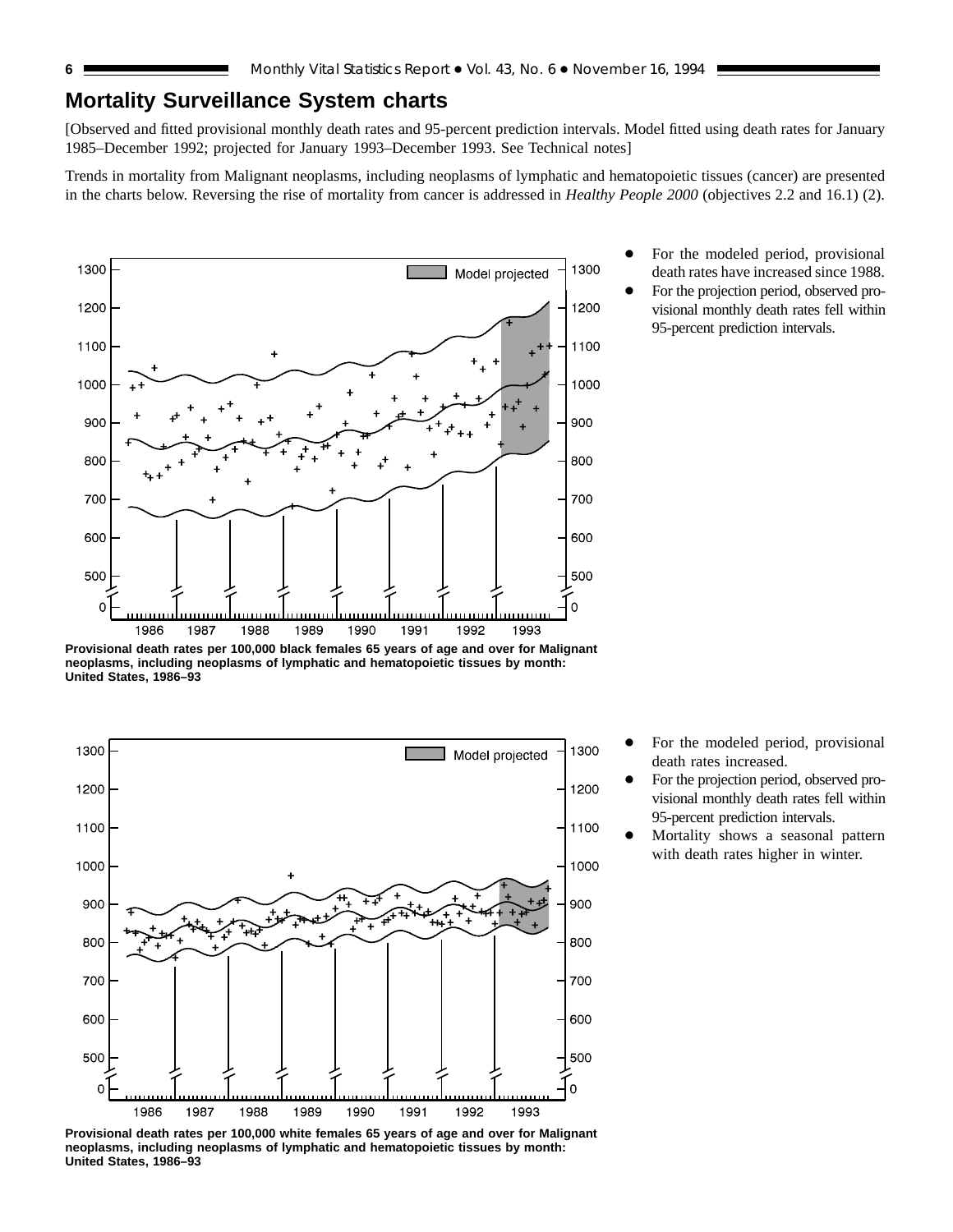# **Mortality Surveillance System charts—Con.**

[Observed and fitted provisional monthly death rates and 95-percent prediction intervals. Model fitted using death rates for January 1985–December 1992; projected for January 1993–December 1993. See Technical notes]

Trends in mortality from Malignant neoplasms, including neoplasms of lymphatic and hematopoietic tissues (cancer) are presented in the charts below. Reversing the rise of mortality from cancer is addressed in *Healthy People 2000* (objectives 2.2 and 16.1) (2).



**Provisional death rates per 100,000 black males 65 years of age and over for Malignant neoplasms, including neoplasms of lymphatic and hematopoietic tissues by month: United States, 1986–93**



For the modeled period, provisional death rates increased.

- For the projection period, observed provisional monthly death rates fell within 95-percent prediction intervals.
- Mortality shows a seasonal pattern with death rates higher in winter

- For the modeled period, provisional death rates increased.
- For the projection period, observed provisional monthly death rates fell within 95-percent prediction intervals.
- Mortality shows a seasonal pattern with death rates higher in winter.

**Provisional death rates per 100,000 white males 65 years of age and over for Malignant neoplasms, including neoplasms of lymphatic and hematopoietic tissues by month: United States, 1986–93**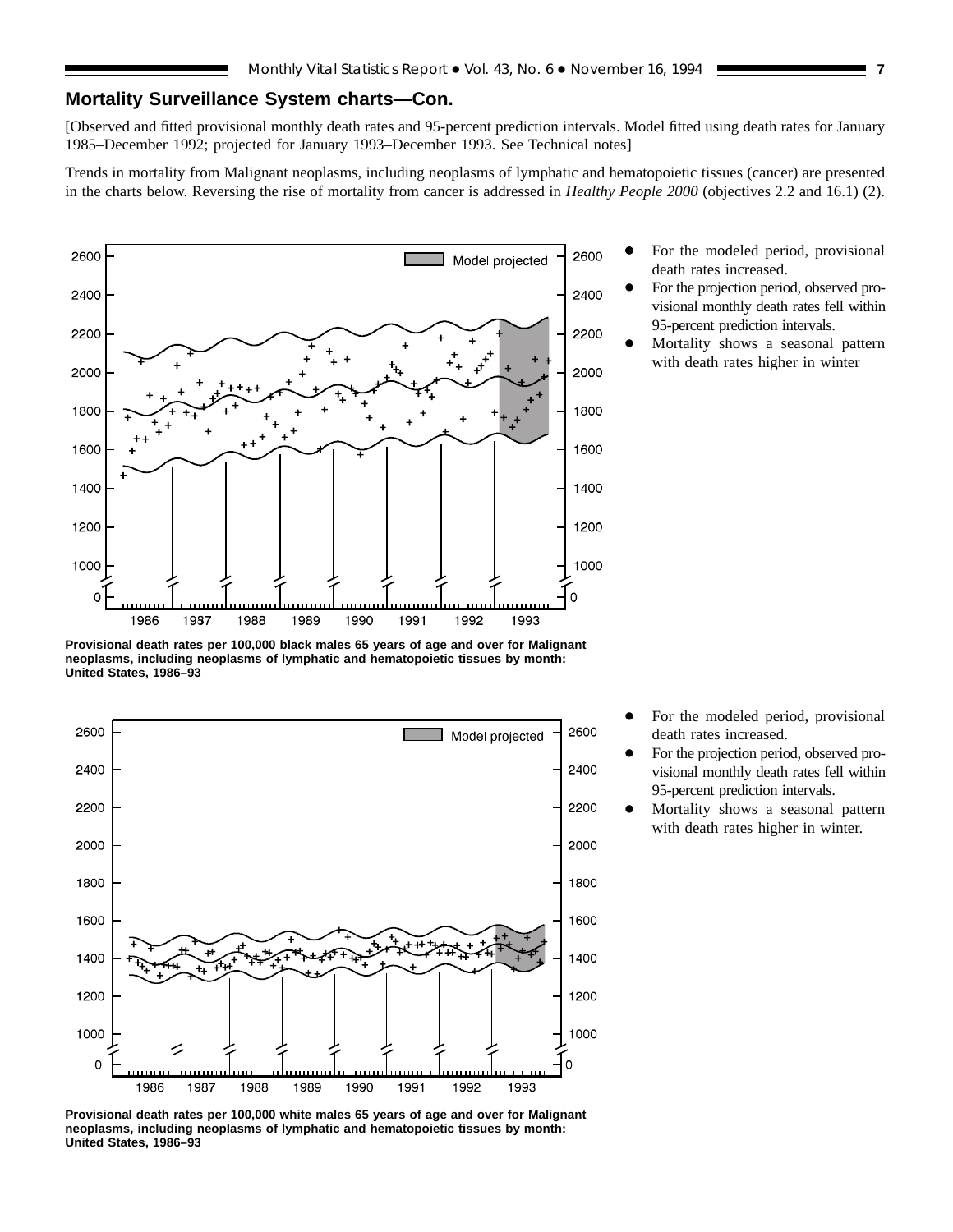# **Final 3-year total number of deaths and average annual age-adjusted death rates and 95-percent confidence limits for Malignant neoplasms, including neoplasms of lymphatic and hematopoietic tissues for males: United States and each State, 1989–91**

[Data are final by State of residence]



|                                         | Deaths.<br>3-year total | Age-adjusted<br>rate      |                | 95-percent confidence<br>limits |                                        | Deaths.<br>3-year total | Age-adjusted<br>rate      |       | 95-percent confidence<br>limits |
|-----------------------------------------|-------------------------|---------------------------|----------------|---------------------------------|----------------------------------------|-------------------------|---------------------------|-------|---------------------------------|
| Area                                    | (final)                 | (final)                   | Lower          | Upper                           | Area                                   | (final)                 | (final)                   | Lower | Upper                           |
| <b>United States</b><br>1.1.1.1.1.1.1.1 | 803,972                 | 166.1                     | 165.7          | 166.5                           | South Atlantic-Con.                    |                         |                           |       |                                 |
| New England                             |                         |                           |                |                                 | West Virginia                          | 7,255                   | <sup>11</sup> 181.6       | 177.2 | 186.0                           |
| Maine                                   | 4.497                   | $^{\dagger\dagger}$ 176.7 | 171.3          | 182.1                           | North Carolina                         | 21.826                  | $^{\dagger\dagger}$ 178.9 | 176.5 | 181.3                           |
| New Hampshire                           | 3,387                   | 167.2                     | 161.4          | 173.0                           | South Carolina                         | 11.147                  | <sup>11</sup> 185.6       | 182.1 | 189.1                           |
| Vermont $\ldots$ , $\ldots$             | 1,782                   | 168.8                     | 160.7          | 176.9                           | Georgia.                               | 18,685                  | <sup>††</sup> 183.5       | 180.8 | 186.2                           |
| Massachusetts                           | 20.473                  | †169.3                    | 166.9          | 171.7                           | Florida                                | 55,715                  | $+1161.7$                 | 160.2 | 163.2                           |
| Rhode Island                            | 3.762                   | $\uparrow$ 174.3          | 168.4          | 180.2                           | <b>East South Central</b>              |                         |                           |       |                                 |
| Connecticut                             | 10,761                  | $\uparrow$ 1157.0         | 153.9          | 160.1                           | Kentucky                               | 13,765                  | $+1193.3$                 | 190.0 | 196.6                           |
| <b>Middle Atlantic</b>                  |                         |                           |                |                                 | Tennessee                              | 17,236                  | <sup>11</sup> 183.8       | 181.0 | 186.6                           |
| New York.                               | 57.901                  | 11162.8                   | 161.4          | 164.2                           | Alabama                                | 14,472                  | $+1186.1$                 | 183.0 | 189.2                           |
| New Jersey                              | 27,719                  | $\uparrow$ 174.4          | 172.3          | 176.5                           | Mississippi                            | 9,171                   | <sup>††</sup> 192.3       | 188.2 | 196.4                           |
| Pennsylvania                            | 46,181                  | <sup>††</sup> 172.8       | 171.1          | 174.5                           | <b>West South Central</b>              |                         |                           |       |                                 |
|                                         |                         |                           |                |                                 | Arkansas                               | 9.544                   | $^{\dagger\dagger}$ 182.8 | 178.9 | 186.7                           |
| <b>East North Central</b>               |                         | $\uparrow$ 174.3          |                |                                 | Louisiana.                             | 14,441                  | <sup>††</sup> 199.3       | 196.0 | 202.6                           |
| Ohio.                                   | 37.373                  | 11174.8                   | 172.5          | 176.1                           | Oklahoma                               | 10,882                  | 167.7                     | 164.4 | 171.0                           |
| Indiana                                 | 18.737                  | $\uparrow$ 174.2          | 172.2<br>172.4 | 177.4<br>176.0                  | Texas                                  | 46,272                  | 165.7                     | 164.2 | 167.2                           |
| Illinois. $\ldots$ .                    | 38,035                  | <sup>++</sup> 168.9       |                |                                 |                                        |                         |                           |       |                                 |
| Michigan                                | 29,588                  |                           | 166.9          | 170.9                           | Mountain                               |                         |                           |       |                                 |
| Wisconsin                               | 16,234                  | <sup>††</sup> 156.9       | 154.4          | 159.4                           | Montana $\ldots$ , $\ldots$            | 2.629                   | $+1148.8$                 | 142.8 | 154.8                           |
| <b>West North Central</b>               |                         |                           |                |                                 | Idaho                                  | 2.763                   | <sup>††</sup> 134.9       | 129.6 | 140.2                           |
| Minnesota                               | 12,850                  | $+1144.7$                 | 142.1          | 147.3                           | Wyoming                                | 1,203                   | $+1146.3$                 | 137.8 | 154.8                           |
| $lowa.$                                 | 9.741                   | $+1150.4$                 | 147.2          | 153.6                           | Colorado                               | 7.735                   | $\uparrow$ 137.7          | 134.6 | 140.8                           |
| Missouri                                | 18,590                  | $\uparrow$ 174.4          | 171.8          | 177.0                           | New Mexico                             | 3,660                   | <sup>††</sup> 132.2       | 127.8 | 136.6                           |
| North Dakota                            | 2,225                   | $+1148.0$                 | 141.2          | 154.8                           | Arizona                                | 11,097                  | <sup>††</sup> 145.9       | 143.0 | 148.8                           |
| South Dakota                            | 2,348                   | $\uparrow$ 142.9          | 136.6          | 149.2                           | Utah.                                  | 2,992                   | <sup>++</sup> 115.0       | 110.7 | 119.3                           |
| Nebraska.                               | 5,158                   | $+1150.8$                 | 146.4          | 155.2                           | Nevada                                 | 3,724                   | 162.4                     | 157.2 | 167.6                           |
| Kansas                                  | 8.011                   | $\uparrow$ 152.3          | 148.8          | 155.8                           | Pacific                                |                         |                           |       |                                 |
| South Atlantic                          |                         |                           |                |                                 | Washington                             | 14.149                  | $\uparrow$ 149.4          | 146.9 | 151.9                           |
| Delaware.                               | 2.389                   | 11188.9                   | 181.2          | 196.6                           | $O$ regon $\ldots$ $\ldots$ $\ldots$ . | 9,675                   | $^{\dagger\dagger}$ 154.5 | 151.3 | 157.7                           |
| Maryland                                | 15,432                  | $+1186.4$                 | 183.4          | 189.4                           | California.                            | 75.917                  | $^{\dagger\dagger}$ 147.8 | 146.7 | 148.9                           |
| District of Columbia                    | 2,522                   | <sup>++</sup> 235.6       | 226.1          | 245.1                           | Alaska                                 | 769                     | $^{\dagger\dagger}$ 141.9 | 131.6 | 152.2                           |
| Virginia                                | 18.767                  | <sup>11</sup> 176.9       | 174.3          | 179.5                           | Hawaii                                 | 2,785                   | $^{\dagger\dagger}$ 125.3 | 120.5 | 130.1                           |

NOTES: Data are final. Rates per 100,000 U.S. standard million population; see Technical notes. The symbols † and †† denote statistical significance of the difference between the U.S. and State<br>rates at the 0.05 and 0.01 l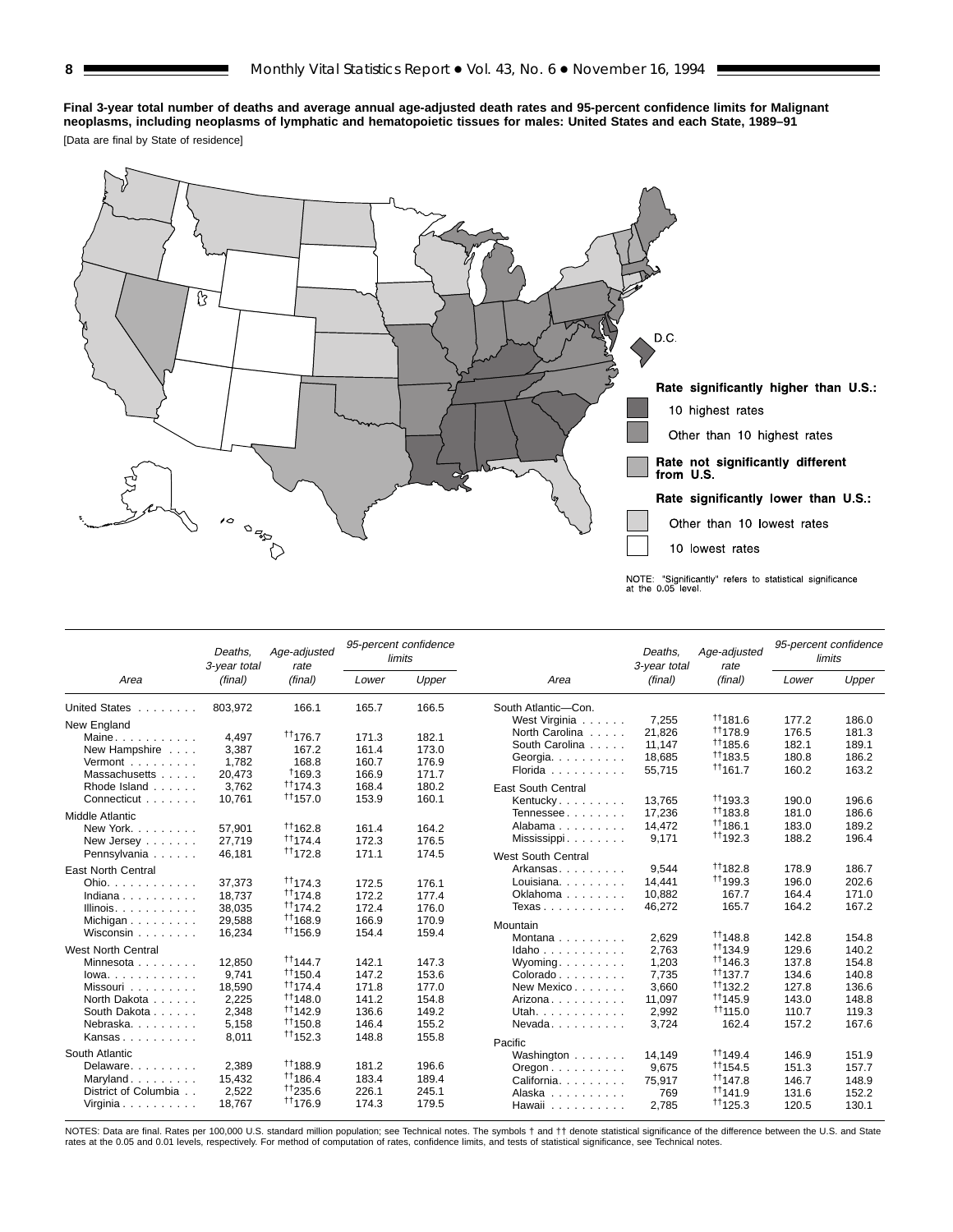**Final 3-year total number of deaths and average annual age-adjusted death rates and 95-percent confidence limits for Malignant neoplasms, including neoplasms of lymphatic and hematopoietic tissues for females: United States and each State, 1989–91**

[Data are final by State of residence]



|                                | Deaths.<br>3-year total | Age-adjusted<br>rate      |       | 95-percent confidence<br>limits |                                        | Deaths.<br>3-year total | Age-adjusted<br>rate         |       | 95-percent confidence<br>limits |
|--------------------------------|-------------------------|---------------------------|-------|---------------------------------|----------------------------------------|-------------------------|------------------------------|-------|---------------------------------|
| Area                           | (final)                 | (final)                   | Lower | Upper                           | Area                                   | (final)                 | (final)                      | Lower | Upper                           |
| United States                  | 712,159                 | 112.8                     | 112.5 | 113.1                           | South Atlantic-Con.                    |                         |                              |       |                                 |
| New England                    |                         |                           |       |                                 | West Virginia                          | 6,160                   | $+1118.3$                    | 114.9 | 121.7                           |
| Maine                          | 4,047                   | $^{++}$ 119.2             | 115.0 | 123.4                           | North Carolina                         | 17.745                  | <sup>tt</sup> 106.9          | 105.2 | 108.6                           |
| New Hampshire                  | 3.146                   | 1119.9                    | 115.2 | 124.6                           | South Carolina                         | 8,909                   | 1110.0                       | 107.5 | 112.5                           |
| Vermont                        | 1.565                   | 112.6                     | 106.3 | 118.9                           | Georgia.                               | 15,093                  | <sup>11</sup> 107.8          | 105.9 | 109.7                           |
| Massachusetts                  | 20,406                  | $^{\dagger\dagger}$ 118.7 | 116.8 | 120.6                           | Florida                                | 45,298                  | $+1108.6$                    | 107.4 | 109.8                           |
| Rhode Island                   | 3.484                   | 115.5                     | 111.0 | 120.0                           | <b>East South Central</b>              |                         |                              |       |                                 |
| Connecticut                    | 10,237                  | 110.9                     | 108.5 | 113.3                           | Kentucky                               | 11,455                  | $+1123.0$                    | 120.5 | 125.5                           |
| <b>Middle Atlantic</b>         |                         |                           |       |                                 | Tennessee                              | 13,978                  | 1110.5                       | 108.5 | 112.5                           |
| New York.                      | 57.107                  | $+116.9$                  | 115.8 | 118.0                           | Alabama                                | 11,605                  | <sup>11</sup> 109.6          | 107.4 | 111.8                           |
| New Jersey                     | 26,381                  | $\uparrow$ 123.2          | 121.5 | 124.9                           | Mississippi                            | 6,945                   | $+1107.3$                    | 104.4 | 110.2                           |
| Pennsylvania                   | 42,879                  | $+1118.2$                 | 116.9 | 119.5                           |                                        |                         |                              |       |                                 |
|                                |                         |                           |       |                                 | <b>West South Central</b>              |                         |                              |       |                                 |
| <b>East North Central</b>      |                         |                           |       |                                 | Arkansas                               | 7,291                   | 109.9                        | 107.0 | 112.8                           |
| Ohio.                          | 34.050                  | $\uparrow$ 118.3          | 116.9 | 119.7                           | Louisiana.                             | 11.643                  | $+1120.0$                    | 117.6 | 122.4                           |
| Indiana                        | 16.313                  | 114.4                     | 112.4 | 116.4                           | Oklahoma                               | 9,274                   | †109.7<br>$\frac{+1}{107.2}$ | 107.1 | 112.3                           |
| Illinois. $\ldots$ .           | 34.745                  | $^{\dagger\dagger}$ 118.7 | 117.3 | 120.1                           | Texas                                  | 38,843                  |                              | 106.0 | 108.4                           |
| Michigan $\ldots$ , $\ldots$   | 26.450                  | <sup>††</sup> 117.6       | 116.0 | 119.2                           | Mountain                               |                         |                              |       |                                 |
| Wisconsin                      | 14.217                  | $+1107.8$                 | 105.8 | 109.8                           | Montana $\ldots$ $\ldots$              | 2,213                   | <sup>1</sup> 106.8           | 101.8 | 111.8                           |
| <b>West North Central</b>      |                         |                           |       |                                 | Idaho                                  | 2,360                   | $+1101.4$                    | 96.8  | 106.0                           |
| Minnesota                      | 11.679                  | $+1103.5$                 | 101.3 | 105.7                           | Wyoming                                | 990                     | $+1101.3$                    | 94.4  | 108.2                           |
| $lowa. \ldots. \ldots. \ldots$ | 8.882                   | $+1104.5$                 | 101.9 | 107.1                           | Colorado.                              | 7.112                   | <sup>+1</sup> 98.4           | 95.9  | 100.9                           |
| Missouri                       | 16.444                  | 114.7                     | 112.7 | 116.7                           | New Mexico                             | 3,206                   | <sup>+1</sup> 96.9           | 93.3  | 100.5                           |
| North Dakota                   | 1,840                   | <sup>11</sup> 105.2       | 99.5  | 110.9                           | Arizona                                | 9,363                   | $+1103.6$                    | 101.3 | 105.9                           |
| South Dakota                   | 1.974                   | <sup>+</sup> 196.5        | 91.3  | 101.7                           | Utah.                                  | 2,604                   | $+185.1$                     | 81.5  | 88.7                            |
| Nebraska.                      | 4,635                   | $\frac{+1102.3}{ }$       | 98.8  | 105.8                           | $N$ evada. $\ldots$                    | 2,993                   | $+1118.8$                    | 114.4 | 123.2                           |
| Kansas                         | 7.181                   | $\uparrow$ 105.2          | 102.3 | 108.1                           | Pacific                                |                         |                              |       |                                 |
| South Atlantic                 |                         |                           |       |                                 | Washington                             | 12,764                  | 110.9                        | 108.8 | 113.0                           |
| Delaware.                      | 2.061                   | $\uparrow$ 125.3          | 119.4 | 131.2                           | $O$ regon $\ldots$ $\ldots$ $\ldots$ . | 8,409                   | 110.9                        | 108.2 | 113.6                           |
| Maryland                       | 13.657                  | $\uparrow$ 123.3          | 121.1 | 125.5                           | California.                            | 71.378                  | †111.7                       | 110.8 | 112.6                           |
| District of Columbia           | 2.275                   | $^{\dagger\dagger}$ 143.3 | 136.7 | 149.9                           | Alaska                                 | 644                     | 113.3                        | 104.4 | 122.2                           |
| Virginia                       | 16,126                  | †115.1                    | 113.2 | 117.0                           | Hawaii                                 | 2,103                   | <sup>+1</sup> 89.9           | 85.8  | 94.0                            |

NOTES: Data are final. Rates per 100,000 U.S. standard million population; see Technical notes. The symbols † and †† denote statistical significance of the difference between the U.S. and State<br>rates at the 0.05 and 0.01 l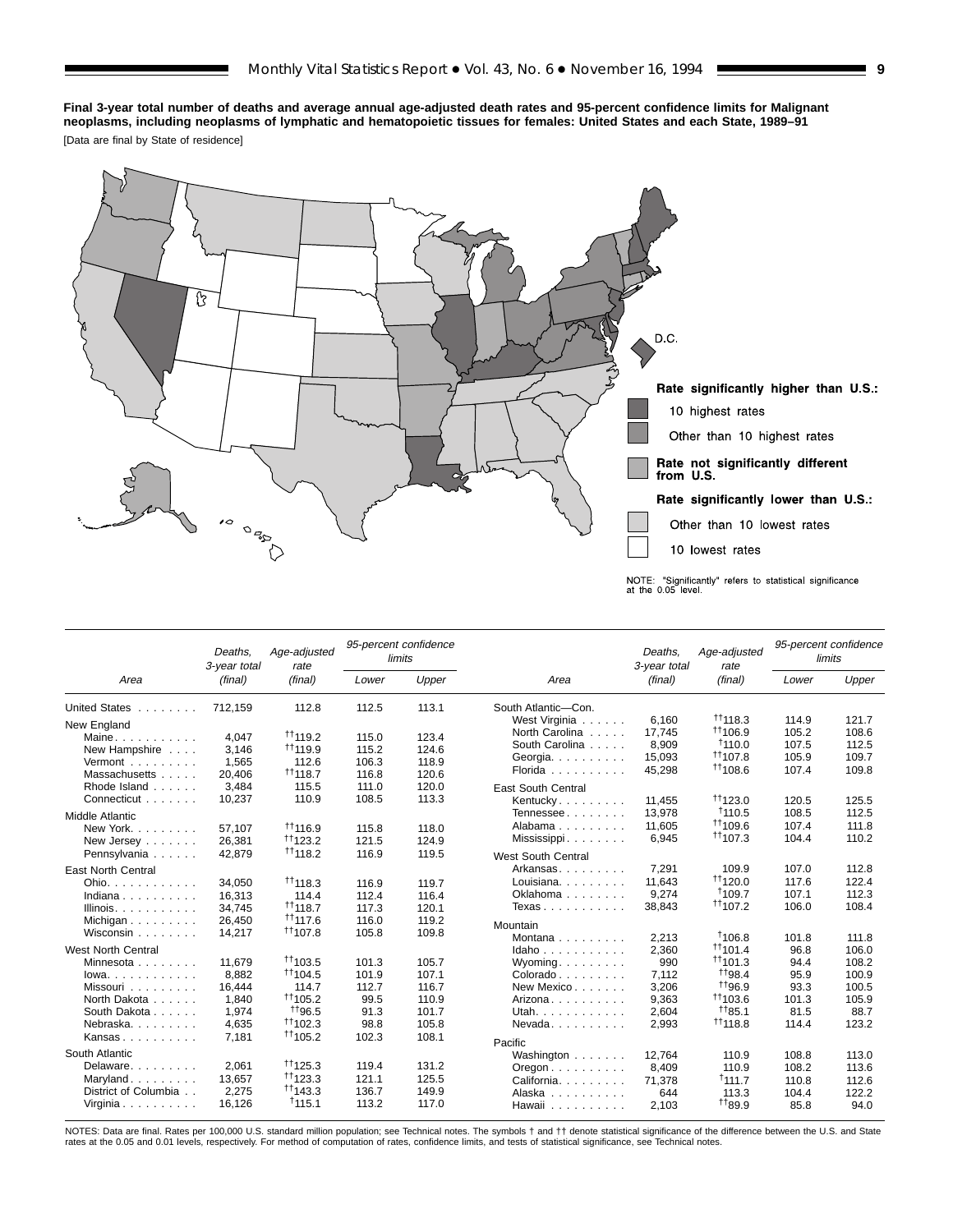#### **Table 1. Provisional number of live births, marriages, divorces, deaths, and infant deaths and rates, by month: United States, January 1993–June 1994**

[Data are provisional and are subject to monthly reporting variation; see Technical notes]

|                                                                                                       |         |                                 | Live births                              |                                     |         | Marriages                       |         | <b>Divorces</b>                 |         | Deaths                          |        | Infant deaths                    |
|-------------------------------------------------------------------------------------------------------|---------|---------------------------------|------------------------------------------|-------------------------------------|---------|---------------------------------|---------|---------------------------------|---------|---------------------------------|--------|----------------------------------|
|                                                                                                       |         |                                 | Rate per 1,000 women<br>aged 15-44 years |                                     |         |                                 |         |                                 |         |                                 |        |                                  |
| Period                                                                                                | Number  | Rate per<br>1,000<br>population | Unadjusted                               | Seasonally<br>adjusted <sup>1</sup> | Number  | Rate per<br>1,000<br>population | Number  | Rate per<br>1,000<br>population | Number  | Rate per<br>1,000<br>population | Number | Rate per<br>1,000<br>live births |
| 1993:                                                                                                 |         |                                 |                                          |                                     |         |                                 |         |                                 |         |                                 |        |                                  |
| January                                                                                               | 325.000 | 14.9                            | 64.7                                     | 68.1                                | 103.000 | 4.8                             | 92.000  | 4.2                             | 198.000 | 9.1                             | 2,800  | 8.4                              |
| February                                                                                              | 308,000 | 15.6                            | 68.0                                     | 69.6                                | 154,000 | 7.9                             | 87,000  | 4.4                             | 187,000 | 9.5                             | 2,700  | 8.7                              |
| March                                                                                                 | 360,000 | 16.5                            | 71.7                                     | 73.1                                | 157.000 | 7.3                             | 113.000 | 5.2                             | 217.000 | 10.0                            | 3,000  | 8.7                              |
| April<br>.                                                                                            | 328,000 | 15.5                            | 67.5                                     | 69.1                                | 174,000 | 8.3                             | 98,000  | 4.6                             | 196,000 | 9.3                             | 2,800  | 8.6                              |
| May<br>.                                                                                              | 335.000 | 15.3                            | 66.8                                     | 67.7                                | 221.000 | 10.1                            | 103.000 | 4.7                             | 185.000 | 8.5                             | 2,900  | 8.8                              |
| June<br>$\begin{array}{cccccccccccccc} . & . & . & . & . & . & . & . & . & . & . & . & . \end{array}$ | 321.000 | 15.2                            | 66.1                                     | 65.1                                | 252,000 | 11.9                            | 101,000 | 4.8                             | 178,000 | 8.4                             | 2,700  | 8.4                              |
| July                                                                                                  | 357.000 | 16.3                            | 71.2                                     | 68.4                                | 235.000 | 10.7                            | 100.000 | 4.6                             | 184.000 | 8.4                             | 2,700  | 7.7                              |
| August $\ldots$ , $\ldots$                                                                            | 367.000 | 16.7                            | 73.0                                     | 69.0                                | 254.000 | 11.6                            | 100.000 | 4.6                             | 180.000 | 8.2                             | 2.700  | 7.8                              |
| September                                                                                             | 356,000 | 16.8                            | 73.3                                     | 68.6                                | 218,000 | 10.3                            | 101,000 | 4.8                             | 174,000 | 8.2                             | 2,600  | 7.5                              |
| October $\ldots$ , $\ldots$                                                                           | 344.000 | 15.6                            | 68.4                                     | 68.6                                | 218,000 | 9.9                             | 102,000 | 4.7                             | 188.000 | 8.5                             | 2.800  | 8.0                              |
| November                                                                                              | 316,000 | 14.8                            | 64.9                                     | 66.9                                | 162.000 | 7.6                             | 94,000  | 4.4                             | 180.000 | 8.5                             | 2,600  | 8.1                              |
| December                                                                                              | 323,000 | 14.7                            | 64.3                                     | 65.9                                | 185,000 | 8.4                             | 96,000  | 4.4                             | 202,000 | 9.2                             | 2,800  | 8.6                              |
| 1994:                                                                                                 |         |                                 |                                          |                                     |         |                                 |         |                                 |         |                                 |        |                                  |
| January. $\ldots$                                                                                     | 352,000 | 16.0                            | 70.0                                     | 73.5                                | 107,000 | 4.9                             | 97,000  | 4.4                             | 224,000 | 10.2                            | 2,500  | 7.4                              |
| February                                                                                              | 295.000 | 14.8                            | 64.9                                     | 66.2                                | 156.000 | 8.0                             | 89.000  | 4.5                             | 204.000 | 10.3                            | 2,900  | 9.5                              |
| March                                                                                                 | 352,000 | 15.9                            | 69.9                                     | 70.8                                | 147.000 | 6.8                             | 103.000 | 4.7                             | 199,000 | 9.0                             | 2,700  | 8.0                              |
| April<br>.                                                                                            | 302,000 | 14.1                            | 62.0                                     | 63.5                                | 174,000 | 8.3                             | 100,000 | 4.7                             | 182,000 | 8.5                             | 2,500  | 7.9                              |
| May<br>.                                                                                              | 329.000 | 14.9                            | 65.4                                     | 65.8                                | 231.000 | 10.4                            | 104.000 | 4.7                             | 186.000 | 8.4                             | 2.700  | 8.2                              |
| June<br>and a straightful control                                                                     | 320,000 | 14.9                            | 65.6                                     | 64.2                                | 267,000 | 12.5                            | 103,000 | 4.8                             | 177,000 | 8.3                             | 2,500  | 7.9                              |

<sup>1</sup>The method of seasonal adjustment, developed by the U.S. Bureau of the Census, is described in The X-11 Variant of the Census Method II Seasonal Adjustment Program, Technical Paper No. 15 (1967 revision).

NOTE: Figures include all revisions received from the States and, therefore, may differ from those previously published.

# **Symbols**

- - Data not available
- . . . Category not applicable
- Quantity zero
- 0.0 Quantity more than zero but less than 0.05
- \* Figure does not meet standards of reliability or precision (see Technical notes)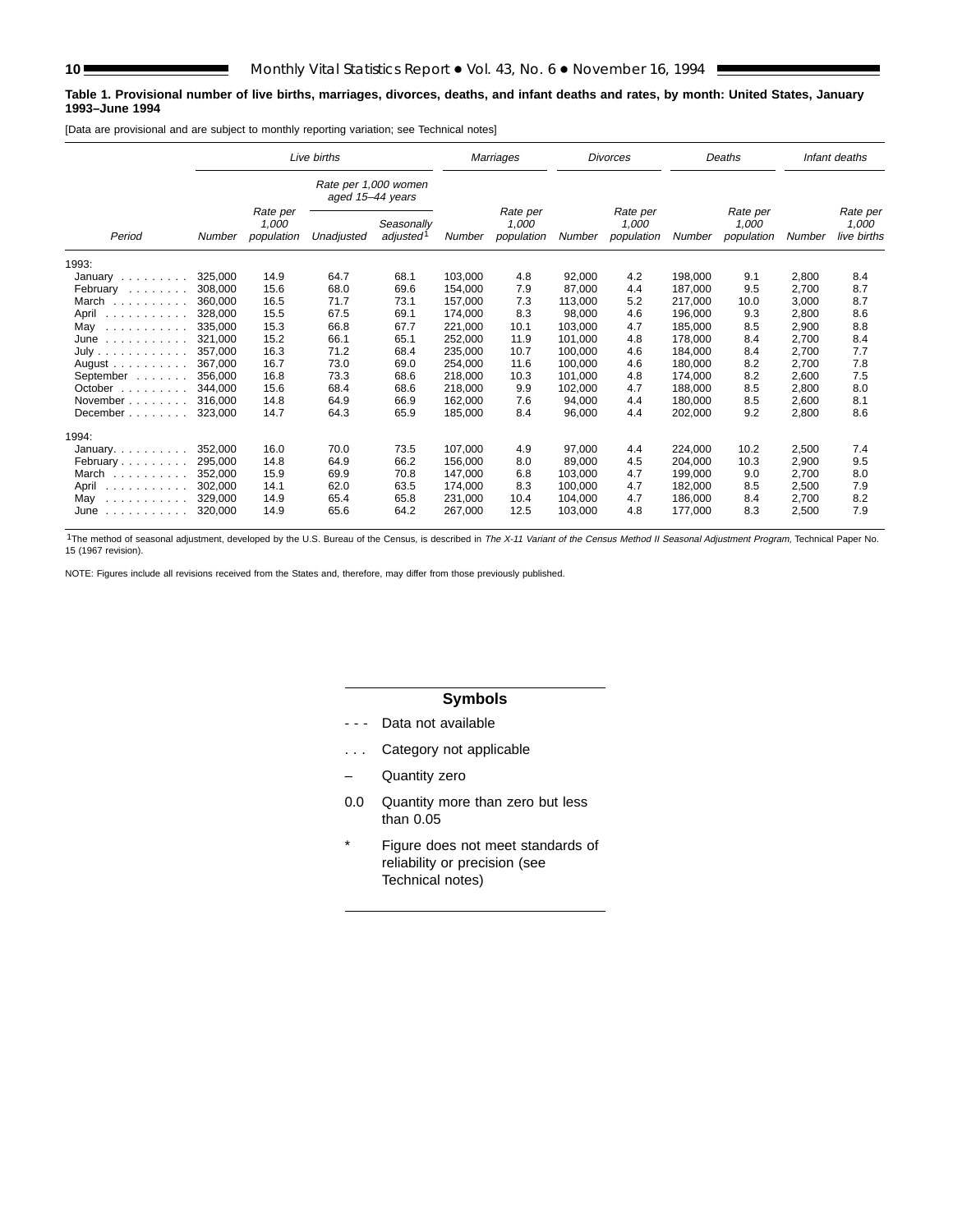# **Table 2. Provisional number of live births and deaths: each division and State, June 1993 and 1994, and cumulative figures, 1992–94**

[Data are estimates by State of residence; see Technical notes]

E

|                                                          |        |        | Live births |              |         |        |        | Deaths  |              |         |
|----------------------------------------------------------|--------|--------|-------------|--------------|---------|--------|--------|---------|--------------|---------|
|                                                          |        | June   |             | January–June |         |        | June   |         | January-June |         |
| Area                                                     | 1994   | 1993   | 1994        | 1993         | 1992    | 1994   | 1993   | 1994    | 1993         | 1992    |
| New England $\ldots$                                     | 14,878 | 13,992 | 87,527      | 88,415       | 97,026  | 16,828 | 8,534  | 153,150 | 60,834       | 58,760  |
| Maine                                                    | 1,310  | 1,581  | 7,147       | 7,567        | 7,777   | .      | 1,044  | .       | 5,633        | 5,479   |
| New Hampshire                                            | 1,005  | 1,028  | 7,052       | 7,003        | 8,012   | 652    | 700    | 4,522   | 4,352        | 4,126   |
| $Vermont$                                                | 817    | 706    | 3,405       | 3,750        | 3,747   | 409    | 473    | 2,386   | 2,589        | 2,508   |
| Massachusetts                                            | 7,697  | 5,377  | 42,601      | 43,044       | 47,093  | 2,878  | 3,354  | 27,090  | 29,308       | 27,479  |
| Rhode Island                                             | 1,126  | 1,216  | 6,426       | 7,114        | 7,359   | 679    | 724    | 4,705   | 4,997        | 4,709   |
| Connecticut                                              | 2,923  | 4,084  | 20,896      | 19,937       | 23,038  | 2,210  | 2,239  | 14,447  | 13,955       | 14,459  |
| Middle Atlantic.                                         | 46,708 | 43,997 | 271,241     | 274,390      | 279,093 | 29.406 | 29,125 | 189,385 | 191,806      | 182,904 |
| New York. $\ldots$ , $\ldots$ , $\ldots$ , $\ldots$      | 23,749 | 21,947 | 139,663     | 135,702      | 141,522 | 13,962 | 13,659 | 86,330  | 89,315       | 84,106  |
| New Jersey                                               | 9,694  | 9,067  | 53,404      | 58,029       | 54,859  | 5,795  | 5,982  | 37,199  | 37,668       | 36,233  |
| Pennsylvania                                             | 13,265 | 12,983 | 78,174      | 80,659       | 82,712  | 9,649  | 9,484  | 65,856  | 64,823       | 62,565  |
| East North Central                                       | 53,802 | 58,007 | 320,353     | 327,538      | 325,618 | 31,295 | 30,947 | 203,813 | 196,024      | 188,110 |
| Ohio.                                                    | 13,472 | 14,512 | 82,269      | 81,772       | 84,314  | 8,302  | 8,507  | 55,745  | 51,952       | 50,347  |
| Indiana                                                  | 6,652  | 7,499  | 39,878      | 42,084       | 40,513  | 4,005  | 4,177  | 26,986  | 26,281       | 25,582  |
| Illinois.                                                | 15,812 | 16,056 | 92,318      | 93,505       | 93,749  | 8,556  | 8,222  | 55,061  | 53,797       | 51,617  |
|                                                          | 11,796 | 13,814 | 69,480      | 74,553       | 71,015  | 6,840  | 6,789  | 42,636  | 41,874       | 40,022  |
| Wisconsin                                                | 6,070  | 6,126  | 36,408      | 35,624       | 36,027  | 3,592  | 3,252  | 23,385  | 22,120       | 20,542  |
| West North Central                                       | 19,711 | 19,831 | 124,344     | 127,203      | 131,085 | 12,388 | 13,143 | 87,289  | 88,169       | 81,551  |
| Minnesota                                                | 5,502  | 5,113  | 32,319      | 31,686       | 32,650  | 2,664  | 2,868  | 18,383  | 18,277       | 17.620  |
| $lowa.$                                                  | 2,951  | 2,459  | 17,388      | 18,180       | 19,091  | 1,790  | 2,214  | 13,371  | 15,151       | 13,808  |
| Missouri                                                 | 5,119  | 5,408  | 36,752      | 37,834       | 38,147  | 3,939  | 3,896  | 29,105  | 28,752       | 24,817  |
| North Dakota                                             | 765    | 726    | 4,246       | 4,323        | 4,444   | 466    | 485    | 2,986   | 2,930        | 2,824   |
| South Dakota                                             | 1,049  | 1,075  | 5,352       | 5,481        | 5,544   | 562    | 597    | 3,498   | 3,517        | 3,522   |
| Nebraska.                                                | 1,635  | 1,723  | 10,929      | 11,349       | 12,047  | 1,075  | 1,139  | 7,434   | 7,506        | 7,611   |
| Kansas                                                   | 2,690  | 3,327  | 17,358      | 18,350       | 19,162  | 1,892  | 1,944  | 12,512  | 12,036       | 11,349  |
| South Atlantic                                           | 53,626 | 52,222 | 321,506     | 327,696      | 331,909 | 33,290 | 32,279 | 221,594 | 218,681      | 208,112 |
| Delaware                                                 | 997    | 864    | 5,201       | 5,289        | 5,449   | 523    | 551    | 3,149   | 3,150        | 2,962   |
| Maryland                                                 | 6,885  | 5,640  | 33,167      | 35,779       | 36,046  | 3,261  | 3,359  | 19,436  | 21,946       | 18,466  |
| District of Columbia                                     | 717    | 813    | 4,493       | 4,946        | 5,067   | 410    | 562    | 3,092   | 3,439        | 3,426   |
| Virginia                                                 | 7,778  | 8,005  | 46,114      | 47,451       | 48,722  | 3,766  | 3,792  | 27,940  | 26,289       | 25,158  |
| West Virginia                                            | 1,854  | 1,578  | 11,446      | 11,219       | 11,020  | 1,721  | 1,564  | 10,806  | 10,271       | 10,788  |
| North Carolina                                           | 6,734  | 6,994  | 47,609      | 48,122       | 50,574  | 4,898  | 4,753  | 33,503  | 32,500       | 30,277  |
| South Carolina                                           | 4,827  | 3,952  | 26,142      | 26,151       | 27,510  | 2,153  | 2,311  | 15,898  | 15,939       | 15,560  |
| Georgia. $\ldots$ .                                      | 9,124  | 9,064  | 53,750      | 55,554       | 55,031  | 4,657  | 3,976  | 30,037  | 28,170       | 27,183  |
| Florida                                                  | 14,710 | 15,312 | 93,584      | 93,185       | 92,490  | 11,901 | 11,411 | 77,733  | 76,977       | 74,292  |
| East South Central.                                      | 16,977 | 18,984 | 111,642     | 112,134      | 113,225 | 11,784 | 12,283 | 80,797  | 79,715       | 77,027  |
| Kentucky                                                 | 4,064  | 4,258  | 25,321      | 25,582       | 26,644  | 3,006  | 2,891  | 19,900  | 19,169       | 18,203  |
| Tennessee                                                | 5,676  | 6,074  | 36,131      | 35,332       | 35,951  | 3,901  | 3,630  | 24,496  | 25,141       | 24,611  |
| Alabama                                                  | 4,106  | 5,336  | 29,809      | 31,175       | 30,651  | 2,840  | 3,669  | 22,415  | 21,883       | 21,315  |
| Mississippi                                              | 3,131  | 3,316  | 20,381      | 20,045       | 19,979  | 2,037  | 2,093  | 13,986  | 13,522       | 12,898  |
| West South Central                                       | 38,197 | 33,222 | 234,965     | 234.997      | 239,416 | 20,073 | 18,136 | 126,684 | 122,036      | 118,401 |
| Arkansas                                                 | 2,579  | 2,650  | 16,587      | 16,584       | 17,186  | 1,982  | 1,907  | 14,103  | 13,588       | 13,055  |
| Louisiana                                                | 4,482  | 5,179  | 33,690      | 35,798       | 38,259  | 3,634  | 3,272  | 22,192  | 21,913       | 20,883  |
| Oklahoma                                                 | 4,306  | 4,113  | 23,101      | 22,971       | 23,744  | 2,567  | 2,570  | 16,865  | 16.480       | 15,638  |
| Texas <sup>2</sup>                                       | 26,830 | 21,280 | 161.587     | 159,644      | 160,227 | 11,890 | 10,387 | 73,524  | 70,055       | 68,825  |
| Mountain                                                 | 22,772 | 20,769 | 122,375     | 124,135      | 122,065 | 9,563  | 8,980  | 56,123  | 56,764       | 52,716  |
| Montana                                                  | 952    | 963    | 5,428       | 5,638        | 5,904   | 619    | 589    | 3,710   | 3,796        | 3,623   |
| Idaho                                                    | 1,468  | 1,620  | 8,665       | 8,807        | 8,592   | 663    | 710    | 4,259   | 4,218        | 4,053   |
| Wyoming                                                  | 538    | 495    | 3,168       | 3,202        | 3,409   | 283    | 274    | 1,731   | 1,733        | 1,652   |
| Colorado                                                 | 4,723  | 4,615  | 27,337      | 27,658       | 27,783  | 1,785  | 1,928  | 12,303  | 12,060       | 11,318  |
| New Mexico                                               | 2,129  | 2,113  | 13,681      | 13,549       | 13,658  | 924    | 940    | 6,243   | 6,287        | 6,158   |
| Arizona. $\dots$ .                                       | 7,064  | 5,670  | 33,431      | 35,864       | 33,028  | 3,311  | 2,874  | 16,481  | 18,164       | 15,852  |
| Utah.                                                    | 3,586  | 3,271  | 19,524      | 18,400       | 18,971  | 1,032  | 803    | 5,409   | 5,074        | 4,898   |
| $N$ evada                                                | 2,312  | 2,022  | 11,141      | 11,017       | 10,720  | 946    | 862    | 5,987   | 5,432        | 5,162   |
| Pacific.                                                 | 52,726 | 47,519 | 350,235     | 348,389      | 373,436 | 21,250 | 24,411 | 147,944 | 146,649      | 146,599 |
| Washington                                               | 6,555  | 4,891  | 38,053      | 30,260       | 34,398  | 3,943  | 6,342  | 19,423  | 22,037       | 19,229  |
| $O$ regon $\ldots$ $\ldots$ $\ldots$ $\ldots$ $\ldots$ . | 3,770  | 3,246  | 21,443      | 20,941       | 20,899  | 2,231  | 1,988  | 14,179  | 13,298       | 12,888  |
| California <sup>2</sup> .                                | 39,972 | 37,122 | 274,154     | 282,732      | 302,494 | 14,281 | 15,289 | 109,541 | 106,560      | 110,010 |
| Alaska                                                   | 808    | 860    | 7,008       | 4,857        | 5,785   | 223    | 198    | 1,153   | 1,020        | 1,011   |
| Hawaii                                                   | 1,621  | 1,400  | 9,577       | 9,599        | 9,860   | 572    | 594    | 3,648   | 3,734        | 3,461   |

1Excludes figures for State(s) shown below as not available.

2Figures include adjustments for varying length of reporting periods; see Technical notes.

NOTES: Figures include all revisions received from the States. Cumulative figures for the current year reflect revisions received for previous months, and figures for earlier years may differ from those previously published.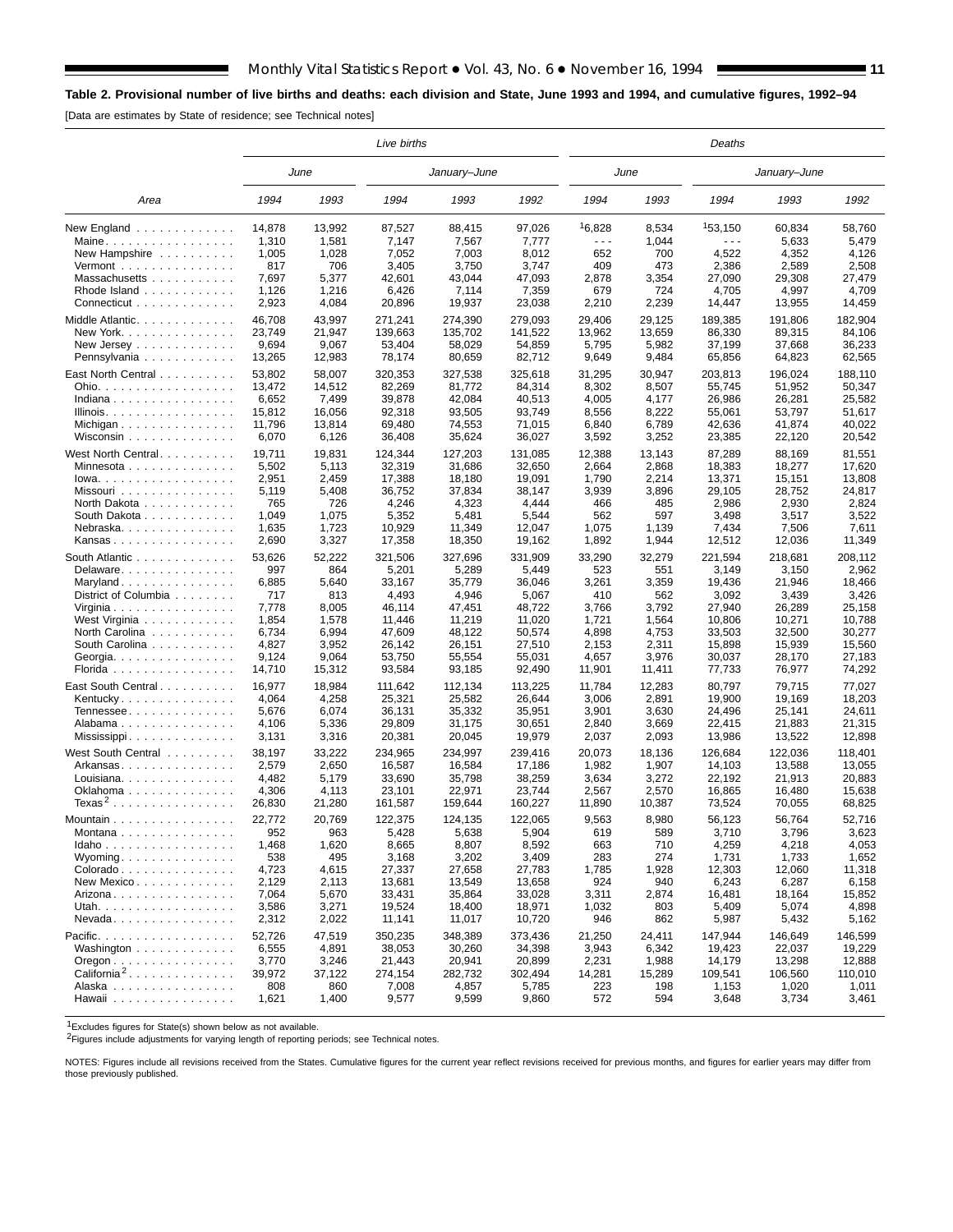#### **Table 3. Provisional number of marriages and divorces: each division and State, June 1993 and 1994, and cumulative figures, 1992–94**

[By State of occurrence. Number of events reported; see Technical notes. Divorces include reported annulments]

|                                                                 |                      |        | Marriages            |              |         |                               |                               | <b>Divorces</b>      |                               |                      |
|-----------------------------------------------------------------|----------------------|--------|----------------------|--------------|---------|-------------------------------|-------------------------------|----------------------|-------------------------------|----------------------|
|                                                                 |                      | June   |                      | January–June |         | June                          |                               |                      | January-June                  |                      |
| Area                                                            | 1994                 | 1993   | 1994                 | 1993         | 1992    | 1994                          | 1993                          | 1994                 | 1993                          | 1992                 |
| New England                                                     | <sup>1</sup> 8,154   | 12,365 | 133,271              | 34,208       | 41,235  | 3,226                         | 3,320                         | 19,891               | 21,585                        | 21,014               |
| Maine                                                           | 892                  | 1,705  | 3,308                | 4,090        | 4,251   | 520                           | 451                           | 2,468                | 2,788                         | 3,070                |
| New Hampshire                                                   | 1,013                | 621    | 3,799                | 2,698        | 3,155   | 369                           | 453                           | 2,368                | 2,383                         | 3,101                |
| $Vermont$                                                       | 460                  | 541    | 1,717                | 1,957        | 1,927   | 356                           | 293                           | 1,409                | 1,413                         | 1,494                |
| Massachusetts                                                   | 5,007                | 4,664  | 21,640               | 13,243       | 18,704  | 1,009                         | 886                           | 7,114                | 7,844                         | 5,805                |
| Rhode Island                                                    | 782                  | 826    | 2,807                | 2,909        | 3,071   | 277                           | 289                           | 1,659                | 1,783                         | 1,780                |
| Connecticut                                                     | $\sim$ $\sim$ $\sim$ | 4,008  | $- - -$              | 9,311        | 10,127  | 695                           | 948                           | 4,873                | 5,374                         | 5,764                |
| Middle Atlantic.                                                | 30,224               | 27,655 | 113,702              | 116,750      | 122,964 | 10,996                        | 10,803                        | 59,590               | 59,799                        | 61,810               |
| New York <sup>2</sup> .                                         | 15,474               | 13,713 | 60,061               | 61,866       | 64,624  | 4,735                         | 4,506                         | 27,690               | 26,970                        | 28,260               |
| New Jersey                                                      | 5,355                | 5,506  | 21,638               | 22,754       | 24,152  | 2,719                         | 2,648                         | 12,608               | 13.188                        | 13,687               |
| Pennsylvania                                                    | 9,395                | 8,436  | 32,003               | 32,130       | 34,188  | 3,542                         | 3,649                         | 19,292               | 19,641                        | 19,863               |
|                                                                 |                      |        |                      |              |         |                               |                               |                      |                               |                      |
| East North Central                                              | 40,744               | 40,079 | 142,375              | 145,412      | 151,519 | 113,537                       | 113,351                       | <sup>1</sup> 74,818  | <sup>1</sup> 75,534           | <sup>1</sup> 75,421  |
| Ohio.                                                           | 10,947               | 9,916  | 38,198               | 37,845       | 40,506  | 4,395                         | 4,535                         | 24,815               | 24,881                        | 25,847               |
| Indiana                                                         | 5,870                | 6,508  | 21,462               | 22,209       | 22,607  | $\sim$ $\sim$ $\sim$          | $\sim$ $\sim$ $\sim$          | $\sim$ $\sim$ $\sim$ | $  -$                         | $\sim$ $\sim$ $\sim$ |
| Illinois.                                                       | 11,094               | 11,337 | 39,630               | 39,951       | 40,961  | 3,909                         | 3,884                         | 20,889               | 21,930                        | 20,907               |
| Michigan                                                        | 8,238                | 8,399  | 28,478               | 28,352       | 29,768  | 3,728                         | 3,360                         | 20,455               | 19,832                        | 19,401               |
| Wisconsin                                                       | 4,595                | 3,919  | 14,607               | 17,055       | 17,677  | 1,505                         | 1,572                         | 8,659                | 8,891                         | 9,266                |
| West North Central.                                             | 17,342               | 17,354 | 61,803               | 63,895       | 64,656  | 5,887                         | 6,090                         | 38,593               | 38,312                        | 38,474               |
| Minnesota                                                       | 3,912                | 4,158  | 12,689               | 12,822       | 13,249  | 1,321                         | 1,315                         | 8,136                | 8,436                         | 7,586                |
| $lowa. \ldots. \ldots. \ldots.$                                 | 2,627                | 2,913  | 8,891                | 11,533       | 9,380   | 1,001                         | 950                           | 5,861                | 5,469                         | 5,505                |
| Missouri                                                        | 5,159                | 5,960  | 19,471               | 20,430       | 21,015  | 2,428                         | 2,322                         | 13,990               | 13,325                        | 13,380               |
| North Dakota                                                    | 781                  | 820    | 2,051                | 2,139        | 2,092   | 193                           | 180                           | 1,107                | 1,078                         | 1,154                |
| South Dakota                                                    | 986                  | 1,045  | 3,113                | 3,238        | 3,349   | 284                           | 245                           | 1,430                | 1,455                         | 1,440                |
| Nebraska                                                        | 1,498                | 1,576  | 5,792                | 5,708        | 6,053   | 506                           | 463                           | 3,306                | 3,116                         | 3,301                |
| Kansas                                                          | 2,379                | 882    | 9,796                | 8,025        | 9,518   | 154                           | 615                           | 4,763                | 5,433                         | 6,108                |
|                                                                 |                      |        |                      |              |         |                               |                               |                      |                               |                      |
| South Atlantic                                                  | 44,248               | 45,578 | 210,116              | 212,051      | 204.822 | 19,667                        | 20,403                        | 115,379              | 118,058                       | 116.306              |
| Delaware                                                        | 556                  | 553    | 2,217                | 2,319        | 2,349   | 328                           | 190                           | 1,710                | 1,497                         | 1,578                |
| Maryland                                                        | 4,989                | 4,787  | 18,893               | 18,724       | 18,827  | 1,582                         | 1,178                         | 8,183                | 8,220                         | 8,747                |
| District of Columbia                                            | 160                  | 735    | 717                  | 1,249        | 1,381   | 166                           | 193                           | 979                  | 887                           | 1,272                |
| Virginia                                                        | 6,307                | 6,799  | 31,278               | 31,893       | 32,609  | 2,371                         | 2,689                         | 14,198               | 14,560                        | 14,273               |
| West Virginia                                                   | 986                  | 967    | 4,128                | 6,197        | 5,510   | 861                           | 978                           | 4,570                | 4,976                         | 4,842                |
| North Carolina                                                  | 5,376                | 5,557  | 22,777               | 22,719       | 23,852  | 3,128                         | 3,110                         | 17,862               | 17,642                        | 18,037               |
| South Carolina                                                  | 6,168                | 5,098  | 26,318               | 25,334       | 26,644  | 1,521                         | 1,286                         | 7,839                | 7,626                         | 8,333                |
| Georgia                                                         | 5,969                | 6,052  | 29,425               | 29,780       | 22,892  | 3,199                         | 3,777                         | 18,145               | 19,348                        | 15,668               |
| Florida                                                         | 13,737               | 15,030 | 74,363               | 73,836       | 70,758  | 6,511                         | 7,002                         | 41,893               | 43,302                        | 43,556               |
| East South Central                                              | 18,161               | 18,574 | 85,052               | 85,864       | 88,076  | 8,326                         | 7,852                         | 49,254               | 47,057                        | 50,591               |
| Kentucky.                                                       | 5,776                | 4,969  | 22,301               | 20,834       | 23,390  | 2,013                         | 2,104                         | 11,653               | 11,088                        | 12,423               |
| Tennessee                                                       | 5,474                | 7,865  | 32,972               | 35,045       | 33,435  | 2,903                         | 2,885                         | 16,708               | 16,415                        | 16,741               |
| Alabama                                                         | 4,691                | 3,104  | 19,197               | 18,341       | 20,192  | 2,253                         | 1,973                         | 13,206               | 13,545                        | 13,712               |
| $Miss is$ ippident and $M$ is stated in $M$                     | 2,220                | 2,636  | 10,582               | 11,644       | 11,059  | 1,157                         | 890                           | 7,687                | 6,009                         | 7,715                |
|                                                                 |                      |        |                      |              |         | 112,724                       |                               |                      |                               | <sup>1</sup> 74,176  |
| West South Central                                              | 30,028               | 25,090 | 154,796              | 139,684      | 142,964 |                               | <sup>1</sup> 12,191           | 172,787              | <sup>1</sup> 72,445           |                      |
| Arkansas                                                        | 3,753<br>3,194       | 4,096  | 18,255<br>19,741     | 18,023       | 17,509  | 1,427<br>$\sim$ $\sim$ $\sim$ | 1,875<br>$\sim$ $\sim$ $\sim$ | 9,186<br>.           | 8,975<br>$\sim$ $\sim$ $\sim$ | 8,885<br>.           |
| Louisiana                                                       |                      | 2,890  |                      | 14,431       | 15,181  |                               |                               |                      |                               | 12.736               |
| Oklahoma                                                        | 3,368                | 3,597  | 14,523               | 14,780       | 15,758  | 1,988                         | 2,140                         | 10,857               | 10,908                        |                      |
| Texas $3 \ldots \ldots \ldots \ldots \ldots$                    | 19,713               | 14,507 | 102,277              | 92,450       | 94,516  | 9,309                         | 8,176                         | 52,744               | 52,562                        | 52,555               |
| Mountain $\ldots$ , $\ldots$ , $\ldots$ , $\ldots$              | 25,986               | 24,274 | 127,912              | 120,951      | 116,731 | 16,892                        | 16,905                        | 138,399              | 138,836                       | 139,388              |
| Montana                                                         | 938                  | 994    | 2,724                | 2,910        | 2,987   | 338                           | 416                           | 2,074                | 2,143                         | 2,137                |
| $Idaho \ldots \ldots \ldots \ldots$                             | 1,721                | 1,352  | 6,975                | 5,709        | 6,343   | 791                           | 666                           | 3,743                | 3,533                         | 3,420                |
| Wyoming                                                         | 496                  | 602    | 1,909                | 1,996        | 2,011   | 244                           | 204                           | 1,447                | 1,431                         | 1,570                |
| Colorado                                                        | 3,401                | 4,044  | 14,482               | 15,227       | 15,175  | 1,749                         | 1,650                         | 9,821                | 9,581                         | 9,705                |
| New Mexico <sup>4,5</sup>                                       | 1,403                | 1,494  | 6,035                | 6,153        | 6,419   | 876                           | 991                           | 4,974                | 5,204                         | 4,838                |
| Arizona <sup>2</sup>                                            | 3,305                | 3,456  | 18,331               | 20,368       | 18,123  | 2,059                         | 2,251                         | 11,637               | 12,409                        | 12,841               |
| Utah.                                                           | 1,863                | 1,993  | 9,068                | 8,900        | 8,848   | 835                           | 727                           | 4,703                | 4,535                         | 4,877                |
| Nevada                                                          | 12,859               | 10,339 | 68,388               | 59,688       | 56,825  | $\sim$ $\sim$ $\sim$          | $\sim$ $\sim$ $\sim$          | $\sim$ $\sim$ $\sim$ | $- - -$                       | $\sim$ $\sim$ $\sim$ |
| Pacific.                                                        | 18,732               | 25,975 | 138,900              | 131,770      | 152,177 | 14,482                        | 12,929                        | 127,205              | 121,743                       | 126,682              |
| Washington                                                      | 3,679                | 3,605  | 16,897               | 13,772       | 18,765  | 2,318                         | 1,311                         | 14,856               | 10,346                        | 14,248               |
|                                                                 |                      |        |                      |              |         |                               |                               |                      |                               |                      |
| $O$ regon $\ldots$ $\ldots$ $\ldots$ $\ldots$ $\ldots$ $\ldots$ | 2,750                | 1,654  | 10,761               | 9,336        | 9,509   | 1,250                         | 1,064                         | 8,344                | 7,631                         | 7,821                |
| California.                                                     | $\sim$ $\sim$ $\sim$ | 18,598 | $\sim$ $\sim$ $\sim$ | 97,903       | 112,596 | $\sim$ $\sim$ $\sim$          | $\sim$ $\sim$ $\sim$          | $\sim$ $\sim$ $\sim$ | $\sim$ $\sim$ $\sim$          | $\sim$ $\sim$ $\sim$ |
| Alaska                                                          | 665                  | 590    | 2,498                | 2,227        | 2,571   | 321                           | 200                           | 1,672                | 1,333                         | 2,037                |
| Hawaii                                                          | 1,638                | 1,528  | 8,744                | 8,532        | 8,736   | 593                           | 354                           | 2,333                | 2,433                         | 2,576                |

1Excludes figures for State(s) shown below as not available.

2Figures for marriages are marriage licenses issued for some counties.

<sup>3</sup>Figures include adjustments for varying length of reporting periods; see Technical notes.

4Figures for marriages are marriage licenses issued.

5Figures for divorces include estimates for some counties.

NOTES: Figures include all revisions received from the States. Cumulative figures for the current year reflect revisions received for previous months, and figures for earlier years may differ from those previously published.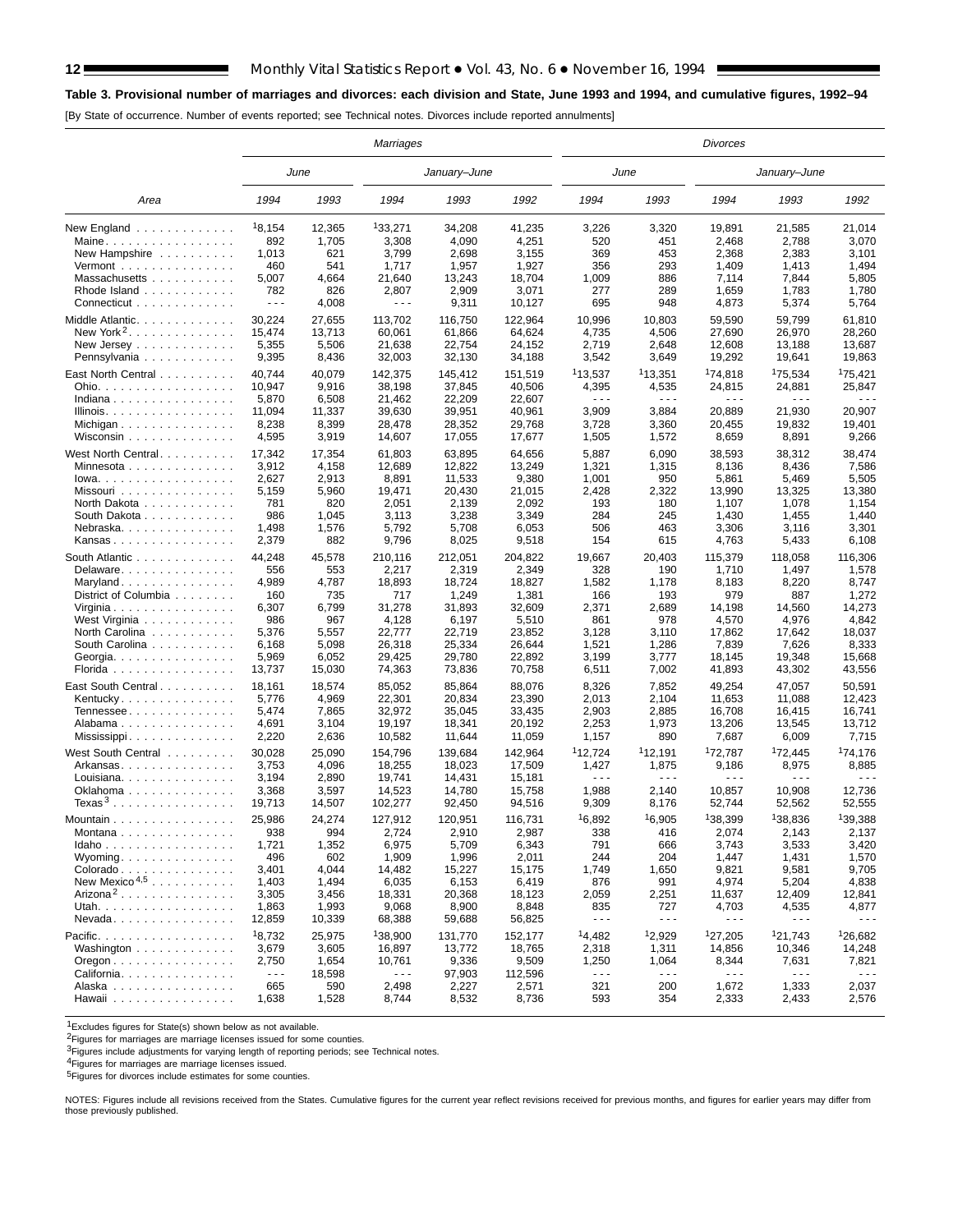### **Table 4. Provisional number of deaths under 1 year and infant mortality rates: each division and State, 12 months ending with June 1993 and 1994**

[Data are estimates by State of residence; see Technical notes. Infant mortality rates are deaths under 1 year per 1,000 live births in specified area]

|                         |                             |                      | 12 months ending with June |            |
|-------------------------|-----------------------------|----------------------|----------------------------|------------|
|                         | 1994                        |                      | 1993                       |            |
| Area                    | Number                      | Rate                 | Number                     | Rate       |
|                         | 1675                        | 15.6                 | 1,194                      | 6.6        |
|                         | $\sim$ $\sim$ $\sim$        | $\sim$ $\sim$ $\sim$ | 83                         | 5.4        |
| New Hampshire           | 91                          | 6.1                  | 76                         | 5.2        |
|                         | 33                          | 4.8                  | 46                         | 6.0        |
|                         | 449                         | 5.2<br>7.5           | 545                        | 6.5<br>9.0 |
|                         | 102<br>$\sim$ $\sim$ $\sim$ | $- - -$              | 131<br>313                 | 7.1        |
|                         |                             |                      |                            |            |
|                         | 12,256                      | 18.2                 | 4,909                      | 8.7        |
|                         | $\sim$ $\sim$ $\sim$        | $\sim$ $\sim$ $\sim$ | 2,480                      | 8.9        |
|                         | 976                         | 8.2                  | 1,016                      | 8.3<br>8.7 |
|                         | 1,280                       | 8.2                  | 1,413                      |            |
|                         | 5,842                       | 9.2                  | 6,033                      | 9.2        |
|                         | 1,474                       | 9.4                  | 1,380                      | 8.3        |
|                         | 740                         | 9.0                  | 828                        | 9.7        |
|                         | 1,853                       | 9.8                  | 1,890                      | 9.8        |
|                         | 1,244<br>531                | 9.0<br>7.6           | 1,407<br>528               | 9.9<br>7.6 |
|                         |                             |                      |                            |            |
| West North Central      | 1,992                       | 7.8                  | 2,061                      | 8.1        |
|                         | 470                         | 7.3                  | 463                        | 7.2        |
|                         | 230                         | 6.3                  | 250                        | 6.7        |
|                         | 615<br>63                   | 8.1<br>7.3           | 690<br>59                  | 9.2<br>6.7 |
|                         | 122                         | 11.4                 | 113                        | 10.1       |
|                         | 179                         | 8.0                  | 168                        | 7.5        |
|                         | 313                         | 8.4                  | 318                        | 8.7        |
|                         |                             |                      |                            |            |
| Delaware                | 6,078<br>86                 | 9.1<br>8.2           | 6,562<br>91                | 9.7<br>8.5 |
|                         | 672                         | 9.2                  | 702                        | 9.2        |
|                         | 160                         | 17.2                 | 180                        | 18.1       |
|                         | 728                         | 7.8                  | 934                        | 9.7        |
|                         | 163                         | 7.3                  | 224                        | 10.0       |
|                         | 1,005                       | 10.0                 | 1,069                      | 10.6       |
|                         | 487                         | 9.0                  | 555                        | 10.0       |
|                         | 1,180                       | 10.7                 | 1,116                      | 10.0       |
|                         | 1,597                       | 8.3                  | 1,691                      | 8.8        |
|                         | 2,145                       | 9.3                  | 2,321                      | 9.9        |
|                         | 441                         | 8.5                  | 471                        | 8.9        |
|                         | 646                         | 8.7                  | 698                        | 9.5        |
|                         | 621                         | 10.0                 | 640                        | 10.1       |
|                         | 437                         | 10.3                 | 512                        | 11.8       |
|                         | 3,853                       | 8.0                  | 3,812                      | 8.0        |
|                         | 303                         | 8.8                  | 312                        | 9.1        |
|                         | 659                         | 9.7                  | 672                        | 9.7        |
|                         | 440                         | 9.4                  | 440                        | 9.3        |
|                         | 2,451                       | 7.4                  | 2,388                      | 7.4        |
|                         | 1,710                       | 7.0                  | 1,917                      | 7.7        |
|                         | 95                          | 8.5                  | 83                         | 7.4        |
|                         | 126                         | 7.4                  | 154                        | 8.7        |
|                         | 31                          | 4.7                  | 70                         | 10.6       |
|                         | 361                         | 6.6                  | 429                        | 7.9        |
|                         | 265                         | 9.5                  | 218                        | 7.7        |
|                         | 495                         | 7.2                  | 575                        | 8.3        |
|                         | 206                         | 5.5                  | 246                        | 6.7        |
|                         | 131                         | 6.2                  | 142                        | 6.3        |
|                         | 4,828                       | 6.6                  | 4,960                      | 6.8        |
|                         | 448                         | 5.7                  | 503                        | 6.7        |
|                         | 291                         | 6.8                  | 312                        | 7.5        |
| California <sup>2</sup> | 3,889                       | 6.7                  | 3,923                      | 6.7        |
|                         | 76                          | 6.0                  | 86                         | 8.0        |
|                         | 124                         | 6.3                  | 136                        | 6.9        |

1Excludes figures for State shown below as not available.

2Figures include adjustments for varying length of reporting periods; see Technical notes.

NOTES: Figures include all revisions received from the States. Figures for the current year reflect revisions received for previous months, and figures for earlier years may differ from those previously published.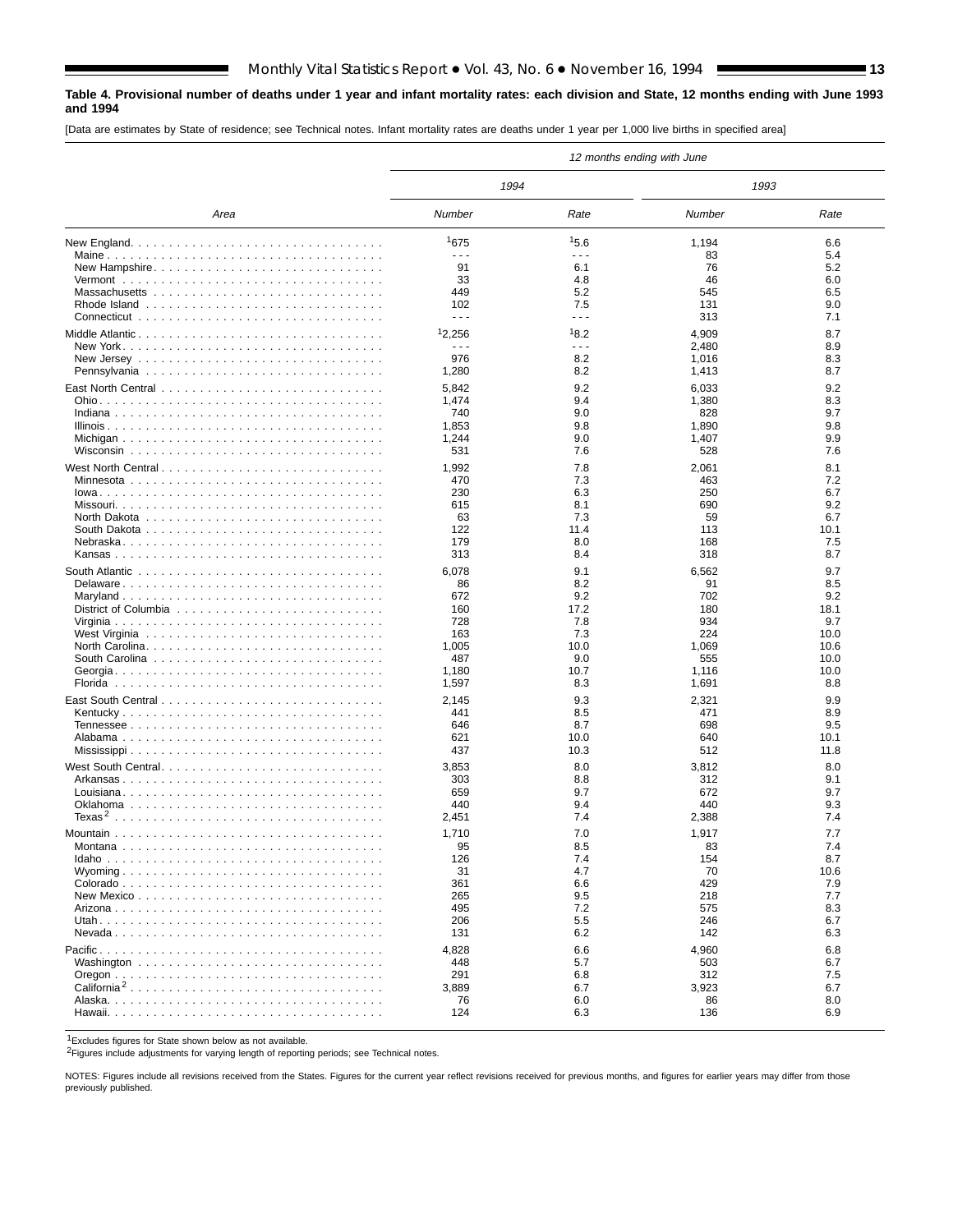#### **Table 5. Provisional number of deaths and death rates, by age, race, and sex, and age-adjusted death rates by race and sex: United States, May 1993 and 1994, cumulative figures 1993 and 1994, and 12 months ending with May 1993 and 1994**

[Data are provisional, estimated from a 10-percent sample of deaths. Age-specific rates on an annual basis per 100,000 population in specified group; age-adjusted<br>rates per 100,000 U.S. standard million population; see Tec

|                                                                                                      |                  |                               | May                |                    |                      |                             | January–May                 |                        |                      |                        | 12 months ending with May |                        |
|------------------------------------------------------------------------------------------------------|------------------|-------------------------------|--------------------|--------------------|----------------------|-----------------------------|-----------------------------|------------------------|----------------------|------------------------|---------------------------|------------------------|
|                                                                                                      |                  | 1994                          |                    | 1993               |                      | 1994                        |                             | 1993                   | 1994                 |                        | 1993                      |                        |
| Age, race, and sex                                                                                   | Number           | Rate                          | Number             | Rate               | Number               | Rate                        | Number                      | Rate                   | Number               | Rate                   | Number                    | Rate                   |
| All races, both sexes <sup>1</sup>                                                                   |                  |                               |                    |                    |                      |                             |                             |                        |                      |                        |                           |                        |
| All ages                                                                                             | 186,000          | 841.8                         | 185,000            | 846.2              | 996,000              | 926.7                       | 983,000                     | 924.5                  | 2,281,000            | 880.1                  | 2,217,000                 | 864.9                  |
| Under 1 year $\ldots \ldots$                                                                         |                  |                               |                    |                    | 13,300               | <sup>2</sup> 815.5          | 14,400                      | <sup>2</sup> 877.2     | 32,200               | 2817.2                 | 33,800                    | <sup>2</sup> 852.1     |
| $1-4$ years                                                                                          | 4,200            | 86.3                          | 4,240              | 88.2               | 3,130                | 47.7                        | 3,150                       | 48.5                   | 7,010                | 44.3                   | 6,890                     | 44.1                   |
| 5-14 years                                                                                           |                  |                               |                    |                    | 3,180                | 20.5                        | 3,540                       | 23.2                   | 8,380                | 22.5                   | 8,320                     | 22.7                   |
| 15-24 years.                                                                                         | 2,850            | 93.3                          | 2,850              | 93.2               | 14,190               | 95.3                        | 13,810                      | 92.6                   | 35,510               | 98.6                   | 34,770                    | 96.4                   |
| 25-34 years.                                                                                         | 4,530            | 128.6                         | 5,020              | 140.8              | 23,450               | 136.4                       | 24,380                      | 140.1                  | 59.010               | 141.6                  | 58,780                    | 139.4                  |
| 35-44 years.                                                                                         | 8,270            | 234.2                         | 7,730              | 224.0              | 40,670               | 237.3                       | 39.660                      | 236.6                  | 97,570               | 236.8                  | 94,780                    | 235.1                  |
| 45-54 years.                                                                                         | 10,840           | 429.6                         | 11,020             | 455.1              | 56,410               | 461.8                       | 54,830                      | 468.1                  | 135,060              | 461.9                  | 126,820                   | 452.6                  |
| 55-64 years.                                                                                         | 20,180           | 1,130.8                       | 20,520             | 1,155.3            | 102,570              | 1,180.8                     | 104.740                     | 1,210.8                | 240,140              | 1,145.1                | 241,770                   | 1,156.1                |
| 65-74 years.<br>75-84 years.                                                                         | 40,810<br>51,690 | 2,566.9<br>5,557.5            | 39,490<br>52,590   | 2,495.4<br>5,762.7 | 213,130<br>283,430   | 2,753.6<br>6,276.0          | 212,540<br>279,650          | 2,760.7<br>6,308.4     | 490,940<br>641,490   | 2,625.9<br>5,900.9     | 483,230<br>623,410        | 2,602.3<br>5,843.2     |
| 85 years and over                                                                                    | 42,610           | 14,529.3                      | 41,440             | 14,508.5           | 242,090              | 17,021.3                    | 231,820                     | 16,733.5               | 532,720              | 15,572.1               | 503,690                   | 15,153.1               |
| Not stated                                                                                           | 50               | $\sim$ .                      | 90                 | $\sim$             | 250                  | $\sim$ .                    | 350                         | $\sim 100$             | 780                  | $\sim$ $\sim$ $\sim$   | 880                       | $\ldots$               |
| Age-adjusted rate $3 \ldots$ .                                                                       | $\cdots$         | 492.5                         | $\cdots$           | 498.3              | $\cdots$             | 529.9                       | $\cdots$                    | 534.6                  | $\sim 100$           | 511.8                  | $\sim$ $\sim$ $\sim$      | 507.9                  |
| All races, male <sup>1</sup>                                                                         |                  |                               |                    |                    |                      |                             |                             |                        |                      |                        |                           |                        |
| All ages $\dots$ $\dots$ $\dots$ $\dots$                                                             | 95,830           | 888.0                         | 96,140             | 900.8              | 506,130              | 964.6                       | 501,230                     | 965.9                  | 1,171,060            | 925.5                  | 1,137,960                 | 909.4                  |
| Under 1 year                                                                                         |                  |                               |                    |                    | 7,790                | 2933.1                      | 8,080                       | 2962.6                 | 19,040               | 2944.4                 | 18,600                    | <sup>2</sup> 915.8     |
| $1-4$ years                                                                                          | 2,330            | 93.5                          | 2,310              | 93.8               | 1,880                | 56.0                        | 1,780                       | 53.5                   | 4,080                | 50.4                   | 3,840                     | 48.0                   |
| 5–14 years $\ldots$                                                                                  |                  |                               |                    |                    | 1,770                | 22.5                        | 2,000                       | 25.5                   | 4,960                | 26.0                   | 5,010                     | 26.7                   |
| 15-24 years.                                                                                         | 2,130            | 136.5                         | 2,140              | 136.8              | 11,010               | 144.8                       | 10,410                      | 136.4                  | 27,020               | 146.9                  | 26,210                    | 142.0                  |
| 25-34 years.                                                                                         | 3,200            | 181.6                         | 3,790              | 212.4              | 16,710               | 194.5                       | 17,830                      | 204.8                  | 43,220               | 207.4                  | 43,160                    | 204.5                  |
| 35-44 years.                                                                                         | 6,010            | 343.1                         | 5,520              | 322.6              | 28,540               | 335.7                       | 27,410                      | 329.8                  | 67,770               | 331.7                  | 65,380                    | 327.3                  |
| 45-54 years.                                                                                         | 6,830            | 553.8                         | 6,990              | 590.7              | 35,470               | 594.1                       | 34,690                      | 605.8                  | 85,270               | 596.6                  | 80,150                    | 585.2                  |
| 55-64 years.                                                                                         | 12,360           | 1,457.6                       | 12,550             | 1,490.0            | 62,970               | 1,525.9                     | 63,280                      | 1,543.0                | 146,610              | 1,472.1                | 145,240                   | 1,465.3                |
| 65-74 years.<br>75-84 years.                                                                         | 23,620<br>25,510 | 3,357.6<br>7,144.6            | 22,700<br>26,390   | 3,250.7<br>7,586.0 | 123,060<br>138,640   | 3,594.8<br>8,006.5          | 121,980<br>138,170          | 3,592.1<br>8,182.7     | 282,020<br>317,000   | 3,412.2<br>7,614.7     | 276,820<br>308,120        | 3,382.5<br>7,591.0     |
| 85 years and over                                                                                    | 13,800           | 16,665.0                      | 13,670             | 17,122.7           | 78,150               | 19,485.9                    | 75,390                      | 19,472.7               | 173,610              | 18,028.0               | 164,840                   | 17,762.9               |
| Not stated<br>Age-adjusted rate $3 \ldots$ .                                                         | 40<br>$\ldots$   | $\sim$ $\sim$ $\sim$<br>638.4 | 80<br>$\mathbf{1}$ | $\sim$<br>651.0    | 130<br>$\sim$ $\sim$ | $\sim$ $\sim$<br>685.4      | 230<br>$\sim$ $\sim$ $\sim$ | $\sim$ $\sim$<br>691.2 | 450<br>$\ldots$      | $\sim$ $\sim$<br>664.1 | 580<br>$\sim$ .           | $\sim$ $\sim$<br>657.2 |
|                                                                                                      |                  |                               |                    |                    |                      |                             |                             |                        |                      |                        |                           |                        |
| All races, female <sup>1</sup>                                                                       | 90,200           |                               |                    |                    |                      |                             |                             |                        |                      |                        |                           | 822.5                  |
| All ages                                                                                             |                  | 797.6                         | 88,860             | 794.2              | 489,710              | 890.5                       | 481,610                     | 885.2                  | 1,109,780            | 836.8                  | 1,079,220                 |                        |
| Under 1 year $\ldots \ldots$                                                                         |                  |                               |                    |                    | 5,520                | <sup>2</sup> 690.0          | 6,290                       | <sup>2</sup> 786.4     | 13,180               | 2683.3                 | 15,220                    | 2785.3                 |
| $1-4$ years                                                                                          | 1,870            | 78.7                          | 1,930              | 82.3               | 1,250                | 39.0                        | 1,370                       | 43.5                   | 2,920                | 37.8                   | 3,050                     | 40.0                   |
| 5-14 years                                                                                           | 720              | 48.2                          | 720                | 48.1               | 1,400<br>3,190       | 18.7<br>43.8                | 1,540<br>3,400              | 20.7<br>46.7           | 3,420<br>8,490       | 18.8<br>48.2           | 3,310<br>8,560            | 18.5<br>48.5           |
| 15-24 years.<br>25-34 years.                                                                         | 1,330            | 75.5                          | 1,230              | 69.0               | 6,740                | 78.4                        | 6,550                       | 75.5                   | 15,790               | 75.8                   | 15,620                    | 74.1                   |
| 35-44 years.                                                                                         | 2,260            | 127.0                         | 2,210              | 127.0              | 12,130               | 140.4                       | 12,250                      | 145.0                  | 29,790               | 143.4                  | 29.390                    | 144.5                  |
| 45-54 years.                                                                                         | 4,010            | 310.8                         | 4,030              | 325.6              | 20,930               | 335.1                       | 20,140                      | 336.5                  | 49,790               | 333.1                  | 46,670                    | 325.8                  |
| 55-64 years.                                                                                         | 7,820            | 834.8                         | 7,970              | 853.5              | 39,610               | 868.7                       | 41,460                      | 911.6                  | 93,530               | 849.3                  | 96,530                    | 877.5                  |
| 65-74 years.                                                                                         | 17,190           | 1,939.4                       | 16,790             | 1,898.7            | 90,070               | 2,086.6                     | 90,560                      | 2,104.4                | 208,920              | 2,002.9                | 206,410                   | 1,987.8                |
| 75–84 years.                                                                                         | 26,180           | 4,568.0                       | 26,200             | 4,639.6            | 144,790              | 5,200.6                     | 141,480                     | 5,154.9                | 324,490              | 4,837.4                | 315,290                   | 4,769.9                |
| 85 years and over                                                                                    | 28,810           | 13,678.0                      | 27,770             | 13,494.4           | 163,950              | 16,044.7                    | 156,430                     | 15,671.0               | 359,120              | 14,610.3               | 338,850                   | 14,142.3               |
| Not stated.<br>$\alpha$ , $\alpha$ , $\alpha$ , $\alpha$ , $\alpha$ , $\alpha$ , $\alpha$ , $\alpha$ | 10               |                               | 10                 |                    | 120                  |                             | 120                         |                        | 330                  |                        | 300                       |                        |
| Age-adjusted rate $3 \ldots$ .                                                                       | $\cdots$         | 371.3                         | $\cdots$           | 373.0              | $\cdots$             | 401.2                       | $\cdots$                    | 406.7                  | $\sim$ $\sim$        | 385.7                  | .                         | 385.6                  |
| White                                                                                                |                  |                               | 159,880            |                    |                      |                             |                             |                        |                      |                        |                           |                        |
| All ages<br>Under 1 year $\ldots \ldots$                                                             | 159,880          | 870.5                         |                    | 878.0              | 857,910<br>8,620     | 960.3<br><sup>2</sup> 671.9 | 847,630<br>9,520            | 956.9<br>2739.2        | 1,960,280<br>20,740  | 909.3<br>2669.9        | 1,906,210<br>21,890       | 891.8<br>2701.6        |
| $1-4$ years                                                                                          | 2,710            | 70.2                          | 2,850              | 74.6               | 2,100                | 40.3                        | 2,150                       | 41.8                   | 4,870                | 38.9                   | 4,810                     | 38.8                   |
| 5–14 years $\ldots$                                                                                  |                  |                               |                    |                    | 2,210                | 17.8                        | 2,630                       | 21.7                   | 6,060                | 20.4                   | 6,090                     | 20.8                   |
| 15–24 years. $\ldots$                                                                                | 2,150<br>3,430   | 88.0<br>118.9                 | 2,040<br>3,600     | 83.1<br>122.9      | 10,010<br>16,450     | 84.1<br>116.7               | 9,490<br>17,570             | 79.4<br>122.9          | 24,870<br>42,100     | 86.3<br>123.2          | 24,250<br>41,900          | 83.7<br>120.7          |
| 25-34 years.<br>35-44 years.                                                                         | 5,780            | 196.3                         | 5,680              | 196.8              | 28,400               | 198.7                       | 28,180                      | 201.1                  | 68,840               | 200.2                  | 68,030                    | 201.6                  |
| 45-54 years.                                                                                         | 8,330            | 385.2                         | 8,510              | 409.0              | 43,520               | 415.5                       | 42,180                      | 418.8                  | 104,020              | 414.6                  | 98,210                    | 407.6                  |
| 55–64 years.                                                                                         | 16,450           | 1,064.0                       | 16,780             | 1,087.6            | 83,870               | 1,113.9                     | 85,640                      | 1,139.2                | 196,200              | 1,078.8                | 197,540                   | 1,086.0                |
| 65-74 years.                                                                                         | 35,120           | 2,486.2                       | 34,470             | 2,446.2            | 184,690              | 2,684.5                     | 184,140                     | 2,684.8                | 424,510              | 2,553.0                | 418,550                   | 2,529.3                |
| 75-84 years.                                                                                         | 46,730           | 5,544.8                       | 47,720             | 5,768.6            | 254,760              | 6,225.2                     | 251,980                     | 6,270.1                | 577,240              | 5,856.7                | 560,840                   | 5,798.0                |
| 85 years and over                                                                                    | 39,150           | 14,610.4                      | 38,180             | 14,652.5           | 223,150              | 17,181.7                    | 213,910                     | 16,922.1               | 490,340              | 15,695.9               | 463,450                   | 15,275.2               |
| Not stated                                                                                           | 30               | $\sim$ .                      | 60                 | $\sim$ .           | 140                  | $\sim$ .                    | 230                         | $\sim$ $\sim$          | 500                  | $\sim$ $\sim$          | 640                       | $\sim$ $\sim$          |
| Age-adjusted rate $3 \ldots$ .                                                                       | $\sim$ $\sim$    | 466.5                         | $\sim$ $\sim$      | 474.0              | $\sim$ $\sim$        | 501.5                       | $\sim$ $\sim$ $\sim$        | 506.3                  | $\sim$ $\sim$ $\sim$ | 483.7                  | $\sim$ $\sim$ $\sim$      | 480.0                  |

See footnotes at end of table.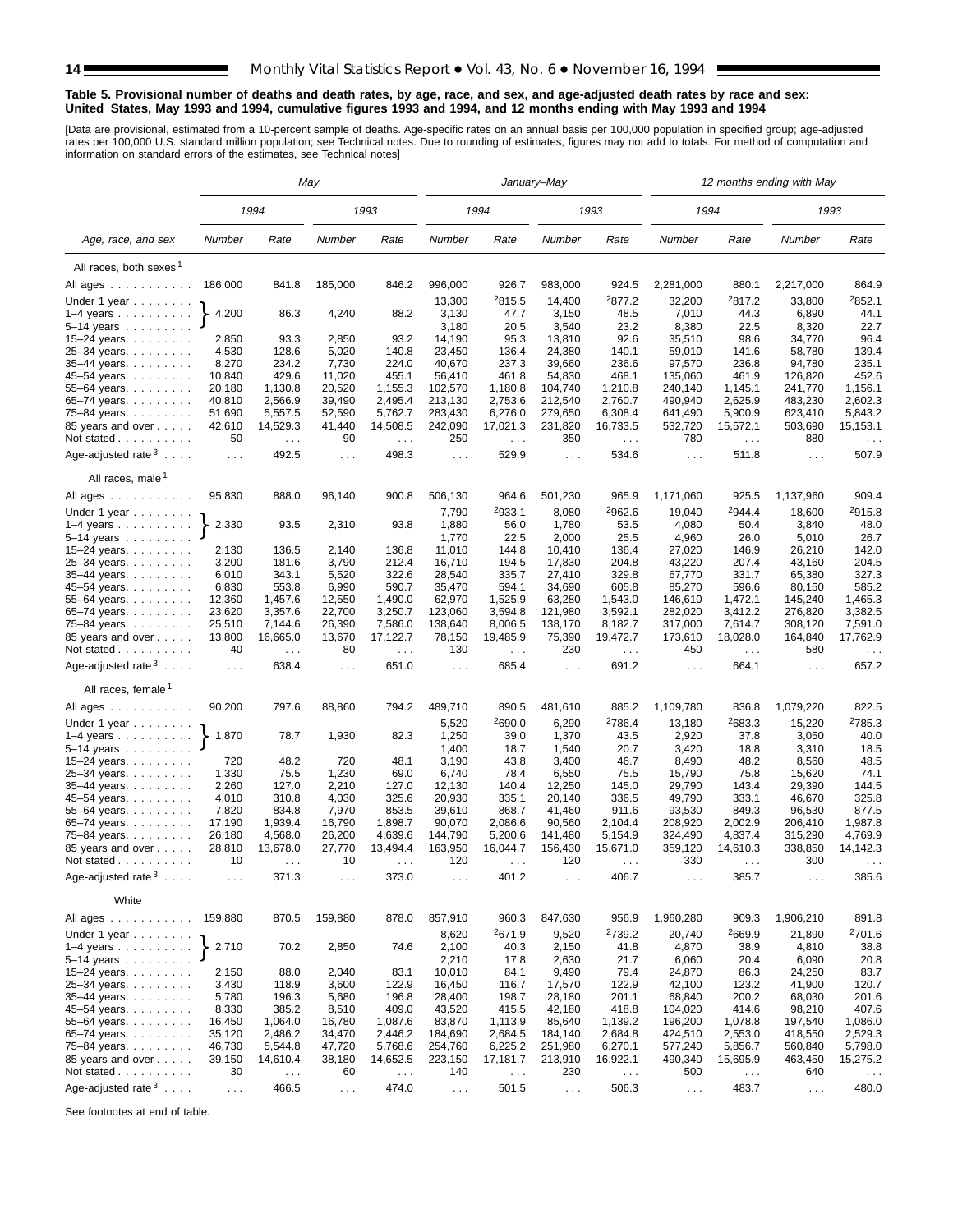#### **Table 5. Provisional number of deaths and death rates, by age, race, and sex, and age-adjusted death rates by race and sex: United States, May 1993 and 1994, cumulative figures 1993 and 1994, and 12 months ending with May 1993 and 1994—Con.**

[Data are provisional, estimated from a 10-percent sample of deaths. Age-specific rates on an annual basis per 100,000 population in specified group; age-adjusted<br>rates per 100,000 U.S. standard million population; see Tec

|                                              |                |                      | May                         |                                  |                      |                    | January–May      |                           |                      | 12 months ending with May |                      |                                  |
|----------------------------------------------|----------------|----------------------|-----------------------------|----------------------------------|----------------------|--------------------|------------------|---------------------------|----------------------|---------------------------|----------------------|----------------------------------|
|                                              |                | 1994                 |                             | 1993                             |                      | 1994               |                  | 1993                      |                      | 1994                      |                      | 1993                             |
| Age, race, and sex                           | Number         | Rate                 | Number                      | Rate                             | Number               | Rate               | Number           | Rate                      | Number               | Rate                      | Number               | Rate                             |
| White male                                   |                |                      |                             |                                  |                      |                    |                  |                           |                      |                           |                      |                                  |
| All ages                                     | 81,570         | 905.7                | 82,210                      | 920.9                            | 430,470              | 982.5              | 428,060          | 985.7                     | 994,750              | 941.0                     | 969,400              | 925.3                            |
|                                              |                |                      |                             |                                  |                      | <sup>2</sup> 763.5 |                  | <sup>2</sup> 810.4        |                      | <sup>2</sup> 765.3        |                      | 2766.4                           |
| Under 1 year $\cdot$<br>1-4 years $\uparrow$ | 1,520          | 76.7                 | 1,540                       | 78.5                             | 5,030<br>1,290       | 48.5               | 5,350<br>1,240   | 46.6                      | 12,130<br>2,880      | 44.8                      | 12,270<br>2,770      | 43.6                             |
| $5 - 14$ years                               |                |                      |                             |                                  | 1,190                | 18.8               | 1,490            | 23.9                      | 3,650                | 23.9                      | 3,650                | 24.3                             |
| 15-24 years.                                 | 1,570          | 125.3                | 1,480                       | 117.4                            | 7,690                | 125.7              | 7,080            | 115.2                     | 18,600               | 125.7                     | 18,120               | 121.7                            |
| 25-34 years.                                 | 2,490          | 170.9                | 2,800                       | 189.1                            | 11,940               | 168.0              | 13,180           | 182.4                     | 31,120               | 180.3                     | 31,470               | 179.4                            |
| 35-44 years.                                 | 4,430          | 300.1                | 4,160                       | 287.7                            | 20,190               | 281.6              | 20,040           | 285.3                     | 48,560               | 281.8                     | 48,160               | 284.9                            |
| 45-54 years.                                 | 5,340          | 500.1                | 5,380                       | 523.9                            | 27,600               | 533.8              | 26,810           | 539.5                     | 66,460               | 536.5                     | 62,520               | 525.7                            |
| 55-64 years.                                 | 10,190         | 1,372.1              | 10,500                      | 1,419.9                          | 52,040               | 1,439.6            | 52,520           | 1,457.9                   | 120,690              | 1,382.3                   | 120,480              | 1,382.8                          |
| 65-74 years.                                 | 20,210         | 3,212.2              | 19,960                      | 3,190.5                          | 106,880              | 3,489.8            | 106,760          | 3,507.4                   | 245,910              | 3,324.0                   | 241,690              | 3,293.7                          |
| 75-84 years.                                 | 23,220         | 7,158.9              | 23,960                      | 7,585.6                          | 125,110              | 7,953.0            | 124,860          | 8,144.0                   | 286,130              | 7,563.6                   | 277,940              | 7,540.4                          |
| 85 years and over                            | 12,580         | 16,793.6             | 12,360                      | 17,141.2                         | 71,420               | 19,697.4           | 68,590           | 19,610.6                  | 158,320              | 18,176.8                  | 149,950              | 17,872.5                         |
| Not stated $\ldots$                          | 20             | $\sim$ $\sim$        | 50                          | $\sim 100$                       | 80                   | $\ldots$           | 140              | $\sim$ $\sim$             | 290                  | $\cdots$                  | 390                  | $\cdots$                         |
| Age-adjusted rate $3 \ldots$ .               | $\cdots$       | 605.2                | $\mathcal{L}^{\mathcal{L}}$ | 619.2                            | $\sim$ $\sim$ $\sim$ | 647.0              | $\sim$ $\sim$    | 655.4                     | $\sim 100$           | 626.4                     | $\sim$ $\sim$ $\sim$ | 622.0                            |
| White female                                 |                |                      |                             |                                  |                      |                    |                  |                           |                      |                           |                      |                                  |
| All ages                                     | 78,310         | 836.8                | 77,680                      | 836.9                            | 427,450              | 938.8              | 419,570          | 929.1                     | 965,540              | 878.7                     | 936,820              | 859.7                            |
| Under 1 year                                 |                |                      |                             |                                  | 3,600                | 2572.6             | 4,170            | <sup>2</sup> 667.4        | 8,610                | <sup>2</sup> 569.8        | 9,630                | 2634.0                           |
| $1-4$ years                                  | 1,180          | 62.7                 | 1,310                       | 70.4                             | 810                  | 32.0               | 910              | 35.9                      | 1,990                | 32.6                      | 2,050                | 34.0<br>17.1                     |
| $5 - 14$ years<br>15-24 years.               | 580            | 48.8                 | 550                         | 46.0                             | 1,020<br>2,320       | 16.9<br>40.0       | 1,140<br>2,410   | 19.3<br>41.2              | 2,410<br>6,280       | 16.7<br>44.7              | 2,440<br>6,130       | 43.5                             |
| 25-34 years.                                 | 940            | 65.8                 | 800                         | 55.2                             | 4,500                | 64.7               | 4,390            | 62.1                      | 10,970               | 64.9                      | 10,430               | 60.8                             |
| 35-44 years.                                 | 1,350          | 92.0                 | 1,510                       | 104.9                            | 8,210                | 115.1              | 8,140            | 116.2                     | 20,280               | 118.2                     | 19,870               | 118.0                            |
| 45–54 years.                                 | 2,990          | 273.1                | 3,130                       | 297.1                            | 15,920               | 300.0              | 15,370           | 301.4                     | 37,560               | 295.6                     | 35,690               | 292.4                            |
| 55-64 years.                                 | 6,260          | 779.1                | 6,280                       | 781.8                            | 31,820               | 813.2              | 33,130           | 846.2                     | 75,510               | 798.5                     | 77,060               | 813.2                            |
| 65–74 years. $\ldots$                        | 14,910         | 1,903.2              | 14,500                      | 1,850.7                          | 77,810               | 2,039.0            | 77,380           | 2,028.3                   | 178,600              | 1,935.0                   | 176,870              | 1,920.4                          |
| 75-84 years.                                 | 23,500         | 4,533.0              | 23,760                      | 4,646.3                          | 129,650              | 5,145.5            | 127,130          | 5,114.7                   | 291,100              | 4,793.3                   | 282,900              | 4,725.2                          |
| 85 years and over<br>Not stated              | 26,570<br>10   | 13,763.3<br>$\cdots$ | 25,820<br>10                | 13,700.3<br>$\sim$ $\sim$ $\sim$ | 151,730<br>60        | 16,207.3<br>$\sim$ | 145,330<br>90    | 15,892.8<br>$\sim$ $\sim$ | 332,020<br>210       | 14,736.8<br>$\sim$ .      | 313,500<br>250       | 14,282.5<br>$\sim$ $\sim$ $\sim$ |
| Age-adjusted rate $3 \ldots$ .               | $\cdots$       | 350.5                | $\cdots$                    | 354.0                            | $\cdots$             | 380.8              | $\cdots$         | 383.8                     | $\sim 100$           | 365.2                     | $\sim$ $\sim$ $\sim$ | 363.1                            |
| <b>Black</b>                                 |                |                      |                             |                                  |                      |                    |                  |                           |                      |                           |                      |                                  |
| All ages                                     | 23,030         | 831.9                | 22,270                      | 817.5                            | 122,380              | 909.9              | 120,280          | 908.8                     | 284,160              | 877.1                     | 275,640              | 864.9                            |
| Under 1 year                                 |                |                      |                             |                                  | 4,140                | 21,579.4           | 4,480            | 21,680.8                  | 10,370               | 21,635.6                  | 10,750               | 21,674.5                         |
| $1-4$ years $\ldots$ $\ldots$ $\ldots$ .     | 1,260          | 166.3                | 1,280                       | 171.3                            | 860                  | 82.8               | 920              | 88.3                      | 1,740                | 69.4                      | 1,790                | 72.2                             |
| 5–14 years $\dots \dots$                     |                |                      |                             |                                  | 810                  | 33.6               | 760              | 32.6                      | 1,950                | 34.0                      | 1,890                | 33.7                             |
| 15–24 years. $\ldots$                        | 600            | 131.1                | 730                         | 161.0                            | 3,690                | 166.2              | 3,750            | 169.8                     | 9,380                | 174.7                     | 9,030                | 169.2                            |
| 25-34 years.                                 | 970            | 209.3                | 1,200                       | 257.6                            | 6,160                | 273.0              | 6,080            | 267.9                     | 14,980               | 273.8                     | 15,150               | 275.9                            |
| 35-44 years.                                 | 2,290<br>2,300 | 537.8<br>885.9       | 1,890<br>2,300              | 458.9<br>930.9                   | 11,430<br>11,610     | 553.6<br>925.1     | 10,460<br>11,410 | 523.7<br>954.7            | 26,430<br>27,890     | 533.5<br>930.9            | 24,150<br>25,560     | 504.1<br>896.2                   |
| 45–54 years<br>55–64 years. $\ldots$         | 3,210          | 1,812.7              | 3,260                       | 1,862.4                          | 16,400               | 1,905.5            | 16,900           | 1,985.8                   | 38,740               | 1,867.0                   | 39,210               | 1,910.8                          |
| 65-74 years.                                 | 5,060          | 3,721.3              | 4,520                       | 3,364.1                          | 25,290               | 3,822.3            | 25,200           | 3,859.3                   | 58,930               | 3,694.7                   | 57,230               | 3,638.3                          |
| 75–84 years                                  | 4,370          | 6,251.9              | 4,310                       | 6,257.3                          | 25,310               | 7,452.5            | 24,460           | 7,303.0                   | 56,270               | 6,887.4                   | 55,360               | 6,860.0                          |
| 85 years and over                            | 2,970          | 14,273.2             | 2,750                       | 13,215.9                         | 16,540               | 16,371.1           | 15,740           | 15,605.6                  | 37,200               | 15,245.9                  | 35,280               | 14,639.0                         |
| Not stated.<br>.                             | 20             |                      | 30                          |                                  | 110                  |                    | 120              |                           | 280                  |                           | 240                  |                                  |
| Age-adjusted rate $3 \ldots$ .               | $\sim$ .       | 748.0                | $\sim$ $\sim$               | 739.2                            | $\cdots$             | 808.2              | $\ddotsc$        | 812.7                     | $\sim$ $\sim$ $\sim$ | 785.7                     | $\sim$ $\sim$ $\sim$ | 776.2                            |
| <b>Black male</b>                            |                |                      |                             |                                  |                      |                    |                  |                           |                      |                           |                      |                                  |
| All ages                                     | 12,380         | 942.6                | 12,190                      | 943.9                            | 66,670               | 1,044.9            | 64,710           | 1,031.4                   | 155,480              | 1,011.8                   | 148,510              | 983.1                            |
| Under 1 year                                 |                |                      |                             |                                  | 2,500                | 21,889.1           | 2,510            | <sup>2</sup> 1,858.3      | 6,300                | <sup>2</sup> 1,962.6      | 5,760                | <sup>2</sup> 1,772.3             |
| $1-4$ years                                  | 680            | 177.0                | 680                         | 179.7                            | 460                  | 89.3               | 490              | 94.0                      | 970                  | 76.4                      | 930                  | 74.2                             |
| $5 - 14$ years                               | 450            |                      |                             |                                  | 470                  | 39.7               | 410              | 33.8                      | 1,080                | 37.2                      | 1,120                | $39.5\,$                         |
| 15-24 years.<br>25-34 years                  | 630            | 196.8<br>287.3       | 580<br>800                  | 256.2<br>363.3                   | 2,930<br>4,200       | 263.5<br>393.7     | 2,900<br>4,120   | 262.1<br>385.0            | 7,540<br>10,730      | 281.0<br>414.6            | 6,990<br>10,480      | 262.3<br>403.7                   |
| 35-44 years.                                 | 1,460          | 734.9                | 1,280                       | 667.4                            | 7,790                | 809.2              | 6,780            | 729.4                     | 17,750               | 768.7                     | 15,690               | 703.9                            |
| 45-54 years.                                 | 1,320          | 1,121.4              | 1,500                       | 1,339.0                          | 7,010                | 1,232.1            | 7,190            | 1,326.2                   | 16,850               | 1,240.8                   | 15,790               | 1,221.2                          |
| 55-64 years.                                 | 1,930          | 2,499.9              | 1,790                       | 2,349.6                          | 9,640                | 2,567.4            | 9,600            | 2,592.7                   | 22,940               | 2,534.8                   | 21,940               | 2,454.1                          |
| 65–74 years.                                 | 2,990          | 5,301.9              | 2,460                       | 4,428.8                          | 14,350               | 5,230.7            | 13,490           | 4,995.1                   | 32,070               | 4,851.7                   | 31,170               | 4,788.0                          |
| 75-84 years.                                 | 1,920          | 7,637.3              | 2,050                       | 8,294.5                          | 11,730               | 9,608.1            | 11,450           | 9,525.9                   | 26,330               | 8,986.3                   | 26,040               | 8,979.3                          |
| 85 years and over                            | 980            | 16,251.7             | 1,020                       | 16,680.1                         | 5,530                | 18,827.1           | 5,670            | 19,035.6                  | 12,760               | 17,971.8                  | 12,420               | 17,742.9                         |
| Not stated                                   | 20             | $\ldots$             | 30                          | $\sim$ .                         | 50                   | $\sim$ $\sim$      | 90               | $\epsilon$ .              | 160                  | $\sim$ $\sim$             | 190                  | $\sim$ $\sim$                    |
| Age-adjusted rate $3 \ldots$ .               | $\sim$ .       | 992.4                | $\sim$ $\sim$               | 988.0                            | $\sim$ $\sim$        | 1,088.9            | $\sim$ .         | 1,075.8                   | $\sim$ $\sim$        | 1,056.6                   | $\sim$ $\sim$        | 1,027.1                          |

See footnotes at end of table.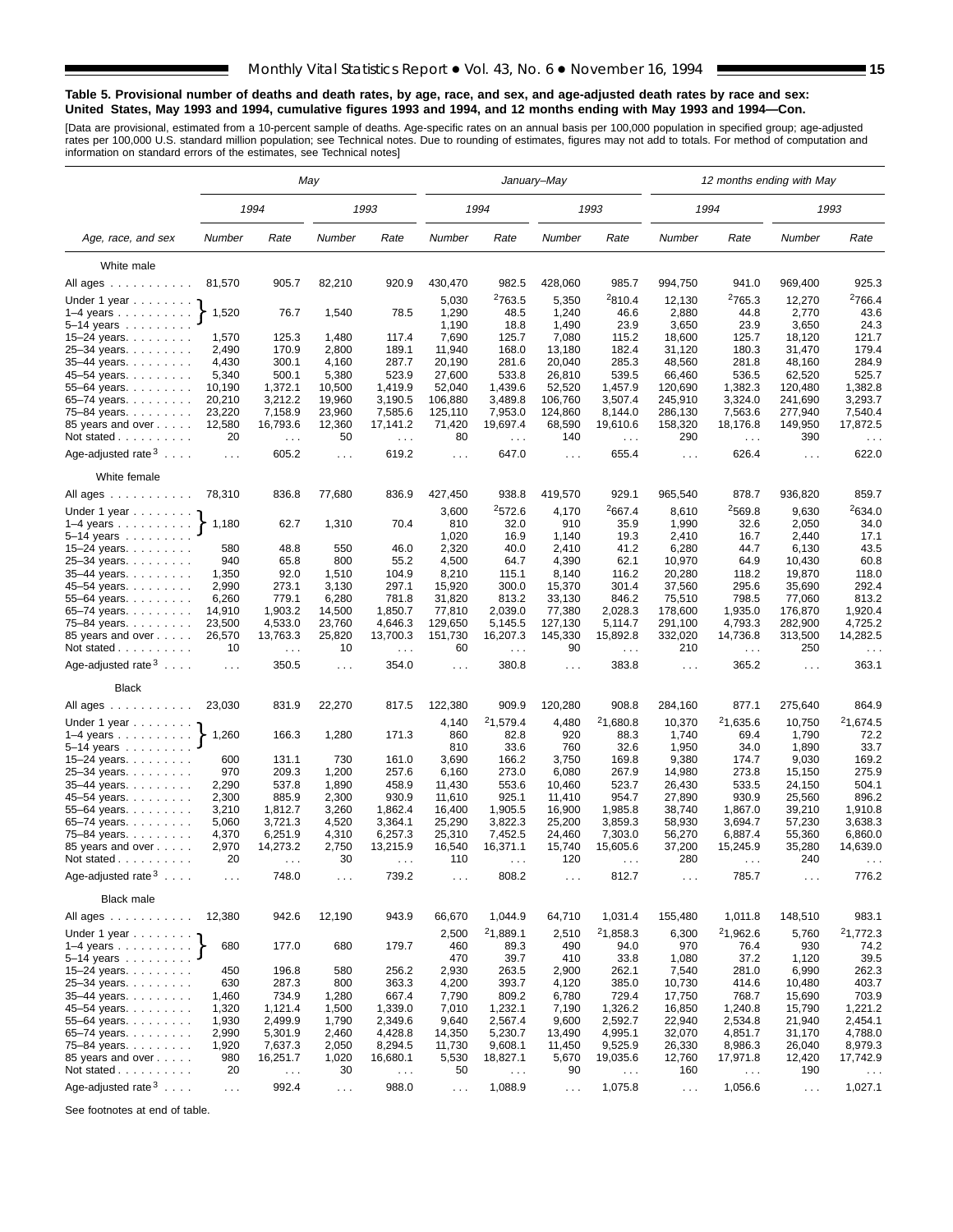#### **Table 5. Provisional number of deaths and death rates, by age, race, and sex, and age-adjusted death rates by race and sex: United States, May 1993 and 1994, cumulative figures 1993 and 1994, and 12 months ending with May 1993 and 1994—Con.**

[Data are provisional, estimated from a 10-percent sample of deaths. Age-specific rates on an annual basis per 100,000 population in specified group; age-adjusted<br>rates per 100,000 U.S. standard million population; see Tec

|                                |          |                      | May      |                      |               |                      | January-May   |                      |            | 12 months ending with May |          |                      |
|--------------------------------|----------|----------------------|----------|----------------------|---------------|----------------------|---------------|----------------------|------------|---------------------------|----------|----------------------|
|                                |          | 1994                 |          | 1993                 |               | 1994                 |               | 1993                 |            | 1994                      |          | 1993                 |
| Age, race, and sex             | Number   | Rate                 | Number   | Rate                 | <b>Number</b> | Rate                 | <b>Number</b> | Rate                 | Number     | Rate                      | Number   | Rate                 |
| <b>Black female</b>            |          |                      |          |                      |               |                      |               |                      |            |                           |          |                      |
| All ages                       | 10,650   | 732.0                | 10,070   | 702.8                | 55,700        | 787.9                | 55,570        | 798.2                | 128,680    | 755.6                     | 127,130  | 758.4                |
| Under 1 year                   |          |                      |          |                      | 1,640         | 21,276.5             | 1,970         | 21,499.3             | 4,060      | 21,297.1                  | 4,990    | 21,574.1             |
| 1-4 years $\uparrow$           | 580      | 155.2                | 600      | 162.7                | 400           | 78.1                 | 430           | 84.5                 | 770        | 62.2                      | 860      | 70.3                 |
| $5 - 14$ years                 |          |                      |          |                      | 340           | 29.0                 | 350           | 30.4                 | 870        | 30.8                      | 770      | 27.8                 |
| $15 - 24$ years.               | 150      | 65.5                 | 140      | 61.7                 | 760           | 67.3                 | 860           | 77.8                 | 1,840      | 68.5                      | 2,040    | 76.3                 |
| 25-34 years.                   | 340      | 139.3                | 400      | 162.9                | 1,960         | 164.6                | 1,950         | 163.0                | 4.250      | 147.4                     | 4,670    | 161.3                |
| 35-44 years.                   | 830      | 365.3                | 610      | 277.2                | 3,640         | 331.2                | 3,680         | 344.6                | 8.680      | 328.2                     | 8,470    | 330.6                |
| 45-54 years.                   | 980      | 690.5                | 800      | 592.4                | 4,600         | 670.5                | 4,210         | 645.1                | 11,040     | 674.0                     | 9,770    | 626.7                |
| 55-64 years.                   | 1,280    | 1,281.5              | 1,470    | 1,486.9              | 6,770         | 1,393.9              | 7,300         | 1,519.6              | 15,810     | 1,351.3                   | 17,270   | 1,491.4              |
| 65-74 years.                   | 2,070    | 2,601.1              | 2,060    | 2,613.7              | 10,950        | 2,827.3              | 11,710        | 3,058.2              | 26,860     | 2,875.8                   | 26,060   | 2,826.5              |
| 75-84 years                    | 2,440    | 5.451.4              | 2,260    | 5.117.2              | 13,580        | 6.246.4              | 13,010        | 6.057.0              | 29.940     | 5.713.7                   | 29,320   | 5,671.2              |
| 85 years and over              | 1,990    | 13,465.9             | 1,730    | 11.774.2             | 11,020        | 15,351.8             | 10,060        | 14,154.9             | 24,440     | 14,127.2                  | 22,860   | 13,368.4             |
| Not stated                     |          | $\sim$ $\sim$ $\sim$ |          | $\sim$ $\sim$ $\sim$ | 60            | $\sim$ $\sim$ $\sim$ | 30            | $\sim$ $\sim$ $\sim$ | 120        | $\sim$ $\sim$ $\sim$      | 50       | $\sim$ $\sim$ $\sim$ |
| Age-adjusted rate $3 \ldots$ . | $\cdots$ | 561.2                | $\cdots$ | 548.5                | $\cdots$      | 593.0                | $\cdots$      | 612.3                | $\sim 100$ | 576.4                     | $\cdots$ | 585.1                |

1Includes races other than white and black.

2Death rates under 1 year (based on population estimates) differ from infant mortality rates (based on live births); see table 9 for infant mortality rates.

3For method of computation, see Technical notes.

NOTES: Figures include all revisions received from the States. Cumulative and 12-month figures for the current year reflect revisions received for previous months, and figures for earlier years may differ from those previously published.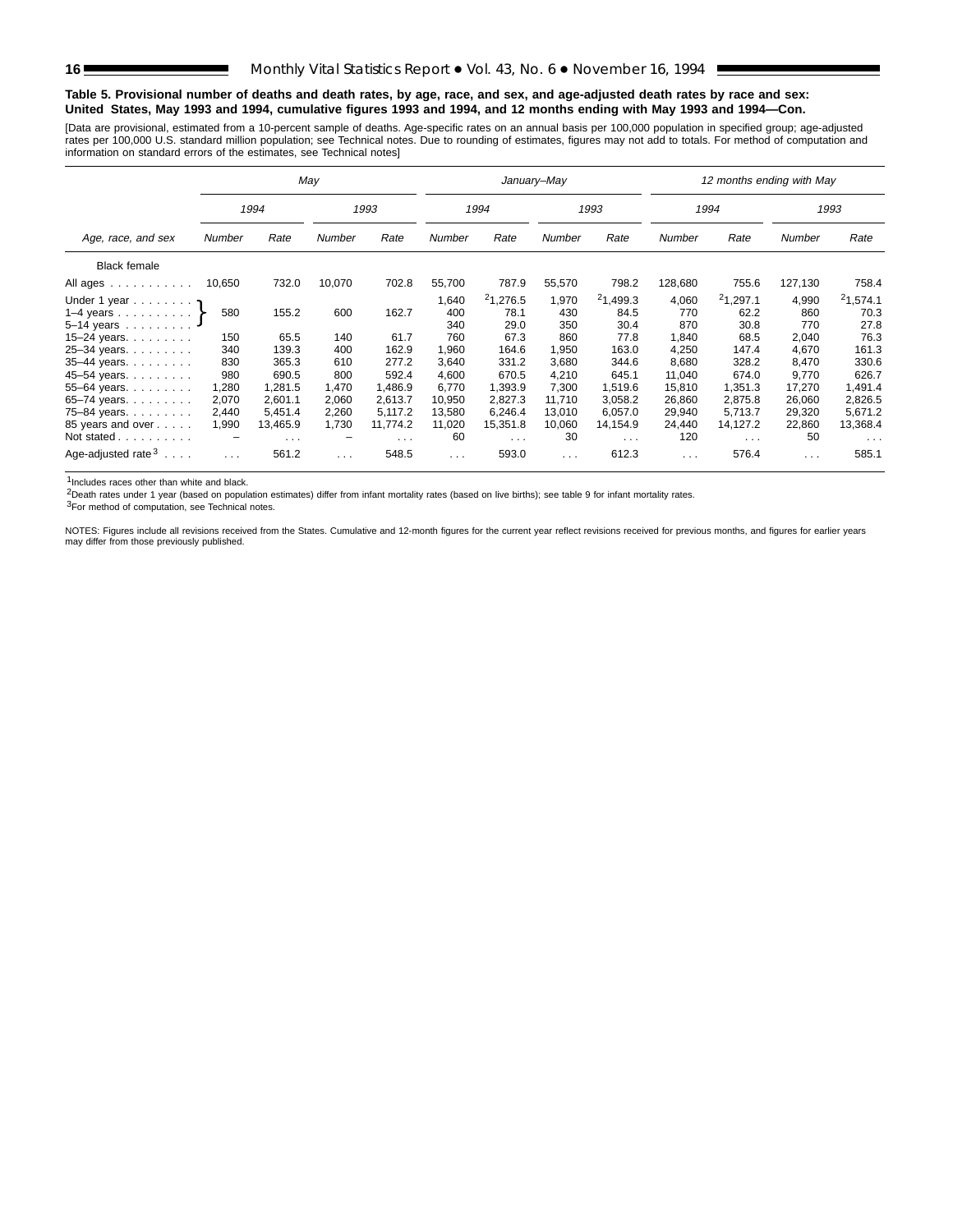#### Table 6. Provisional number of deaths and death rates for 72 selected causes and Human immunodeficiency virus infection: United States, May 1993 and 1994, cumulative figures 1993 and 1994, and 12 months ending with May 1993 and 1994

[Data are provisional, estimated from <sup>a</sup> 10-percent sample of deaths. Rates on an annual basis per 100,000 estimated population. Due to rounding of estimates, figures may not add to totals. For method of computation and information on standard errors of the estimates, see Technical notes. For explanation of the asterisk preceding cause-of-death codes, see Technical notes]

|                                                                                                 | May            |             |                |             |                 |             | January-May     |             |                  |             | 12 months ending with May |             |
|-------------------------------------------------------------------------------------------------|----------------|-------------|----------------|-------------|-----------------|-------------|-----------------|-------------|------------------|-------------|---------------------------|-------------|
|                                                                                                 | 1994           |             | 1993           |             | 1994            |             | 1993            |             | 1994             |             | 1993                      |             |
| Cause of death (Ninth Revision, International Classification of Diseases, 1975)                 | Number         | Rate        | Number         | Rate        | Number          | Rate        | Number          | Rate        | Number           | Rate        | Number                    | Rate        |
|                                                                                                 | 186,000        | 841.8       | 185.000        | 846.2       | 996,000         | 926.7       | 983,000         | 924.5       | 2,281,000        | 880.1       | 2,217,000                 | 864.9       |
|                                                                                                 |                |             |                |             | 10              |             |                 |             | 10               |             |                           |             |
|                                                                                                 | 50             |             | 30             |             | 380             | 0.3         | 260             | 0.2         | 690              | 0.3         | 680                       | 0.3         |
|                                                                                                 | 180            | 0.8         | 100            |             | 670             | 0.6         | 680             | 0.6         | 1.520            | 0.6         | 1.500                     | 0.6         |
|                                                                                                 | 140            | 0.6         | 70             |             | 540             | 0.5         | 550             | 0.5         | 1,210            | 0.5         | 1.180                     | 0.5         |
|                                                                                                 | 40             |             | 30             |             | 130             | 0.1         | 130             | 0.1         | 300              | 0.1         | 320                       | 0.1         |
|                                                                                                 |                |             |                |             | 20              |             | 10              |             | 20               |             | 20                        |             |
|                                                                                                 |                | $\star$     |                |             |                 |             |                 |             |                  |             |                           |             |
|                                                                                                 | 20             | 7.0         | 20<br>1,440    | 6.6         | 130<br>9,200    | 0.1<br>8.6  | 150<br>8.770    | 0.1<br>8.2  | 260<br>20,830    | 0.1<br>8.0  | 280<br>19,920             | 0.1<br>7.8  |
|                                                                                                 | 1,540          |             |                |             |                 |             |                 |             |                  |             |                           |             |
|                                                                                                 | 10             |             |                |             | 10              |             |                 |             | 10               |             |                           |             |
|                                                                                                 | 170            | 0.8         | 240            | 1.1         | 1,070           | 1.0         | 1,060           | 1.0         | 2,530            | 1.0         | 2,200                     | 0.9         |
|                                                                                                 |                |             | 10             |             | 60              |             | 20              |             | 140              | 0.1         | 50                        |             |
| All other infectious and parasitic                                                              |                |             |                |             |                 |             |                 |             |                  |             |                           |             |
| diseases <sup>1</sup> 001-003.005.020-032.037.039-041.*042-*044.046-054.056-066.071-088.098-139 | 3.870          | 17.5        | 3.630          | 16.6        | 18.980          | 17.7        | 17.910          | 16.8        | 45.210           | 17.4        | 41.050                    | 16.0        |
| Malignant neoplasms, including neoplasms of lymphatic and hematopoietic tissues 140–208         | 44,430         | 201.0       | 42,700         | 195.3       | 222,780         | 207.3       | 220,600         | 207.5       | 533,450          | 205.8       | 525,470                   | 205.0       |
|                                                                                                 | 680            | 3.1         | 650            | 3.0         | 3,220           | 3.0         | 3.360           | 3.2         | 8.020            | 3.1         | 8.150                     | 3.2         |
| Malignant neoplasms of digestive organs and peritoneum 150–159                                  | 10,420         | 47.1        | 10,160         | 46.5        | 52,160          | 48.5        | 50,120          | 47.1        | 125,500          | 48.4        | 121,550                   | 47.4        |
|                                                                                                 | 13,000         | 58.8        | 12,080         | 55.2        | 63,570          | 59.1        | 64,310          | 60.5        | 153,190          | 59.1        | 152,570                   | 59.5        |
|                                                                                                 | 3,790          | 17.1        | 3,770          | 17.2        | 18,360          | 17.1        | 18,990          | 17.9        | 44,070           | 17.0        | 44,340                    | 17.3        |
|                                                                                                 | 4.880          | 22.1        | 4,930          | 22.5        | 25,250          | 23.5        | 25,750          | 24.2        | 60,240           | 23.2        | 59.800                    | 23.3        |
|                                                                                                 | 1.880          | 8.5         | 1.290          | 5.9         | 9,570           | 8.9         | 9,040           | 8.5         | 22,660           | 8.7         | 21,990                    | 8.6         |
|                                                                                                 | 5,650          | 25.6        | 5,420          | 24.8        | 27,890          | 26.0        | 27,170          | 25.6        | 67,100           | 25.9        | 64,510                    | 25.2        |
|                                                                                                 | 1.490<br>2.640 | 6.7<br>11.9 | 1.620<br>2.780 | 7.4<br>12.7 | 8,480<br>14,260 | 7.9<br>13.3 | 8,230<br>13,620 | 7.7<br>12.8 | 19,190<br>33,480 | 7.4<br>12.9 | 19,830<br>32,720          | 7.7<br>12.8 |
| Benign neoplasms, carcinoma in situ, and neoplasms of uncertain behavior and                    |                |             |                |             |                 |             |                 |             |                  |             |                           |             |
|                                                                                                 | 670            | 3.0         | 690            | 3.2         | 3,310           | 3.1         | 3.260           | 3.1         | 8.090            | 3.1         | 7,590                     | 3.0         |
|                                                                                                 | 4,720          | 21.3        | 4,660          | 21.3        | 24,150          | 22.5        | 24,270          | 22.8        | 54,910           | 21.2        | 51,950                    | 20.3        |
|                                                                                                 | 210            | 0.9         | 360            | 1.6         | 1,360           | 1.3         | 1,390           | 1.3         | 3,290            | 1.3         | 3.160                     | 1.2         |
|                                                                                                 | 300            | 1.4         | 370            | 1.7         | 1,730           | 1.6         | 1.920           | 1.8         | 4,330            | 1.7         | 4,320                     | 1.7         |
|                                                                                                 | 130            | 0.6         | 50             |             | 490             | 0.5         | 380             | 0.4         | 930              | 0.4         | 750                       | 0.3         |
|                                                                                                 | 76,600         | 346.6       | 76,520         | 350.0       | 416,610         | 387.7       | 416,470         | 391.8       | 940,640          | 363.0       | 928,440                   | 362.2       |
|                                                                                                 | 59,700         | 270.1       | 59,730         | 273.2       | 324,110         | 301.6       | 325,790         | 306.5       | 735,300          | 283.7       | 729,070                   | 284.4       |
|                                                                                                 | 540<br>1,960   | 2.4<br>8.9  | 510<br>1,860   | 2.3<br>8.5  | 2.510<br>10,400 | 2.3<br>9.7  | 2.500<br>10,450 | 2.4<br>9.8  | 5,580<br>23,220  | 2.2<br>9.0  | 5,810<br>23,390           | 2.3<br>9.1  |
|                                                                                                 | 160            | 0.7         | 160            | 0.7         | 830             | 0.8         | 950             | 0.9         | 2,160            | 0.8         | 2.350                     | 0.9         |
|                                                                                                 | 39,830         | 180.2       | 39,360         | 180.0       | 214,350         | 199.5       | 215,280         | 202.5       | 484,590          | 187.0       | 483,130                   | 188.5       |
|                                                                                                 | 18.920         | 85.6        | 18,130         | 82.9        | 100.770         | 93.8        | 99.440          | 93.5        | 228,020          | 88.0        | 227,070                   | 88.6        |
| Other acute and subacute forms of ischemic heart disease411                                     | 170            | 0.8         | 200            | 0.9         | 1.150           | 1.1         | 1,190           | 1.1         | 2,920            | 1.1         | 2,780                     | 1.1         |
| Angina pectoris.                                                                                | 40             |             | 20             |             | 400             | 0.4         | 290             | 0.3         | 840              | 0.3         | 890                       | 0.3         |
| Old myocardial infarction and other forms of                                                    |                |             |                |             |                 |             |                 |             |                  |             |                           |             |
|                                                                                                 | 20.700         | 93.7        | 21,000         | 96.1        | 112,040         | 104.2       | 114,350         | 107.6       | 252,820          | 97.6        | 252,390                   | 98.5        |
|                                                                                                 | 1.180          | 5.3         | 1.180          | 5.4         | 6.270           | 5.8         | 6.330           | 5.9         | 14.420           | 5.6         | 14.550                    | 5.7         |
|                                                                                                 | 16,040         | 72.6        | 16,660         | 76.2        | 89,750          | 83.5        | 90,280          | 84.9        | 205,330          | 79.2        | 199,840                   | 78.0        |
|                                                                                                 | 730            | 3.3         | 790            | 3.6         | 4,900           | 4.6         | 4,520           | 4.3         | 10,920           | 4.2         | 10,340                    | 4.0         |
|                                                                                                 | 12.590         | 57.0        | 12.560         | 57.4        | 67.740          | 63.0        | 66.610          | 62.7        | 150.630          | 58.1        | 147.160                   | 57.4        |
|                                                                                                 | 1.750          | 7.9         | 1.830          | 8.4         | 9.230           | 8.6         | 9.850           | 9.3         | 20,650           | 8.0         | 21,730                    | 8.5         |
| Cerebral thrombosis and unspecified occlusion of cerebral arteries 434.0,434.9                  | 1.280          | 5.8         | 1,350          | 6.2         | 6,680           | 6.2         | 6,970           | 6.6         | 15,520           | 6.0         | 15,790                    | 6.2         |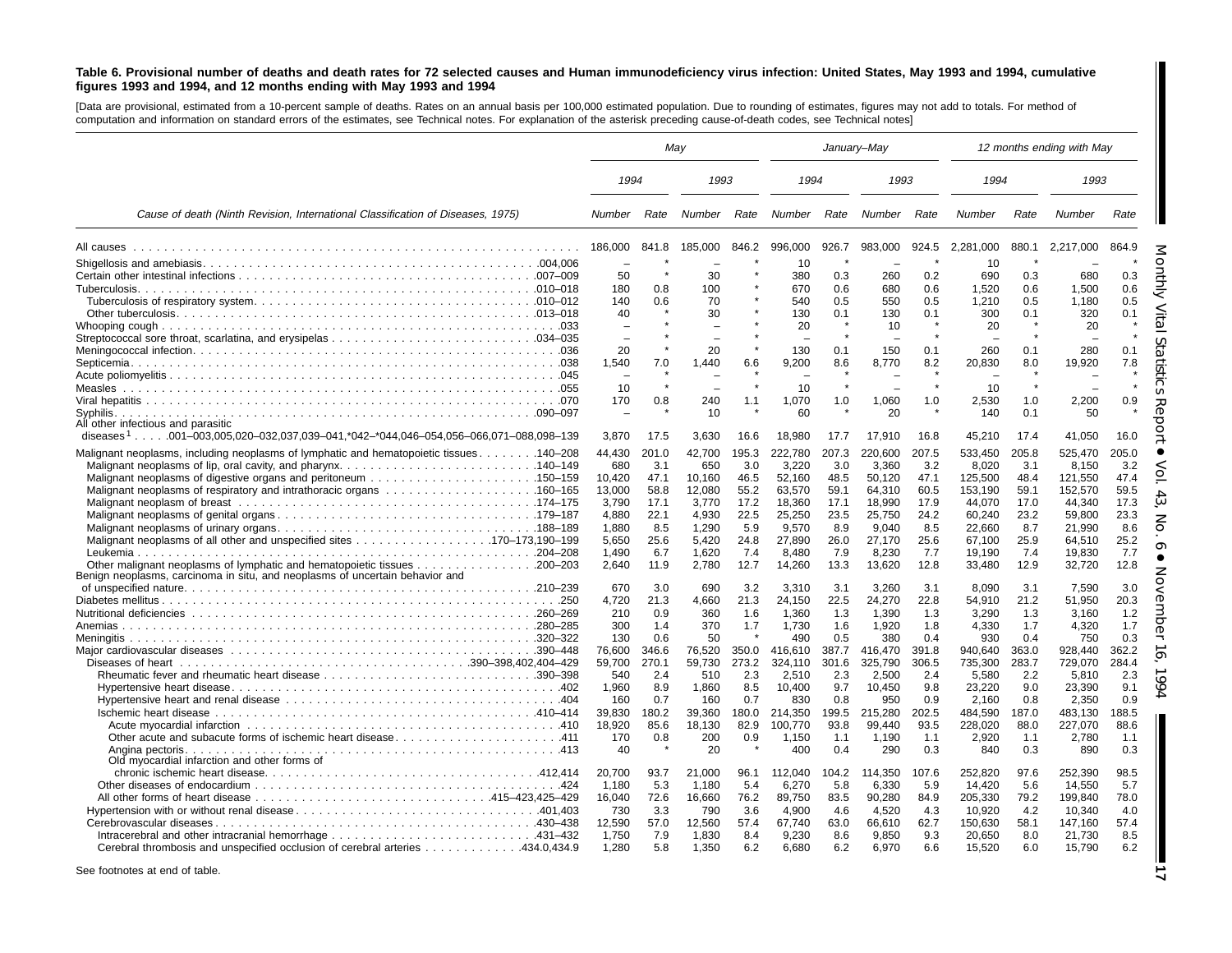#### Table 6. Provisional number of deaths and death rates for 72 selected causes and Human immunodeficiency virus infection: United States, May 1993 and 1994, cumulative figures 1993 and 1994, and 12 months ending with May 1993 and 1994-Con.

[Data are provisional, estimated from a 10-percent sample of deaths. Rates on an annual basis per 100,000 estimated population. Due to rounding of estimates, figures may not add to totals. For method of computation and information on standard errors of the estimates, see Technical notes. For explanation of the asterisk preceding cause-of-death codes, see Technical notes]

|                                                                                 |                | May          |                |                |                 |             | January-May     |             |                  |             | 12 months ending with May |             |
|---------------------------------------------------------------------------------|----------------|--------------|----------------|----------------|-----------------|-------------|-----------------|-------------|------------------|-------------|---------------------------|-------------|
|                                                                                 | 1994           |              | 1993           |                | 1994            |             | 1993            |             | 1994             |             | 1993                      |             |
| Cause of death (Ninth Revision, International Classification of Diseases, 1975) | Number         | Rate         | Number         | Rate           | Number          | Rate        | Number          | Rate        | Number           | Rate        | Number                    | Rate        |
|                                                                                 | 70             |              | 60             |                | 410             | 0.4         | 240             | 0.2         | 660              | 0.3         | 590                       | 0.2         |
|                                                                                 | 9,490          | 42.9         | 9,320          | 42.6           | 51,430          | 47.9        | 49,540          | 46.6        | 113,800          | 43.9        | 109,050                   | 42.5        |
| Other diseases of arteries, arterioles, and capillaries 441–448                 | 1.450<br>2.120 | 6.6<br>9.6   | 1.150<br>2.290 | 5.3<br>10.5    | 8.160<br>11.700 | 7.6<br>10.9 | 7,680<br>11,870 | 7.2<br>11.1 | 17.530<br>26,250 | 6.8<br>10.1 | 16.810<br>25.070          | 6.6<br>9.8  |
|                                                                                 | 40             |              |                |                |                 |             |                 |             |                  |             |                           |             |
|                                                                                 | 6,220          | 28.1         | 10<br>6,620    | 30.3           | 380<br>42,270   | 0.3<br>39.3 | 320<br>39,280   | 0.3<br>37.0 | 620<br>82,710    | 0.2<br>31.9 | 570<br>77,510             | 0.2<br>30.2 |
|                                                                                 | 6,220          | 28.1         | 6.600          | 30.2           | 41.090          | 38.2        | 38.630          | 36.3        | 81.260           | 31.4        | 76.780                    | 30.0        |
|                                                                                 | $\sim$         | $\star$      | 20             | $\star$        | 1.180           | 1.1         | 650             | 0.6         | 1.450            | 0.6         | 720                       | 0.3         |
|                                                                                 | 8.580          | 38.8         | 9.090          | 41.6           | 48.460          | 45.1        | 47.080          | 44.3        | 102,000          | 39.4        | 94.990                    | 37.1        |
|                                                                                 | 350            | 1.6          | 300            | 1.4            | 1.810           | 1.7         | 1,800           | 1.7         | 3.600            | 1.4         | 3,710                     | 1.4         |
|                                                                                 | 1,540          | 7.0          | 1,630          | 7.5            | 7,980           | 7.4         | 8,500           | 8.0         | 17,460           | 6.7         | 17,560                    | 6.9         |
|                                                                                 | 370            | 1.7          | 490            | 2.2            | 2.470           | 2.3         | 2.230           | 2.1         | 5.100            | 2.0         | 4.650                     | 1.8         |
| Other chronic obstructive pulmonary diseases and allied conditions 494–496      | 6,330          | 28.6         | 6,680          | 30.6           | 36,210          | 33.7        | 34,540          | 32.5        | 75,840           | 29.3        | 69,070                    | 26.9        |
|                                                                                 | 590            | 2.7          | 410            | 1.9            | 2,800           | 2.6         | 2,520           | 2.4         | 5,820            | 2.2         | 5,730                     | 2.2         |
|                                                                                 | 10             |              | 60             |                | 90              |             | 220             | 0.2         | 320              | 0.1         | 370                       | 0.1         |
| Hernia of abdominal cavity and intestinal obstruction without                   |                |              |                |                |                 |             |                 |             |                  |             |                           |             |
|                                                                                 | 370            | 1.7          | 400            | 1.8            | 2.440           | 2.3         | 2.270           | 2.1         | 5.950            | 2.3         | 5.700                     | 2.2         |
|                                                                                 | 2,090          | 9.5          | 2.000          | 9.1            | 10,690          | 9.9         | 10,440          | 9.8         | 24,920           | 9.6         | 25,020                    | 9.8         |
|                                                                                 | 220            | 1.0          | 250            | 1.1            | 1.160           | 1.1         | 1,210           | 1.1         | 2,620            | 1.0         | 2,870                     | 1.1         |
| Nephritis and nephrotic syndrome, and nephrosis580–589                          | 2,020          | 9.1          | 2.100          | 9.6<br>$\star$ | 10.940          | 10.2        | 11,380          | 10.7        | 24,220           | 9.3         | 24,200                    | 9.4         |
|                                                                                 | 20             |              | 10             |                | 130             | 0.1         | 120             | 0.1         | 340              | 0.1         | 240                       | 0.1         |
| Chronic glomerulonephritis, nephritis and nephropathy, not specified as         | 140            | 0.6          | 150            | 0.7            | 660             | 0.6         | 670             | 0.6         | 1.560            | 0.6         | 1.450                     | 0.6         |
| Renal failure, disorders resulting from impaired renal function, and            |                |              |                |                |                 |             |                 |             |                  |             |                           |             |
|                                                                                 | 1.870          | 8.5          | 1.930          | 8.8            | 10,150          | 9.4         | 10,590          | 9.9         | 22,320           | 8.6         | 22,510                    | 8.8         |
|                                                                                 | 80             |              | 100            |                | 500             | 0.4         | 450             | 0.4         | 1,030            | 0.4         | 1,070                     | 0.4         |
|                                                                                 | 40             |              | 30             | $\star$        | 180             | 0.2         | 180             | 0.2         | 450              | 0.2         | 360                       | 0.1         |
|                                                                                 | 30             |              | 10             |                | 120             | 0.1         | 150             | 0.1         | 270              | 0.1         | 350                       | 0.1         |
|                                                                                 | 10             | $\star$      |                | $\star$        | 40              | $\star$     | 30              | $\star$     | 70               | -8          | 50                        |             |
|                                                                                 | 20             | $\pmb{\ast}$ | 10             | $\star$        | 80              | $\star$     | 120             | 0.1         | 200              | 0.1         | 300                       | 0.1         |
|                                                                                 | 890            | 4.0          | 1,080          | 4.9            | 4,610           | 4.3         | 4,900           | 4.6         | 11,330           | 4.4         | 12,050                    | 4.7         |
|                                                                                 | 1.330          | 6.0          | 1.450          | 6.6            | 5.850           | 5.4         | 6,390           | 6.0         | 15,080           | 5.8         | 15,540                    | 6.1         |
| Birth trauma, intrauterine hypoxia, birth asphyxia, and                         |                |              |                |                |                 |             |                 |             |                  |             |                           |             |
|                                                                                 | 150            | 0.7          | 250            | 1.1            | 1,000           | 0.9         | 1,220           | 1.2         | 2.700            | 1.0         | 3.120                     | 1.2         |
|                                                                                 | 1,170          | 5.3          | 1,210          | 5.5            | 4,840           | 4.5         | 5,160           | 4.8         | 12,380           | 4.8         | 12,420                    | 4.8         |
|                                                                                 | 3.440          | 15.6         | 3,380          | 15.5           | 17,120          | 15.9        | 17,210          | 16.2        | 39,200           | 15.1        | 37,310                    | 14.6        |
|                                                                                 | 15,820         | 71.6         | 15,570         | 71.2           | 89,530          | 83.3        | 86,100          | 81.0        | 200,880          | 77.5        | 186,780                   | 72.9        |
|                                                                                 | 6,970          | 31.5         | 6,910          | 31.6           | 34,710          | 32.3        | 32,620          | 30.7        | 89.100           | 34.4        | 83,520                    | 32.6        |
|                                                                                 | 3.310          | 15.0         | 3.090          | 14.1           | 15.700          | 14.6        | 14.710          | 13.8        | 41.770           | 16.1        | 40.300                    | 15.7        |
|                                                                                 | 3,660          | 16.6         | 3,820          | 17.5           | 19,010          | 17.7        | 17,910          | 16.9        | 47,330           | 18.3        | 43,220                    | 16.9        |
|                                                                                 | 2,330          | 10.5         | 2,670          | 12.2           | 12,450          | 11.6        | 12,190          | 11.5        | 30,260           | 11.7        | 28,710                    | 11.2        |
|                                                                                 | 1.900          | 8.6          | 1.860          | 8.5            | 9.660           | 9.0         | 9.590           | 9.0         | 24.850           | 9.6         | 24.670                    | 9.6         |
|                                                                                 | 160            | 0.7          | 170            | 0.8            | 920             | 0.9         | 1,160           | 1.1         | 2,360            | 0.9         | 2,460                     | 1.0         |
|                                                                                 | 3,280          | 14.8         | 2.990          | 13.7           | 16,120          | 15.0        | 14.770          | 13.9        | 38,320           | 14.8        | 34,070                    | 13.3        |

1Includes data for deaths due to Human immunodeficiency virus infection (category nos. \*042–\*044) shown separately below; see Technical notes.

2Included in All other infectious and parasitic diseases shown above.

NOTES: Figures include all revisions received from the States. Cumulative and 12-month figures for the current year reflect revisions received for previous months, and figures for earlier years may differ from those previo

**18** H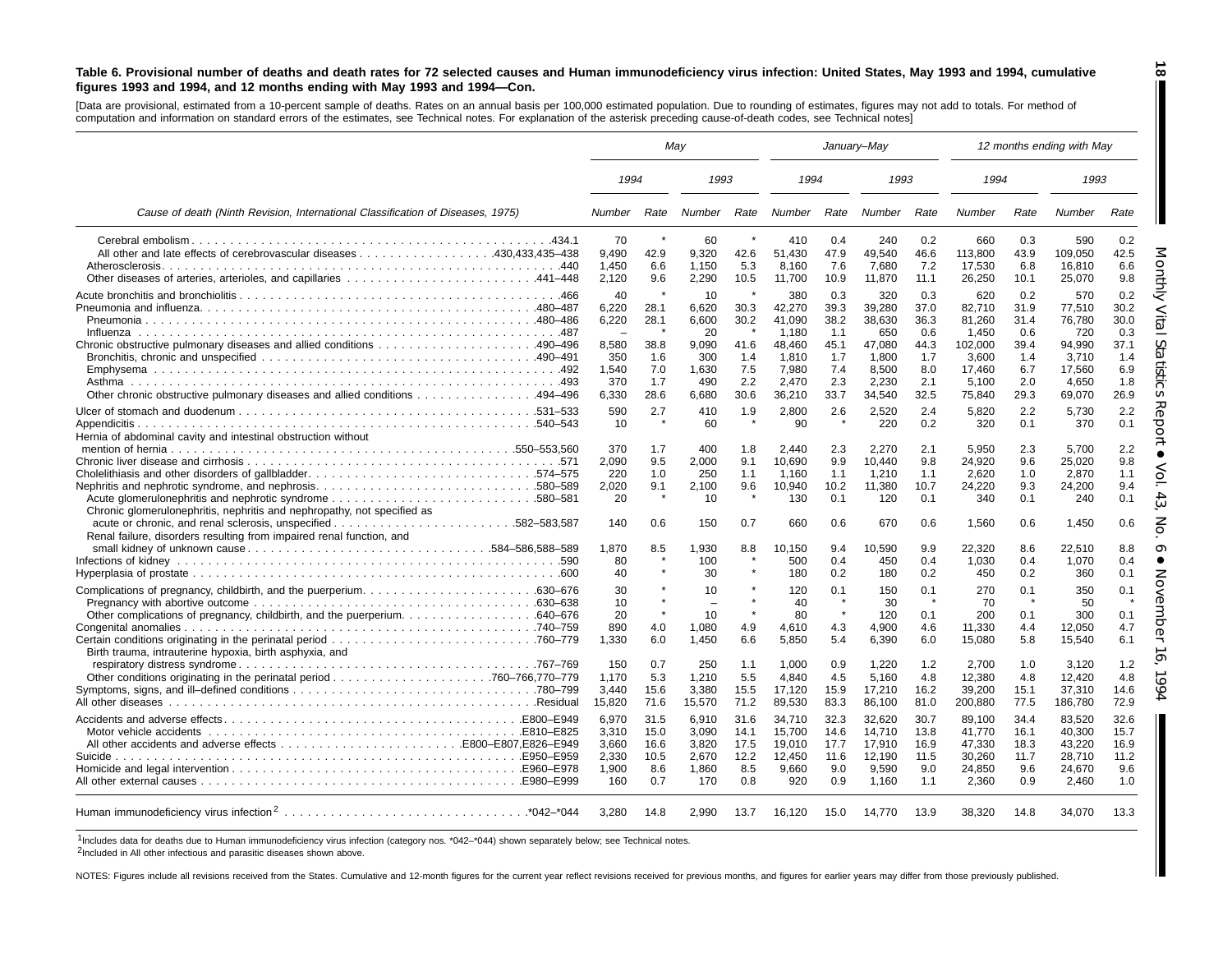#### Table 7. Provisional number of deaths and death rates for 16 selected subcategories of Malignant neoplasms, including neoplasms of lymphatic and hematopoietic tissues: United States, May 1993 and 1994, cumulative figures 1993 and 1994, and 12 months ending with May 1993 and 1994

[Data are provisional, estimated from a 10-percent sample of deaths. Rates on an annual basis per 100,000 estimated population. Due to rounding of estimates, figures may not add to totals. For method of computation and information on standard errors of the estimates, see Technical notes]

|                                                                                          | May          |            |              | January–May |                |            |                | 12 months ending with May |                  |            |                 |            |
|------------------------------------------------------------------------------------------|--------------|------------|--------------|-------------|----------------|------------|----------------|---------------------------|------------------|------------|-----------------|------------|
|                                                                                          | 1993<br>1994 |            | 1994         |             | 1993           |            |                | 1994                      |                  | 1993       |                 |            |
| Cause of death (Ninth Revision, International Classification of Diseases, 1975)          | Number       | Rate       | Number       | Rate        | Number         | Rate       | Number         | Rate                      | Number           | Rate       | Number          | Rate       |
| Malignant neoplasms, including neoplasms of lymphatic and hematopoietic tissues 1140–208 | 44,430       | 201.0      | 42,700       | 195.3       | 222,780        | 207.3      | 220,600        | 207.5                     | 533,450          | 205.8      | 525,470         | 205.0      |
|                                                                                          | 980          | 4.4        | 900          | 4.1         | 4.830          | -4.5       | 4,040          | 3.8                       | 11,020           | 4.3        | 10,390          | 4.1        |
|                                                                                          | 1,240        | 5.6        | 1,020        | 4.7         | 5,470          | 5.1        | 5,580          | 5.2                       | 13,730           | 5.3        | 13,190          | 5.1        |
| Malignant neoplasms of colon, rectum, rectosigmoid junction, and anus 153,154            | 4,640        | 21.0       | 4,860        | 22.2        | 23,970         | 22.3       | 22,870         | 21.5                      | 57,680           | 22.3       | 55,780          | 21.8       |
|                                                                                          | 2,350        | 10.6       | 2,050        | 9.4         | 11,270         | 10.5       | 11,070         | 10.4                      | 26,780           | 10.3       | 26,550          | 10.4       |
|                                                                                          | 12,600       | 57.0       | 11,690       | 53.5        | 61,460         | 57.2       | 62,360         | 58.6                      | 147,990          | 57.1       | 147,650         | 57.6       |
|                                                                                          | 660          | 3.0        | 490          | 2.2         | 3,040          | 2.8        | 2,770          | 2.6                       | 7,050            | 2.7        | 6,770           | 2.6        |
|                                                                                          | 360          | 1.6        | 270          | 1.2         | 1,870          | 1.7        | 1,960          | 1.8                       | 4,720            | 1.8        | 4,540           | 1.8        |
|                                                                                          | 500          | 2.3        | 510          | 2.3         | 2,460          | 2.3        | 2,530          | 2.4                       | 5,920            | 2.3        | 6,170           | 2.4        |
|                                                                                          | 1,220        | 5.5        | 1,050        | 4.8         | 5,370          | 5.0        | 5,450          | 5.1                       | 12,680           | 4.9        | 12,890          | 5.0        |
|                                                                                          | 2,700        | 12.2       | 2,950        | 13.5        | 14,650         | 13.6       | 15,110         | 14.2                      | 34,880           | 13.5       | 34,510          | 13.5       |
|                                                                                          | 1,000        | 4.5        | 650          | 3.0         | 4,800          | 4.5        | 4,580          | 4.3                       | 11,240           | 4.3        | 10,890          | 4.2        |
| Malignant neoplasms of kidney and other and unspecified urinary organs. 189              | 880          | 4.0        | 630          | 2.9<br>3.7  | 4.770          | 4.4        | 4,470          | 4.2                       | 11,420           | 4.4        | 11,100          | 4.3        |
|                                                                                          | 820          | 3.7<br>÷   | 820          |             | 4,650          | 4.3        | 4,540          | 4.3                       | 11,270           | 4.3        | 10,870          | 4.2        |
|                                                                                          | 100          |            | 90           |             | 640            | 0.6        | 690            | 0.6                       | 1,550            | 0.6        | 1,740           | 0.7        |
|                                                                                          | 1,830<br>710 | 8.3<br>3.2 | 0.860<br>830 | 8.5<br>3.8  | 9,310<br>4,310 | 8.7<br>4.0 | 8,730<br>4,200 | 8.2<br>4.0                | 21,930<br>10,000 | 8.5<br>3.9 | 21,210<br>9,770 | 8.3<br>3.8 |

1Includes figures for subcategories not shown below.

NOTES: Figures include all revisions received from the States. Cumulative and 12-month figures for the current year reflect revisions received for previous months, and figures for earlier years may differ from those previo

#### Table 8. Provisional number of deaths and death rates for injury by firearms: United States, May 1993 and 1994, cumulative figures 1993 and 1994, and 12 months ending with May **1993 and 1994**

[Data are provisional, estimated from a 10-percent sample of deaths. Rates on an annual basis per 100,000 estimated population. Due to rounding of estimates, figures may not add to totals. For method of computation and information on standard errors of the estimates, see Technical notes]

|                                                                                                                           | May                         |            |                       | Januarv-Mav       |                             |                   |                              | 12 months ending with May |                                  |                          |                                  |                          |
|---------------------------------------------------------------------------------------------------------------------------|-----------------------------|------------|-----------------------|-------------------|-----------------------------|-------------------|------------------------------|---------------------------|----------------------------------|--------------------------|----------------------------------|--------------------------|
|                                                                                                                           | 1994                        |            | 1993                  |                   | 1994                        |                   | 1993                         |                           | 1994                             |                          | 1993                             |                          |
| Cause of death (Ninth Revision, International Classification of Diseases, 1975)                                           | Number                      | Rate       | Number                | Rate              | Number                      | Rate              | Number                       | Rate                      | Number                           | Rate                     | Number                           | Rate                     |
|                                                                                                                           | 2.830                       | 12.8       | 3.110                 | 14.2              | 15.360                      | 14.3              | 15.260                       | 14.4                      | 38.900                           | 15.0                     | 36,870                           | 14.4                     |
| E922. .<br>E955.0-E955.4<br>lnjury by firearms, undetermined whether accidentally or purposely inflicted<br>E985.0-E985.4 | 100<br>1.480<br>1,240<br>10 | 6.7<br>5.6 | 140<br>1.640<br>1.330 | 0.6<br>7.5<br>6.1 | 540<br>7.910<br>6.840<br>80 | 0.5<br>7.3<br>6.4 | 730<br>7,500<br>6,880<br>150 | 0.7<br>7.0<br>6.5<br>0.2  | 1.480<br>19,210<br>17.910<br>300 | 0.6<br>7.4<br>6.9<br>0.1 | 1.690<br>17.750<br>17.130<br>310 | 0.7<br>6.9<br>6.7<br>0.1 |

NOTES: Figures include all revisions received from the States. Cumulative and 12-month figures for the current year reflect revisions received for previous months, and figures for earlier years may differ from those previo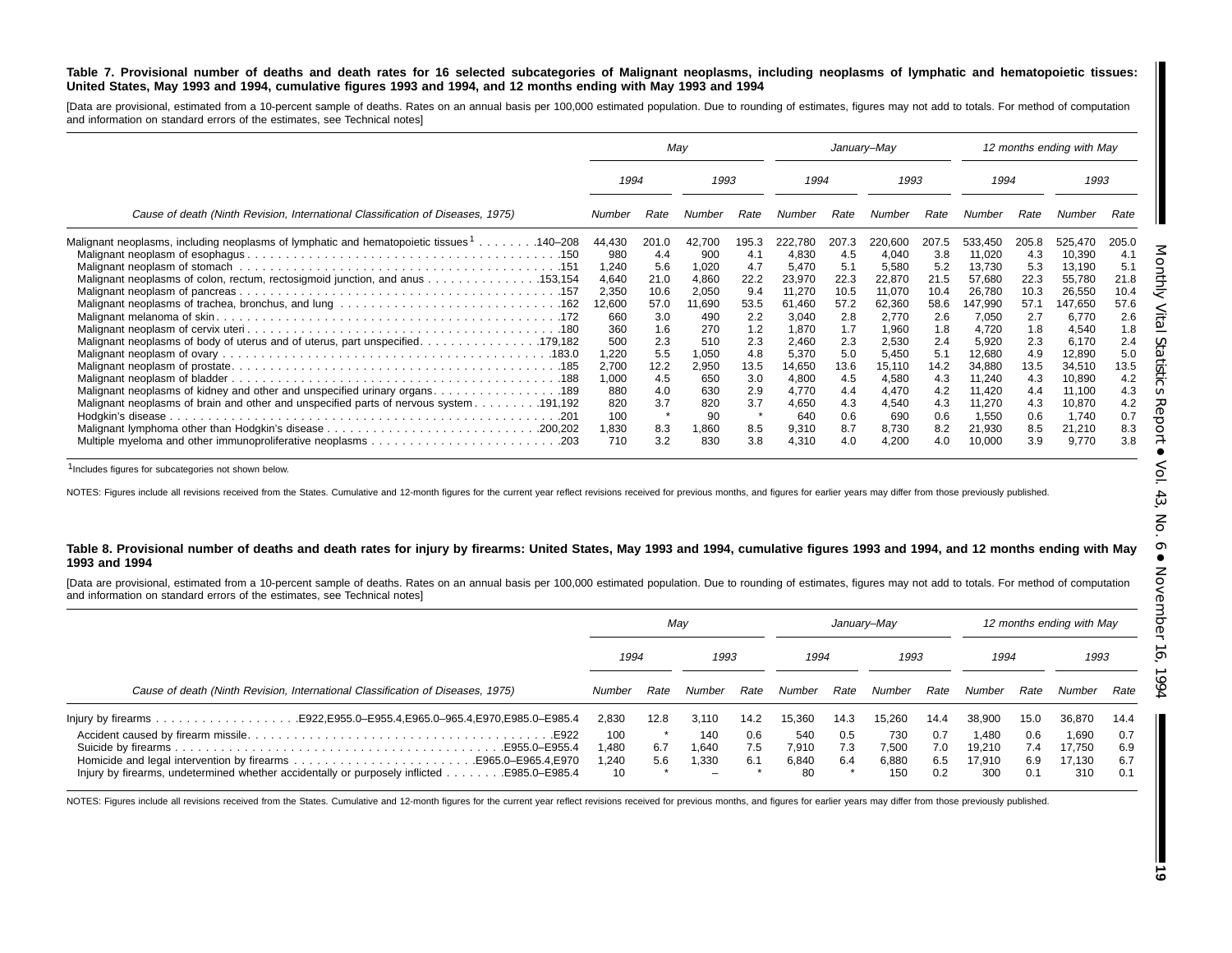#### Table 9. Provisional number of deaths under 1 year and infant mortality rates, by age and for 10 selected causes: United States, May 1993 and 1994, cumulative figures 1993 and **1994, and 12 months ending with May 1993 and 1994 20**

[Data are provisional, estimated from <sup>a</sup> 10-percent sample of deaths. Rates on an annual basis per 100,000 live births. Due to rounding of estimates, figures may not add to totals. For method of computation and information on standard errors of the estimates, see Technical notes]

|                                                                                         | May                                                            |                                         |                                                   | January–May                             |                                                                    |                                                                |                                                                   | 12 months ending with May                                         |                                                                        |                                                                       |                                                                       |                                                                       |
|-----------------------------------------------------------------------------------------|----------------------------------------------------------------|-----------------------------------------|---------------------------------------------------|-----------------------------------------|--------------------------------------------------------------------|----------------------------------------------------------------|-------------------------------------------------------------------|-------------------------------------------------------------------|------------------------------------------------------------------------|-----------------------------------------------------------------------|-----------------------------------------------------------------------|-----------------------------------------------------------------------|
|                                                                                         |                                                                | 1993<br>1994                            |                                                   | 1994                                    |                                                                    | 1993                                                           |                                                                   | 1994                                                              |                                                                        | 1993                                                                  |                                                                       |                                                                       |
| Age and cause of death (Ninth Revision, International Classification of Diseases, 1975) | Number                                                         | Rate                                    | Number                                            | Rate                                    | Number                                                             | Rate                                                           | Number                                                            | Rate                                                              | Number                                                                 | Rate                                                                  | Number                                                                | Rate                                                                  |
|                                                                                         | 2,700                                                          | 818.5                                   | 2,900                                             | 877.8                                   | 13,300                                                             | 815.7                                                          | 14.400                                                            | 864.3                                                             | 32,200                                                                 | 809.6                                                                 | 33.800                                                                | 840.4                                                                 |
|                                                                                         | 1,640<br>1,090                                                 | 489.9<br>325.6                          | .900<br>,010                                      | 572.9<br>304.6                          | 7,920<br>5,390                                                     | 484.5<br>329.7                                                 | 8,660<br>5,700                                                    | 521.7<br>343.0                                                    | 20,650<br>11,570                                                       | 518.6<br>290.6                                                        | 21.230<br>12,590                                                      | 527.5<br>312.8                                                        |
|                                                                                         | 10<br>30<br>450<br>450<br>20<br>10<br>120<br>690<br>280<br>670 | 134.4<br>134.4<br>35.8<br>206.1<br>83.6 | 50<br>620<br>360<br>20<br>30<br>180<br>800<br>320 | 187.0<br>108.6<br>54.3<br>241.2<br>96.5 | 90<br>270<br>2.670<br>1,670<br>110<br>180<br>690<br>3,040<br>1,590 | 16.5<br>163.3<br>102.2<br>6.7<br>11.0<br>42.2<br>186.0<br>97.3 | 80<br>270<br>2.790<br>1,670<br>70<br>270<br>870<br>3,420<br>2,010 | 16.2<br>167.9<br>100.5<br>16.2<br>52.3<br>205.8<br>120.9<br>176.3 | 210<br>470<br>6.600<br>4,100<br>180<br>560<br>910. ا<br>8,050<br>3,870 | 5.3<br>11.8<br>165.7<br>103.0<br>4.5<br>14.1<br>48.0<br>202.2<br>97.2 | 300<br>570<br>7.110<br>3,880<br>180<br>700<br>2,190<br>8,390<br>4,200 | 7.5<br>14.2<br>176.7<br>96.4<br>4.5<br>17.4<br>54.4<br>208.5<br>104.4 |

NOTES: Figures include all revisions received from the States. Cumulative and 12-month figures for the current year reflect revisions received for previous months, and figures for earlier years may differ from those previo

I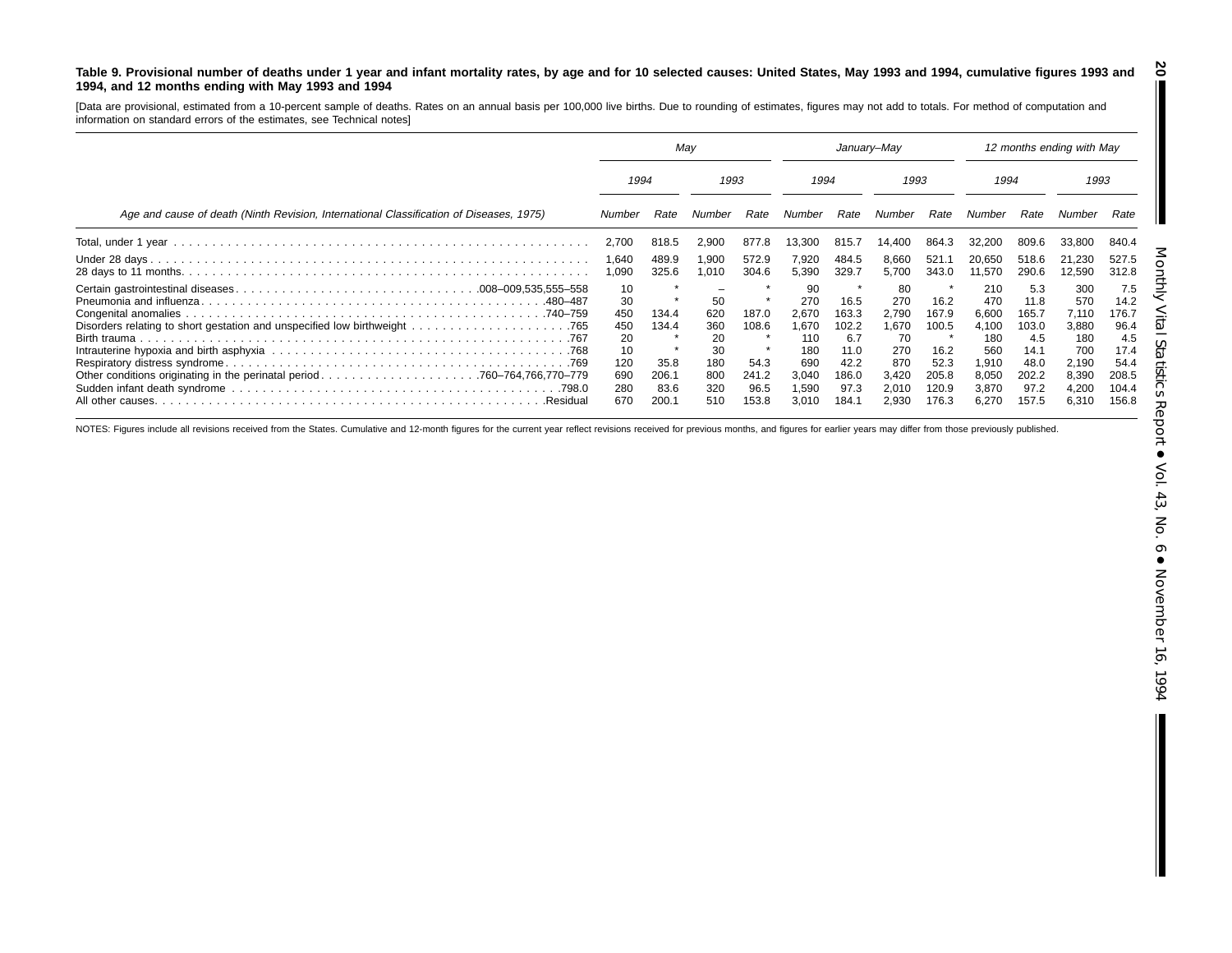# **Technical notes**

# **Nature and sources of data**

Data in this report are provisional unless otherwise specified and include only events occurring within the United States. Mortality data exclude fetal deaths.

Birth, death, and infant death figures in tables 2 and 4 for each State are estimates by State of residence. These estimates are derived by applying adjustment ratios to the actual counts of certificates for all events occurring in the State and received in registration offices during a 1-month period regardless of date of the event. The adjustment ratios for each data year represent the observed relationship between final State occurrence and residence figures for the three most recent years for which final data were available and are expressed as a single ratio for each State. As in previous years, monthly State marriage and divorce figures represent the actual count of all events occurring in the State (State of occurrence) that were received in the registration offices during the 1 month period. Delay in the receipt of certificates in a registration office may result in a low State figure for a given month followed by a high figure for the month(s) in which the delayed records are received. Data for previous months and cumulative data include revised figures received from the States.

Figures for births, deaths, and infant deaths for California shown in tables 2 and 4 contain adjustments for varying length of State reporting periods. Figures for Texas for all events shown in tables 2–4 also are adjusted for varying length of State reporting periods. The figures for both States are adjusted by the ratio between the number of days in the data month and the number of days in the State reporting period. The adjusted figures are included in the U.S. totals shown elsewhere in this report.

U.S. totals for births, deaths, and infant deaths are based on the State estimates by State of residence and, therefore, in effect, exclude events to nonresidents of the United States. Events to nonresidents of the United

States are included in all marriage and divorce figures. The effect of excluding events to nonresidents from the U.S. totals is small.

Provisional totals for the United States include estimates for State data shown as not available. Provisional totals for births and marriages for the entire United States include adjustments for observed differences between provisional and final monthly figures.

Divorce figures include reported annulments. The monthly national divorce estimate is obtained by multiplying the total for the reporting areas by the ratio observed between the most recent final annual divorce total for the United States and the provisional total for the reporting areas combined.

*Random variation*—Although the counts in this report are not subject to sampling variability (except the Current Mortality Sample), they may be affected by random variation. When the number of events is small and the probability of such an event is small, considerable caution must be observed in interpreting the data. Such infrequent events may be assumed to follow a Poisson probability distribution. For this distribution a simple approximation may be used to estimate the random variation as follows:

If *N* is the number of events in the population and *R* is the corresponding rate, the chances are 19 in 20 that

1. 
$$
N - 2\sqrt{N}
$$
 and  $N + 2\sqrt{N}$ 

covers the ''true'' number of events.

2. 
$$
R-2
$$
  $\frac{R}{\sqrt{N}}$  and  $R+2$   $\frac{R}{\sqrt{N}}$ 

covers the ''true'' rate.

If the rate  $R_1$  corresponding to  $N_1$ events is compared with the rate  $R_2$  corresponding to  $N_2$  events, the difference between the two rates may be regarded as statistically significant at the 0.05 level if it exceeds

$$
2\sqrt{\frac{R_1^2}{N_1} + \frac{R_2^2}{N_2}}
$$

Additional information on random variation in numbers of events, rates, and ratios may be found in the technical appendixes of *Vital Statistics of the United States, 1989,* volumes I and II.

# **Rates**

Rates are on an annual basis and, except for infant mortality rates, are per 1,000 or 100,000 estimated population residing in the United States. The populations used for computing these rates are furnished by the U.S. Bureau of the Census. Rates shown in this report were computed using populations comparable to those used for final data. Monthly rates are based on populations estimated for the specific month. Year-to-date rates are averages of monthly rates that have been weighted by the number of days in the corresponding months. Rates for 12-month periods are the sum of events for the period per population estimated at the midpoint of the period.

Infant mortality rates are deaths under 1 year of age for the specified period (monthly, year-to-date, or 12-month period) per 1,000 or 100,000 live births. Births used for computing monthly and year-to-date infant mortality rates are adjusted for monthly variation in the number of births. Births used to compute 12-month rates do not contain this adjustment. Births used for computing infant mortality rates are not corrected for observed differences between provisional and final monthly figures as described in Nature and sources of data. Because monthly infant mortality rates are based on relatively few events, they are highly variable. Therefore, comparisons of monthly infant mortality rates should be interpreted cautiously; see Random variation.

Age-adjusted death rates are used to compare relative mortality risks across groups and over time. However, they should be viewed as constructs or indexes rather than as direct or actual measures of mortality risk. Statistically, they are weighted averages of the age-specific death rates, where the weights represent the fixed population proportions by age. See chapter 5 of an earlier report (3). The age-adjusted death rates presented in this report were computed by the direct method, that is, by applying age-specific death rates to the U.S. standard million population (4). See also chapter 10 of an earlier report (3). Age groups in table 5 were used to compute the age-adjusted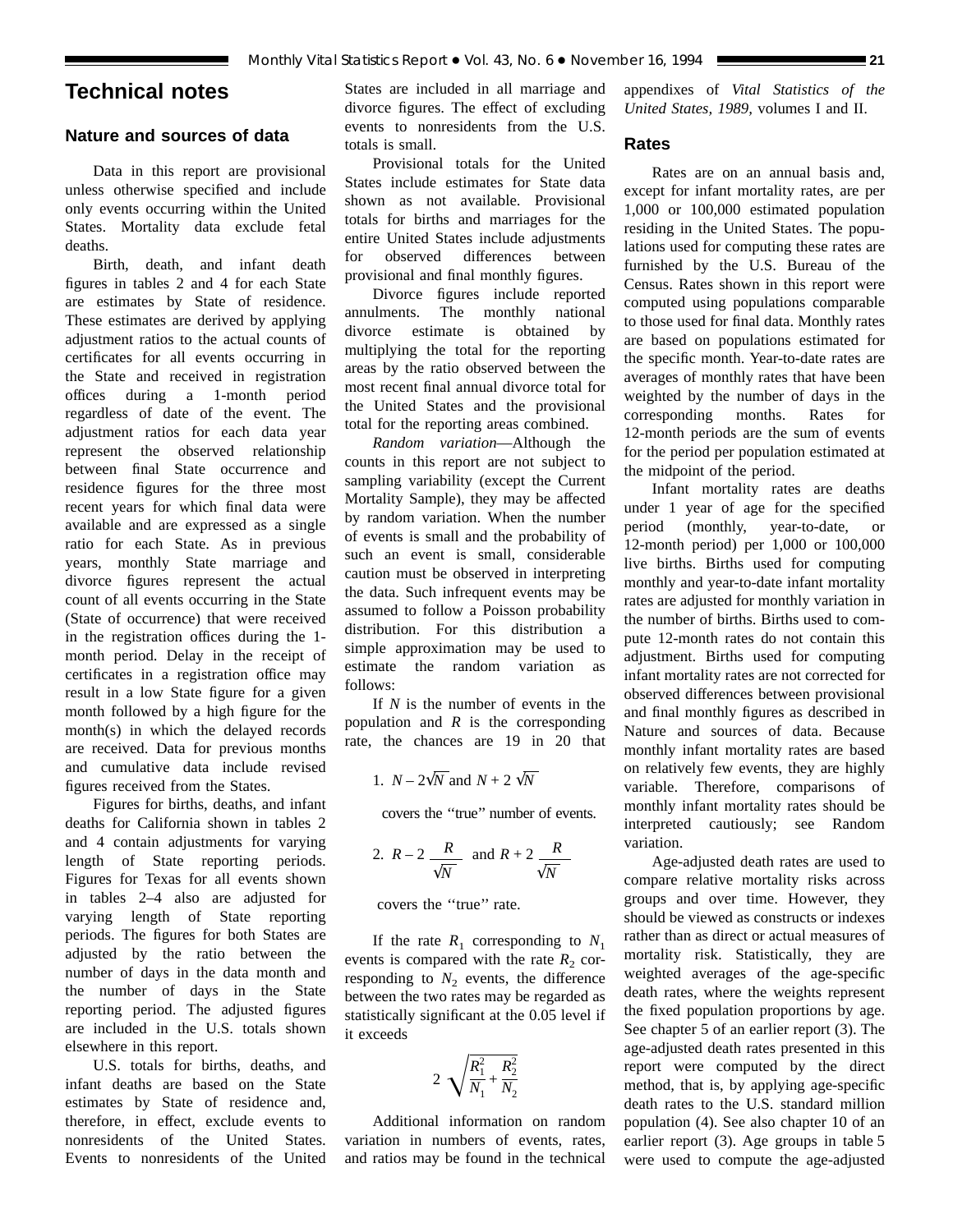rates shown in that table. The ageadjusted death rates on which the State maps are based and which are shown with the State maps were computed from average annual age-specific death rates in 10-year age groups for the specified 3-year period. The average annual agespecific death rates were computed by dividing the number of deaths in an age group for the 3-year period by three times the population in that age group estimated at the midpoint of the period (5). It is important not to compare age-adjusted rates with crude rates.

# **Current Mortality Sample**

The Current Mortality Sample (CMS) is a 10-percent systematic sample of death certificates drawn each month after the certificates are counted in the State registration offices. Deaths and death rates for the United States by age, race, sex, and cause are estimated based on the sample. Because of the additional time required to select and process the certificates, data based on the CMS are published 1 month after publication of the U.S. and State counts. Complete information concerning the underlying cause of death sometimes is not available when the sample is drawn. As a result, estimates based on sample counts for certain causes are biased. Correction for bias is not made in this report but is made in the annual summary (issue number 13 in this series) each year.

Estimated numbers of deaths based on the sample were proportionately adjusted to be consistent with estimates based on the count of death certificates received in State registration offices.

*HIV infection*—Beginning with data for 1987, the National Center for Health Statistics introduced category numbers \*042–\*044 for classifying and coding Human immunodeficiency virus infection. The asterisk before the category numbers indicates that these codes are not part of the *Ninth Revision, International Classification of Diseases.* Deaths classified to these categories are included in All other infectious and parasitic diseases in the List of 72 Selected Causes of Death and are also shown separately at the bottom of table 6.

*Sampling variability*—Because the estimates of deaths and death rates presented in this report (with the exception of total deaths and deaths under 1 year) are based on a sample of death certificates, they are subject to sampling variability. The estimated relative standard error shown in the following table is a measure of the sampling error of the estimated number of deaths (or of the estimated death rate) expressed as a percent of the estimate. The first column refers to monthly estimates; the second, to annual; cumulative year-to-date totals fall between the two.

The chances are about 2 in 3 that the percent difference between an estimate and the result of a complete count is less than the percent shown. The chances are about 19 in 20 that the percent difference is less than twice the percent shown. A figure based on 100 or fewer estimated deaths has a relative standard error of 30 percent or more and is, therefore, considered unreliable. A rate based on 100 or fewer estimated deaths has been replaced by an asterisk.

Unless otherwise specified. comparisons made in the text between death rates based on the CMS were statistically significant at the 0.05 level of significance. Lack of comment in the text about any two rates does not mean

**Relative standard errors for estimated numbers of deaths from the Current Mortality Sample expressed as a percent of the estimate**

|                               | Relative standard error<br>of estimate (as percent) |                                               |  |  |  |
|-------------------------------|-----------------------------------------------------|-----------------------------------------------|--|--|--|
| Estimated number<br>of deaths | 170,000<br>estimated<br>deaths<br>each month        | 2,000,000<br>estimated<br>deaths<br>each year |  |  |  |
| 10                            | 94.9                                                | 94.9                                          |  |  |  |
| 20                            | 67.1                                                | 67.1                                          |  |  |  |
| 50                            | 42.4                                                | 42.4                                          |  |  |  |
| 100                           | 30.0                                                | 30.0                                          |  |  |  |
| 200                           | 21.2                                                | 21.2                                          |  |  |  |
| 500                           | 13.4                                                | 13.4                                          |  |  |  |
| 1,000                         | 9.5                                                 | 9.5                                           |  |  |  |
| 2,000                         | 6.7                                                 | 6.7                                           |  |  |  |
| $5,000$                       | 4.2                                                 | 42                                            |  |  |  |
| 10,000                        | 2.9                                                 | 3.0                                           |  |  |  |
| $20,000$                      | 2.0                                                 | 2.1                                           |  |  |  |
| 50.000                        | 1.1                                                 | 1.3                                           |  |  |  |
| $100,000$                     | 0.6                                                 | 0.9                                           |  |  |  |
| 200.000                       |                                                     | 0.6                                           |  |  |  |
| $500,000$                     |                                                     | 0.4                                           |  |  |  |
| $1,000,000$                   |                                                     | 0.2                                           |  |  |  |

that the difference was tested and found not to be significant at this level.

*Mortality Surveillance System*—The Mortality Surveillance System (MSS) charts are based entirely on monthly provisional data from the CMS. Where sample size permits, age-race-sex comparisons are made for the causes of death. Where sample size is too small, only age-sex comparisons are made. A time series regression model of the following form was used:

$$
Y(t) = A_0 + A_1 t + A_2 t^2 + C \cos (2\pi t / 12) + S \sin (2\pi t / 12) + \epsilon_t
$$

where

- $Y(t) =$  monthly death rate at time *t* 
	- *t* = month number
- $A_0$  = coefficient, which, together with *C* determines the *Y*-intercept
- $A_1$  = coefficient of *t*
- $A_2$  = coefficient of  $t^2$
- $C.S =$  coefficients of the harmonic terms
	- $\epsilon$  = error terms, assumed to be independent and normally distributed with means 0 and constant variances,

and cos  $(2\pi t/12)$  and sin  $(2\pi t/12)$  are 12-month period harmonic functions.

The coefficients of this model were estimated using provisional monthly death rates for January 1985 through the month that is 12 months prior to the latest month shown in the chart. The graph of the estimated equation and 95 percent prediction intervals is shown for January 1986 through the month that is 12 months prior to the latest month shown in the chart; the graph for the subsequent 12 months is projected  $(6)$ . Symbols in each chart represent actual monthly death rates based on the CMS. In some cases the data are converted by the natural logarithm before fitting the model. For graphical purposes the data are converted back to rates by the inverse of the natural logarithm. This procedure has the advantage of avoiding negative prediction intervals for the model. The models, parameter estimates, and statistical tests for lack of fit are available on request for the charts published in the MSS. Time series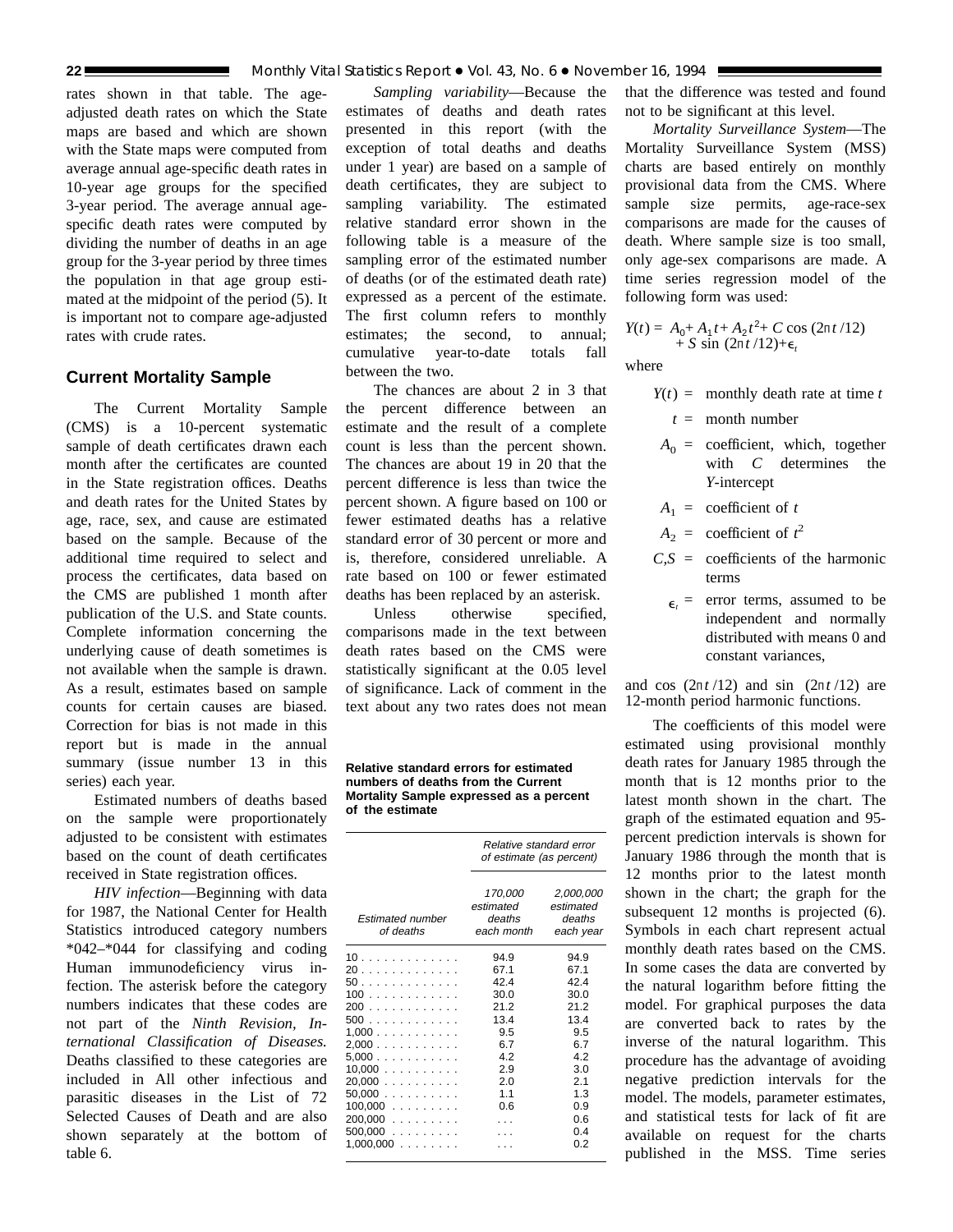regression models have been used previously to describe trends in mortality data (7–9). A list of MSS cause-of-death topics and comparable *Healthy People 2000* (2) objectives is presented on the back of this report.

# **State maps**

Unlike other data presented in this report, the State maps are based on final data instead of provisional data. The age-adjusted death rates used to produce the State maps were computed by using a 3-year total number of deaths for 1989–91 and the 1990 census population enumerated as of April 1, 1990 (5). Assigning the States into the given categories on the maps was carried out in two steps: a) determining whether the State age-adjusted death rate differed significantly from the corresponding U.S. rate at the 0.05 level of significance; b) then grouping the State rates found to be significantly different from the U.S. rate into the four categories: 10 highest State rates of those significantly greater than the U.S. rate, remaining State rates significantly greater than the U.S. rate, 10 lowest State rates of those significantly lower than the U.S. rate, and remaining State rates significantly lower than the U.S. rate. Age-adjusted death rates and the corresponding 95-percent confidence intervals are shown in the tables. The symbols † and †† in the tables are used to denote State rates that differ significantly from the U.S. rate at the 0.05 and 0.01 levels of significance, respectively. Different procedures were used to determine tests of statistical significance and confidence intervals, depending on the number of deaths.

For 50 deaths or more, the standard normal *Z* statistic was used to perform the significance test:

$$
Z = (R'_{\rm s} - R'_{\rm us}) / \sqrt{S^2 (R'_{\rm s}) + S^2 (R'_{\rm us})}
$$

where

 $R'$ <sub>s</sub> = age-adjusted rate for

1989–91 for the given State per 100,000 U.S. standard million population

- $R'_{\text{us}} = \text{age-adjusted}$  rate for 1989–91 for the United States per 100,000 U.S. standard million population
- $S^2(R'_s)$  = estimated variance of the age-adjusted death rate for 1989–91 for the State
- $S^2$  ( $R'_{\text{us}}$ ) = estimated variance of the age-adjusted death rate for 1989–91 for the United States

The variance of the age-adjusted death rate was computed in terms of the variances of age-specific death rates (10) under the assumption that the age-specific death rates are binomial proportions (11). The 95-percent confidence limits were estimated as follows:

Lower limit =  $R'_s - 1.96 \cdot S(R'_s)$ 

and

Upper  $\text{limit} = R'_{\text{s}} + 1.96 \cdot S(R'_{\text{s}})$ 

For 1–49 deaths the lower and upper 95-percent confidence limits were estimated as described elsewhere (12). The difference between the State and U.S. age-adjusted rates was determined to be statistically significant at the 0.05 or 0.01 level if the rates' respective 95 percent or 99-percent confidence limits did not overlap.

For zero deaths, the following test statistic  $(\lambda)$  was used to perform the significance test:

$$
\lambda = \left[\sum_{x=1}^{n} M_{x(\text{us})} \bullet P_{x(\text{s})}\right] / 100,000
$$

where

- $M_{x \text{ (us)}}$  = age-specific death rate per 100,000 population in the *x*th age group for the United **States** 
	- $P_{x(s)}$  = population in the *x*th age group for the given State

 $n =$  number of age groups = 11.

The difference between the State and U.S. age-adjusted rates was determined to be statistically significant at the 0.05 level if  $3.00 \le \lambda < 4.61$ . The difference between the State and U.S. age-adjusted rates was determined to be statistically significant at 0.01 level if  $\lambda \geq 4.61$  (13). For zero deaths, confidence limits for the age-adjusted death rates are not applicable.

## **References**

1. Centers for Disease Control and Prevention. Morbidity and mortality weekly report; vol 43 no 10. Washington: Public Health Service. 1994.

2. U.S. Department of Health and Human Services. Healthy People 2000: National health promotion and disease prevention objectives. Washington: Public Health Service. 1991.

3. Feinleib M, Zarate AO, eds. Reconsidering age adjustment procedures: Workshop proceedings. National Center for Health Statistics. Vital Health Stat 4(29). 1992.

4. Grove RD, Hetzel AM. Vital statistics rates in the United States, 1940–1960. Public Health Service. Washington: National Center for Health Statistics. 1968.

5. U.S. Bureau of the Census. Unpublished data from the 1990 census consistent with State population estimates by age and sex: 1980 to 1992; series P-25, no 1106. U.S. Government Printing Office, 1993.

6. Ostle B. Statistics in research. 2d ed. Ames, Iowa: The Iowa State University Press. 159–221. 1963.

7. Lui KJ, Kendal AP. Impact of influenza epidemics on mortality in the United States from October 1972 to May 1985. Am J Public Health 77(6):712–6. 1987.

8. Serfling RE. Methods for current statistical analysis of excess pneumonia-influenza deaths. Public Health Rep 78(6):494–506. 1963.

9. Shumway RH. Applied statistical time series analysis. Englewood Cliffs, New Jersey: Prentice-Hall 1988.

10. Chiang CL. Standard error of the age-adjusted death rate. Vital statistics-Special reports. 47(9). National Office of Vital Statistics. Washington: Public Health Service. 1961.

11. Seal HL. Mortality data and the binomial probability law. Skand. Actuar. 33:188–216. 1949.

12. Haenszel W, Loveland DB, Sirken MG. Lung cancer mortality as related to residence and smoking histories. I. White males. JNCI 28:947–1001. 1962.

13. Louis TA. Confidence intervals for a binomial parameter after observing no successes. The American Statistician 35(3):154. 1981.